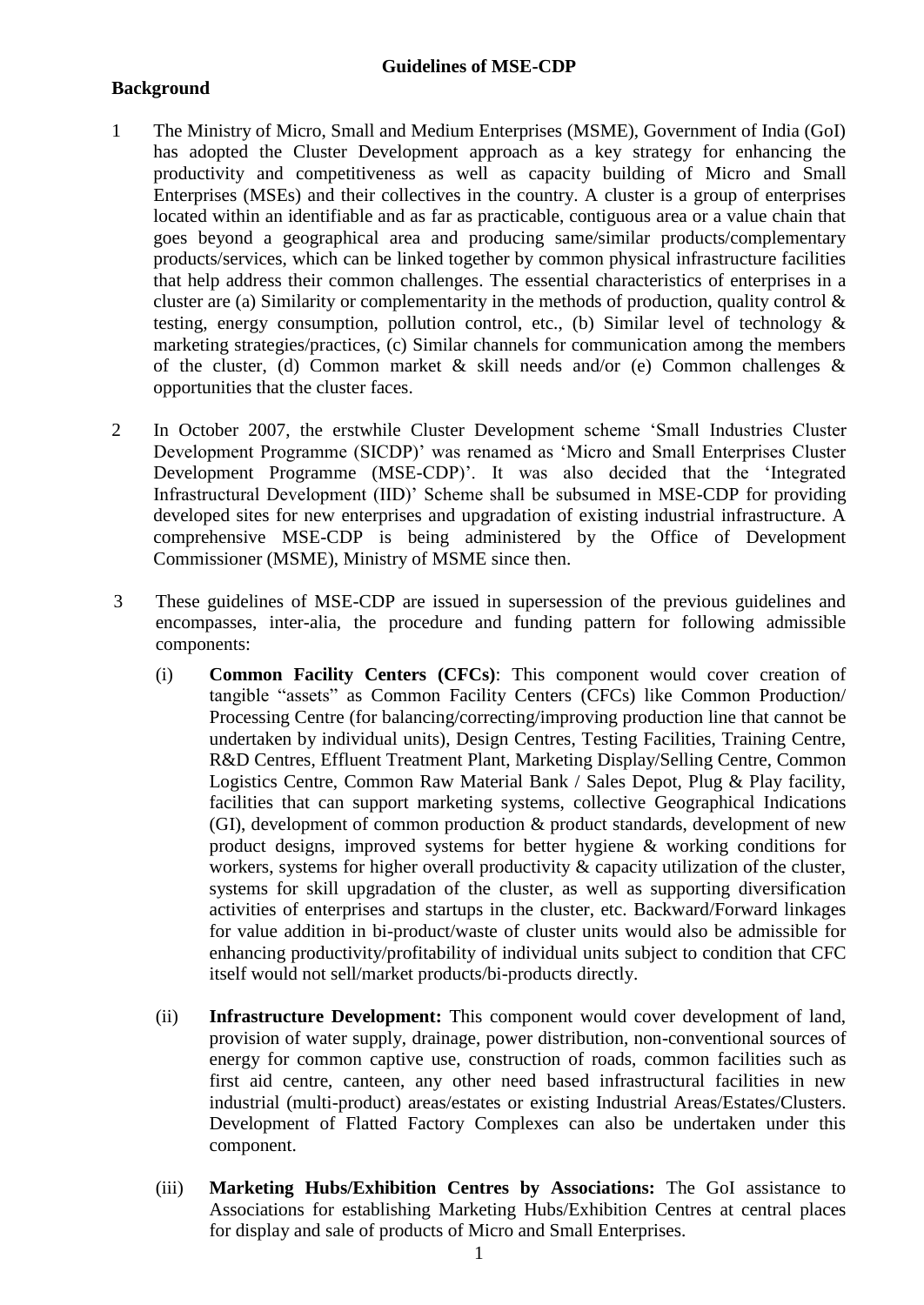- (iv) **Thematic Interventions:** This component would provide GoI financial assistance for implementation of Thematic Interventions in approved/completed CFCs for following activities:
	- (a) Training Programmes.
	- (b) Exposure Visits.
	- (c) Strengthening the Business Development Service (BDS) provision through a panel of service providers.
	- (d) Any other activity related to creating business eco-system in cluster mode.
- (v) **Support to State Innovative Cluster Development Programme:** A few State Governments such as Haryana, Maharashtra, Bihar, etc. have initiated State funded Cluster Development Programme to support soft and hard interventions in clusters with limited funding support.

In order to strengthen this activity, this component would provide co-funding of the CFC projects of State Cluster Development Programme on matching share basis.

#### 4 **Objectives of the Scheme**

- (i) To support the sustainability and growth of MSEs by addressing common issues such as improvement of technology, skills & quality, market access, etc.
- (ii) To build capacity of MSEs for common supportive action through formation of self help groups, consortia, upgradation of associations, etc.
- (iii) To create/upgrade infrastructural facilities in the new/existing Industrial Areas/ Clusters of MSEs.
- (iv) To set up Common Facility Centres (for testing, training, raw material depot, effluent treatment, complementing production processes, etc.).
- (v) Promotion of green & sustainable manufacturing technology for the clusters so as to enable units switch to sustainable and green production processes and products.
- 5. **Strategy and Approach:** Given the diverse nature of the MSEs in terms of both geographical spread and sectoral composition, the MSE-CDP scheme aims at addressing needs of the enterprises, in identified clusters and geographical areas. This will enable achieving the economies of scale in terms of deployment of resources as well as focusing on the specific needs of similar enterprises. The capacity building of enterprises, formation of Special Purpose Vehicles (SPVs) to set up Common Facility Centres (CFCs) are integral part of the scheme and would enable the MSEs to leverage their resources and also to have better access to public resources, linkages to market so as to enhance their competitiveness. For sustained capacity building and hand holding, SPV may collaborate with reputed Technical Institutions, Engineering Colleges and National Research Institutes from conceptualization till implementation/operation phase. A Detailed Project Report (DPR) is required to be prepared for a technically feasible and economically viable Project for availing assistance under the scheme. The Government of India will not give any grant for preparation of DPR. However, a sum equivalent to 4% of Project Cost not exceeding Rs.50.00 lakh (fifty lakh) will be considered as a contribution by the Special Purpose Vehicle (SPV) / State Government, as the case may be, towards this purpose, including consultancy charge to Technical Institution etc from conceptualization stage to operational handholding support under the Project, with the approval of State Level Steering Committee (SLSC).

## **(i) Identification of Potential Clusters:**

(a) Identification of potential clusters in consultation with MSME-DIs and other stakeholders would be undertaken by Programme Management Unit (PMU), once they are on board. This list can be expanded based on inputs received from various stakeholders including enterprises, industry associations, State Government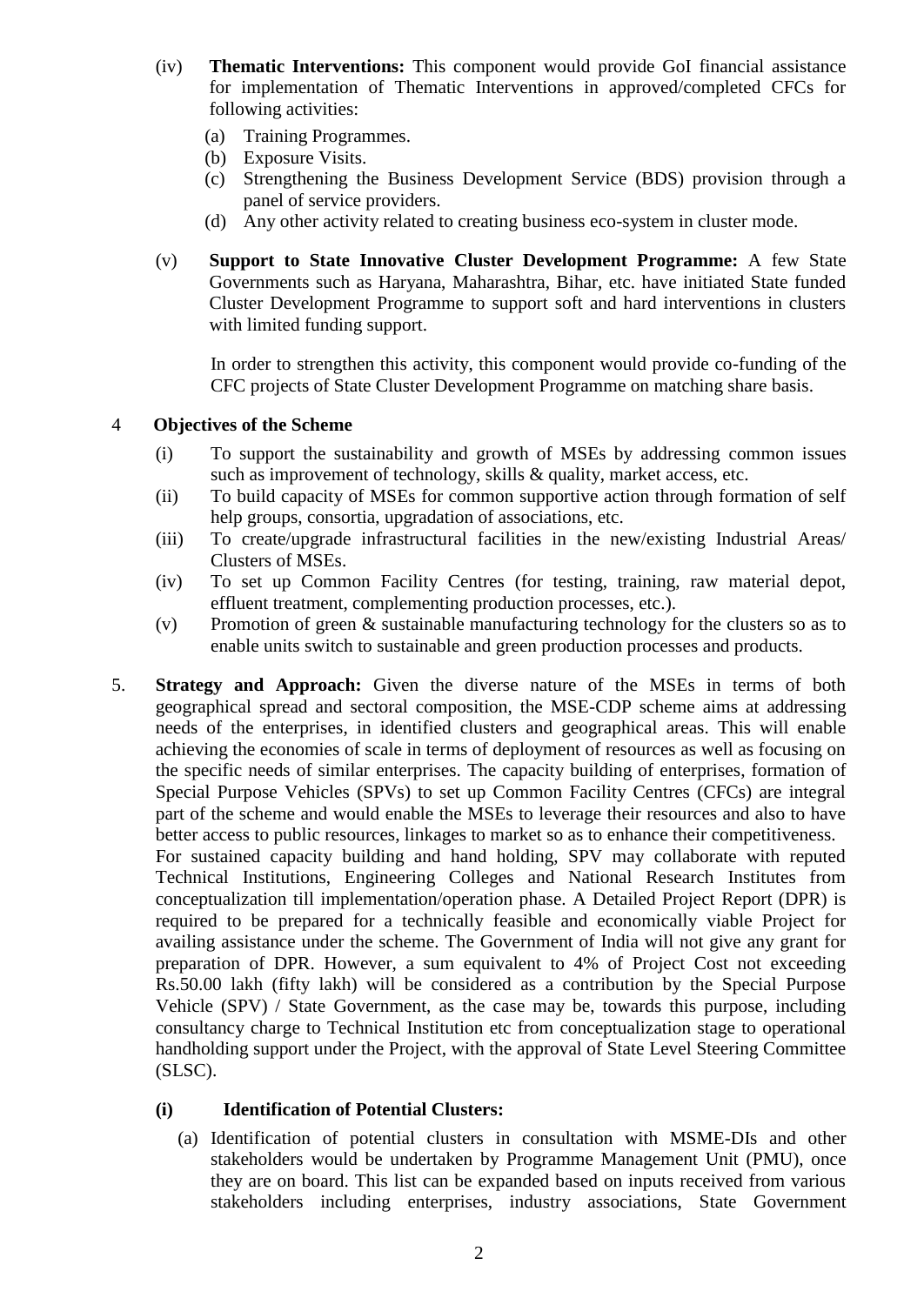departments, institutions/agencies engaged in promotion and development of MSMEs.

- (b) Diagnostic Study of identified clusters would be undertaken by PMU to identify issues/challenges/opportunities.
- (c) Presentation on findings of Diagnostic Study by PMU would be made before Techno Economic Appraisal Committee (TEAC).
- (d) PMU would prepare Preliminary Project Report (PPR) of clusters approved by TEAC based on Diagnostic Study findings.
- (e) Potential cluster details including findings of Diagnostic Study and PPR would be uploaded on MSE-CDP portal.
- (f) Micro & Small Enterprise (MSE) Clusters from the identified list can submit proposal for availing assistance under scheme by submitting Concept Note / Detailed Project Report (DPR) by suitably modifying the PPR available on MSE-CDP portal as per their specific requirements.
- (g) In case, the cluster is not in the identified list, on the request of cluster members or any other stakeholders, the process of Diagnostic Study, approval of TEAC and preparation of PPR as mentioned above would be followed and the cluster would be added in admissible list of identified clusters to be covered under MSE-CDP, if approved by TEAC.

#### **(ii) Detailed Project Report (DPR):**

- (a) A Detailed Project Report (DPR) is required to be prepared for a technically feasible and economically viable Project. The indicative format for preparation of DPR is at Annexure-1. The DPR should include first of all a cluster level value chain analysis reflecting the key problems associated with the functioning of the value chain of the cluster and how the proposed project intends to bring in the desired change in overall functioning of the cluster. The DPR must also include financial analysis like Internal Rate of Return, Break-even Point, Debt-service Coverage Ratio, Sensitivity Analysis, etc., using basic templates such as Projected Profit & Loss Account, Projected Balance Sheet, etc. clearly reflecting the need for viability gap funding by the public sources linking up with the conceptual rationale behind the same.
- (b) DPR, after its recommendation by TEAC, needs to be appraised by a Central/ State Government Financial Institution/Bank/SIDBI/independent Technical Consultancy Organization/Agency/Institution empanelled by Office of DC, MSME (as per standard appraisal format), before the project is considered for approval.
- **(iii) Common Facility Centres (CFCs)**: This component would cover creation of tangible "assets" as Common Facility Centers (CFCs) like Common Production/Processing Centre (for balancing/correcting/improving production line that cannot be undertaken by individual units), Design Centres, Testing Facilities, Training Centre, R&D Centres, Effluent Treatment Plant, Marketing Display/Selling Centre, Common Logistics Centre, Common Raw Material Bank/Sales Depot, Plug & Play facility, facilities that can support marketing systems, collective GI, development of common production & product standards, development of new product designs, improved systems for better hygiene & working conditions for workers, systems for higher overall productivity & capacity utilization of the cluster, systems for skill upgradation of the cluster, as well as supporting diversification activities of enterprises and startups in the cluster, etc. Backward/Forward linkages for value addition in bi-product/waste of cluster units would also be admissible for enhancing productivity/profitability of individual units subject to condition that CFC itself would not sell/market products/biproducts directly.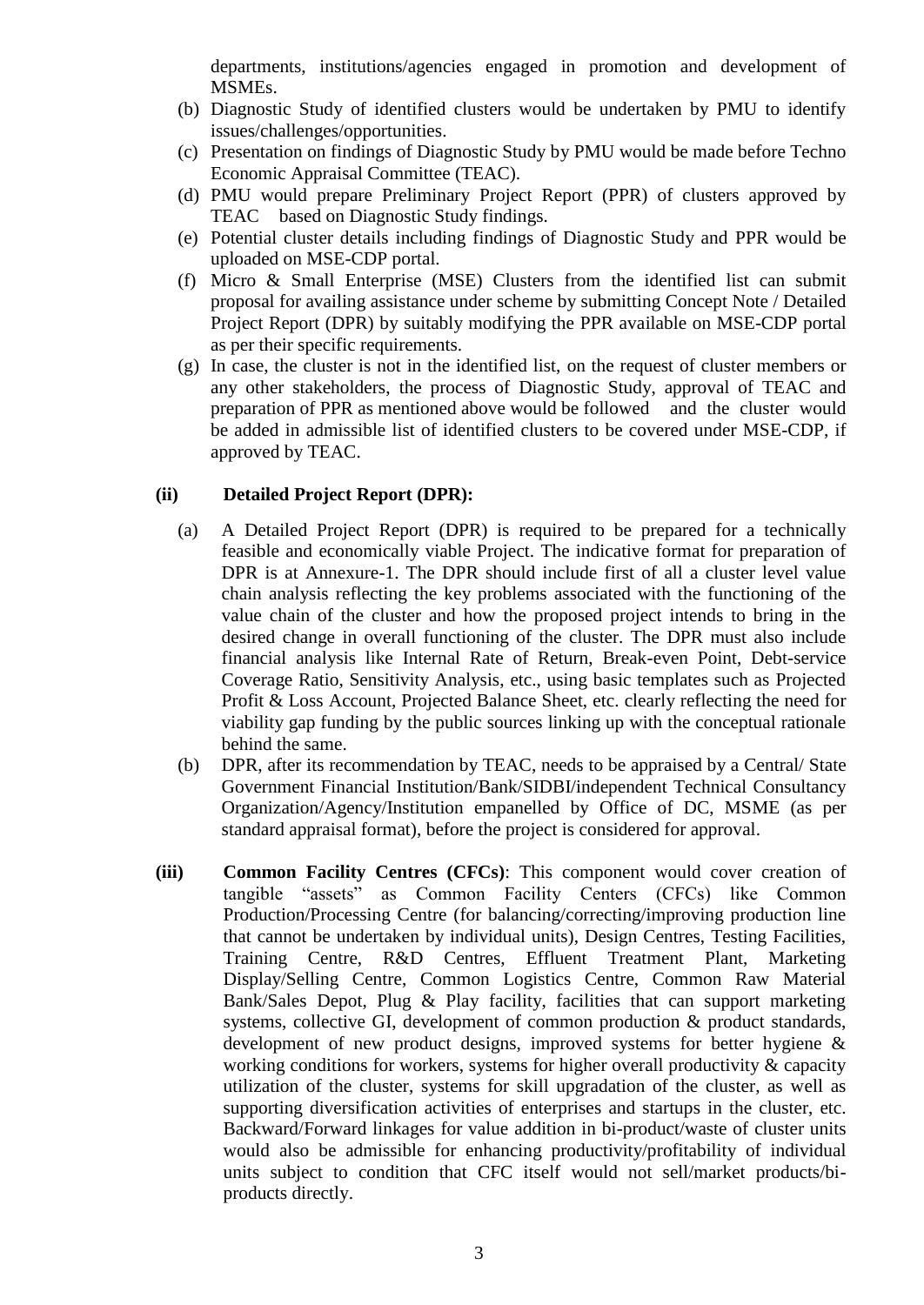- (a) The GoI grant will be restricted to 70% of the cost of Project of maximum Rs.20.00 crore. GoI grant will be 90% for CFCs in NE & Hill States, Island territories, Aspirational Districts/LWE affected Districts, Clusters with more than 50% (a) micro/ village or (b) women owned or (c) SC/ST units. The cost of Project includes cost of Land (subject to maximum of 25% of Project Cost), building, pre-operative expenses, preliminary expenses, machinery & equipment, miscellaneous fixed assets, support infrastructure such as water supply, electricity and margin money for working capital.
- (b) The entire cost of land and building for CFC shall be met by SPV/State Government concerned. In case existing land and building is provided by stakeholders, the cost of land and building will be decided on the basis of valuation report prepared by an approved agency of Central/State Govt. Departments/FIs/Public Sector Banks. Cost of land and building may be taken towards contribution for the Project. CFC can be set up in leased premises. However, the lease should be legally tenable and for a fairly long duration (say 15 years). In case CFC is established on leased land the Lease Period should be more than 30 years.
- (c) Adaptive reuse of the unutilized/partially utilized buildings and assets under Public & Private Sector would be encouraged under the scheme.
- (d) It is necessary to form an SPV prior to setting up of and running the proposed CFC. An SPV should be a Section 8 company (as per Companies Act 2013). The SPV should have a character of inclusiveness, wherein, provision for enrolling new members to enable prospective entrepreneurs in the cluster to utilise the facility should be provided. In addition to the contributing members of the SPV, the organizers should obtain written commitments from "users" of the proposed facilities so that its benefits can be further enlarged. Bylaws of SPV should have provisions for one Central Government and one State Govt. official as members of the SPV.
- (e) There should be a minimum of 20 MSE cluster units serving as members of the Special Purpose Vehicle (SPV). There is no ceiling on the maximum number of members. In special cases, where considerations of investments, technology or small size of the cluster warrant lesser number of units, a minimum of 10 MSE units may be considered for the SPV.
- (f) In order to instill transparency, inclusiveness and to maximize the benefits of facilities being created through Common Facility Centres, the SPVs of above CFCs, shall communicate (through appropriate means - email, letter etc) with all the beneficiaries of the cluster, clearly intimating all details of facilities being created, expected services and benefits to the members of the clusters (SPV and non SPV) and seek their commitments and interest / intention to utilize the facilities proposed to be created. The communication should also clearly mention that SPV membership is open ended and any unit in the cluster beneficiary can become SPV member as and when they desire, however the facilities of CFC can be availed by all the units of the cluster (SPV and non SPV members). Preferably, they may also organize workshop of beneficiaries of the cluster in order to bring more clarity and awareness amongst them.
- (g) The contribution of the cluster beneficiaries should be as high as possible but not less than 10 per cent of the total cost of CFC. State Government contribution will be considered as gap funding. However, proposals with higher State Government funding would be given preference. All the participating units should be independent in terms of their financial stakes and management. No single unit will hold more than 10 per cent in the equity capital (or equivalent capital contribution) of the SPV.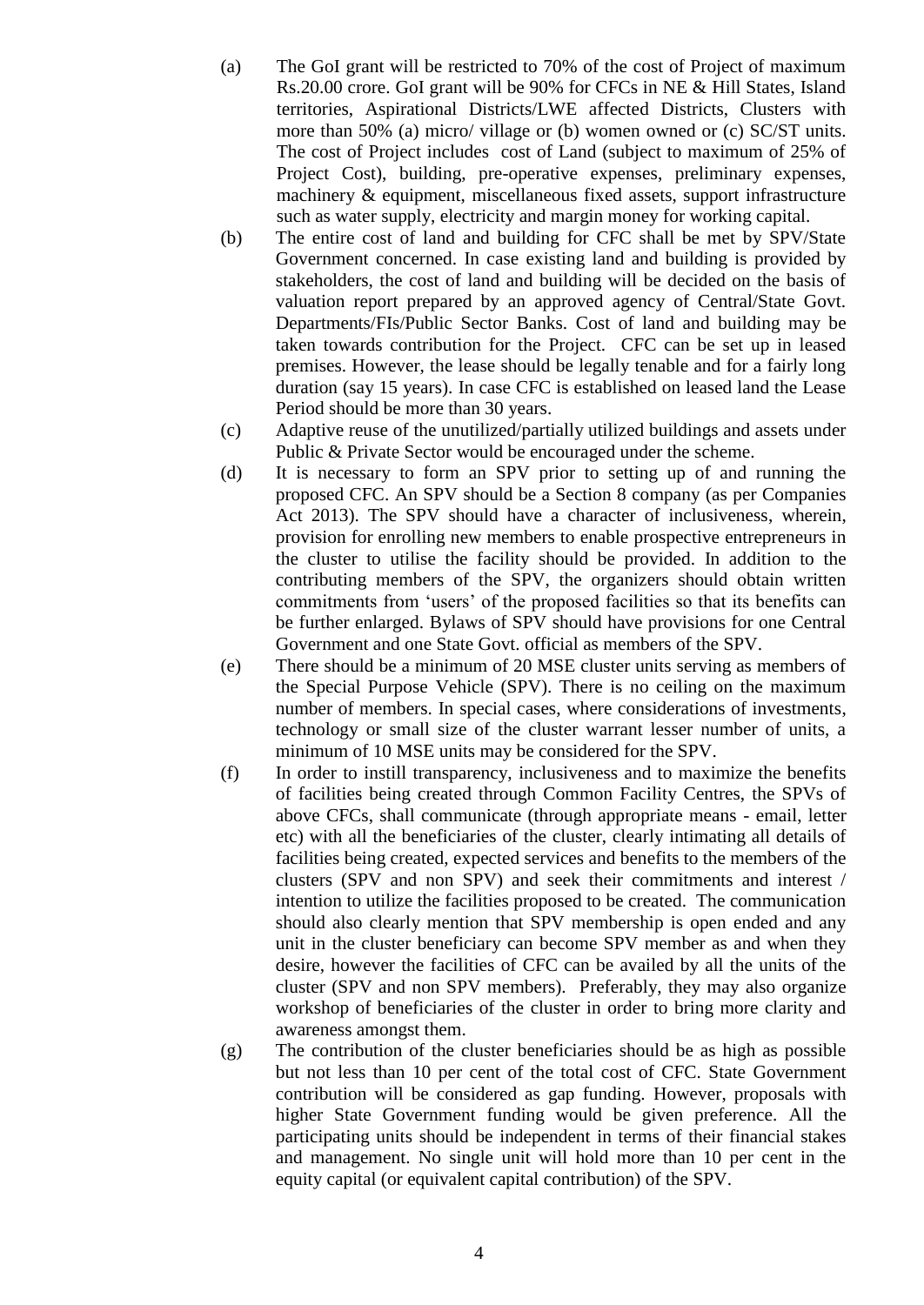- (h) Large mother manufacturing firms (whether in the public or private sector), Central or State Government Autonomous Bodies such as MSME Technology Centres, other major buyers of the MSE cluster products, commercial machinery suppliers, raw material suppliers and Business Development Service (BDS) providers will be eligible to contribute up to 49 per cent of SPV contribution, provided management of SPV remains clearly with the intended beneficiary SPV. In case, contribution is made by MSME Institutions, they may represent Government of India in the management/ Governing body. The SPV may also raise loans from banks to take care of any shortfall, expansion, etc. on the condition that the plant and machinery in the CFC purchased with Government assistance will not be hypothecated and the first right thereto will rest with the Government.
- (i) Contribution by the SPV and matching share by State Government should be made upfront. Necessary infrastructure like land, building, water and power supply, etc. must be in place or substantial progress should have been made in this regard before GoI assistance is released. Where bank finance is involved, written commitment of the bank concerned to release proportionate funds will also be necessary before release of GoI assistance.
- (j) The CFC may be utilized by the SPV members and as also others in the cluster.
- (k) The Project (setting up of CFC) should be completed and operational within two years from the date of approval. If Project could not be completed in two years, an extension upto a period of one year can be considered and approved by State Level Steering Committee. Further extensions if needed, beyond three years would be granted for a period of six months by Steering Committee based on the justification provided by State Government. The extension is, however, subject to a reduction of 10% of GoI share which is to be borne by the SPV as additional contribution, if delays are due to reasons attributable to SPV. Escalation in the cost of Project above the sanctioned amount, due to any reason, will be borne by the SPV/State Government. However, escalation in Project Cost due to variation in statuary levies on part of Government of India would be considered appropriately for the purpose of modification in means of finance/funding pattern. The Central Government shall not accept any financial liability arising out of operation of any CFC.
- (l) The SPV shall be exclusively responsible for the day-to-day running of the CFC. The aim of running the CFC shall be to provide common services to the enterprises in the Cluster at affordable cost as well as to generate enough income to meet all its running expenditure, depreciation and provision for replacement/expansion of capital assets. However, any shortfall or excess of income over expenses shall be borne or kept by the SPV only.
- (m) User charges for services of CFC shall be so designed as to ensure at least meeting all the running expenses with reasonable growth close to prevailing market prices, as decided by the management of the SPV. The SPV members may be given reasonable preference in user charges.
- (n) The SPV shall adopt standard accounting procedures as per Government of India guidelines.
- (o) The CFC with cost higher than ceiling limit i.e. Rs.20.00 crore may also be considered under MSE-CDP. However, the GoI grant will be calculated with Project cost ceiling of Rs.20.00 crore.
- (p) Funds will be released in three/four installments (after approval) depending upon the implementation plan, progress made, requirements of funds, etc.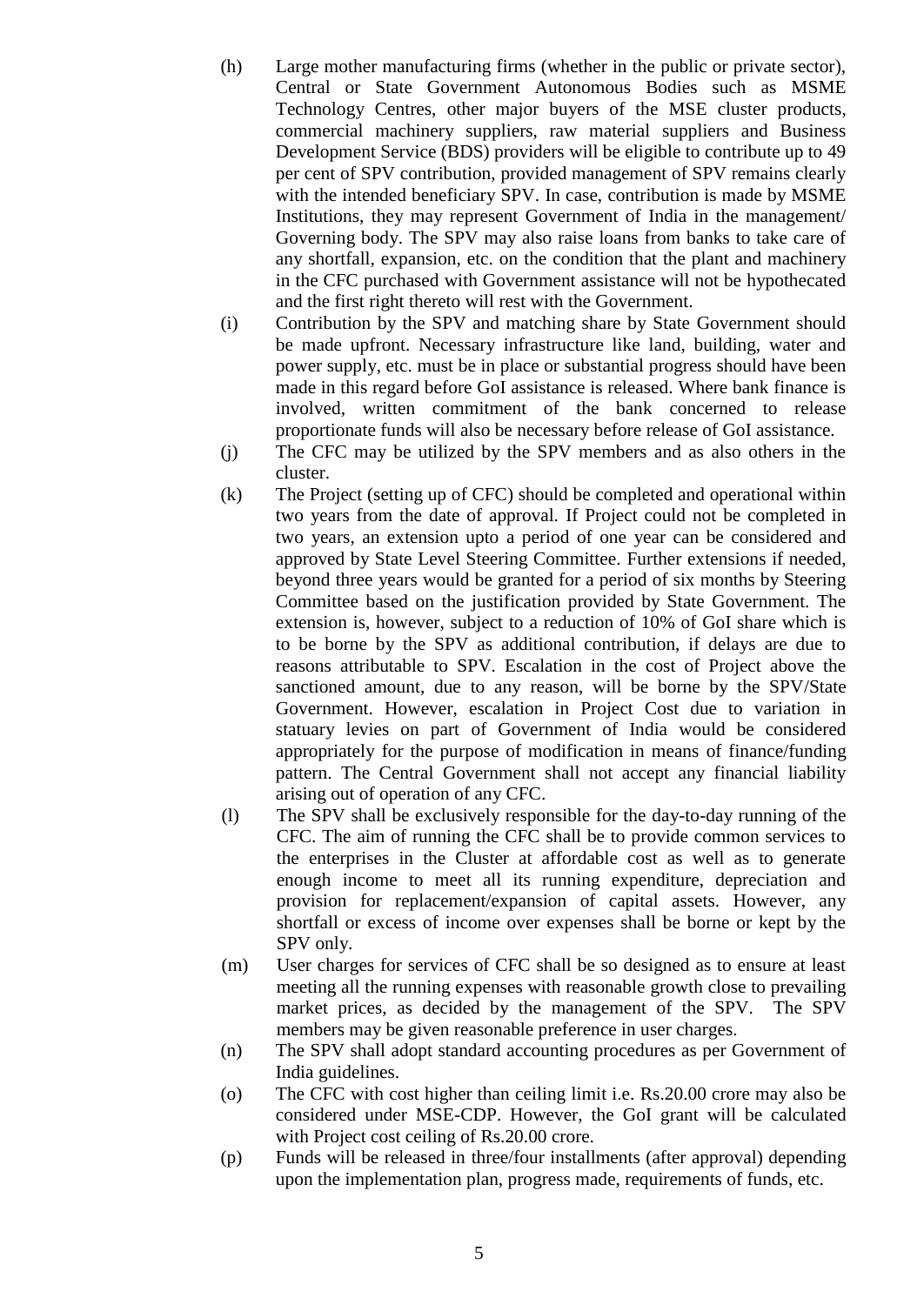- (q) A Tripartite Agreement among the GoI, the State Government concerned and the SPV shall be signed for CFC Projects. The format of the agreement is given at Annexure-2A.
- **(iv) Infrastructure Development**: Infrastructure Development Projects under the scheme would cover Projects for infrastructural facilities like power distribution network, water, telecommunication, drainage and pollution control facilities, roads, banks, raw material storage and marketing outlets, common service facilities and technological backup services for MSEs in the new/ existing industrial estates/areas. Development of Flatted Factory Complexes can also be undertaken under this component.
	- (a) The GoI grant will be restricted to 60% of the cost of Project (Rs.10.00 crore for Industrial Estate & Rs.15.00 crore for Flatted Factory Complex). GoI grant will be 80% for Projects in NE & Hilly States, Island territories, Aspirational Districts/LWE affected Districts, industrial areas/estates/ Flatted Factory Complex with more than 50% (a) micro/village or (b) women owned or (c) SC/ST units. Details of components for new site development are given at Annexure-3A&3B. For existing Industrial Estates/Industrial Area/Flatted Factory Complex, up-gradation proposals will be based on actual requirements.
	- (b) The State/UT Governments will provide suitable land for the Projects. The remaining amount over and above GoI grant may be loan from SIDBI/ Banks/Financial Institutions or equity from State/UT Government. The State/UT Governments will also meet the cost in excess of Rs.10.00 crore/ Rs.15.00 crore or any escalation in cost.
	- (c) A variation of 10% max. is admissible in component-wise cost subject to keeping overall Project cost unchanged.
	- (d) Adaptive reuse of the unutilized/partially utilized buildings and assets under Public & Private Sector would be encouraged under the scheme.
	- (e) The Project should be completed within two years from the date of approval, unless extended with the approval of Steering Committee. The extension would be granted for a period of six months by Steering Committee based on the justification provided by State Government. The extension is, however, subject to a reduction of 10% of GoI share which is to be borne by the State Government/Implementing Agency as additional contribution. Second/subsequent Project in a district will be considered only if earlier approved Project is completed in all respects.
	- (f) Any change in the layout plan should be got approved by DC (MSME).
	- (g) Funds will be released on reimbursement basis or on matching share basis (Implementing Agency will deposit its share in the dedicated bank account in the name of Project and submit a bank certificate).  $1<sup>st</sup>$  installment (in case of advance) would be limited to Rs.2.00 crore only.
	- (h) State/UT Governments would constitute State Level Committees to coordinate and monitor the progress of implementation of the Projects, with representatives from Office of DC (MSME), SIDBI, Lead Bank, etc.
- **(v) Marketing Hub/Exhibition Centres by Associations:** The GoI assistance to Associations for establishing Marketing Hub/Exhibition Centres at central places for display and sale of products of Micro and Small Enterprises.
	- (a) The GoI grant will be restricted to 60% of the cost of Project of maximum Rs.10.00 crore for Product Specific Associations with BMO rating of Gold Category and above from NABET (QCI) and 80% for Associations of Women Entrepreneurs. Remaining project cost is to be borne by SPV/State Government. The GoI contribution will be towards construction of building,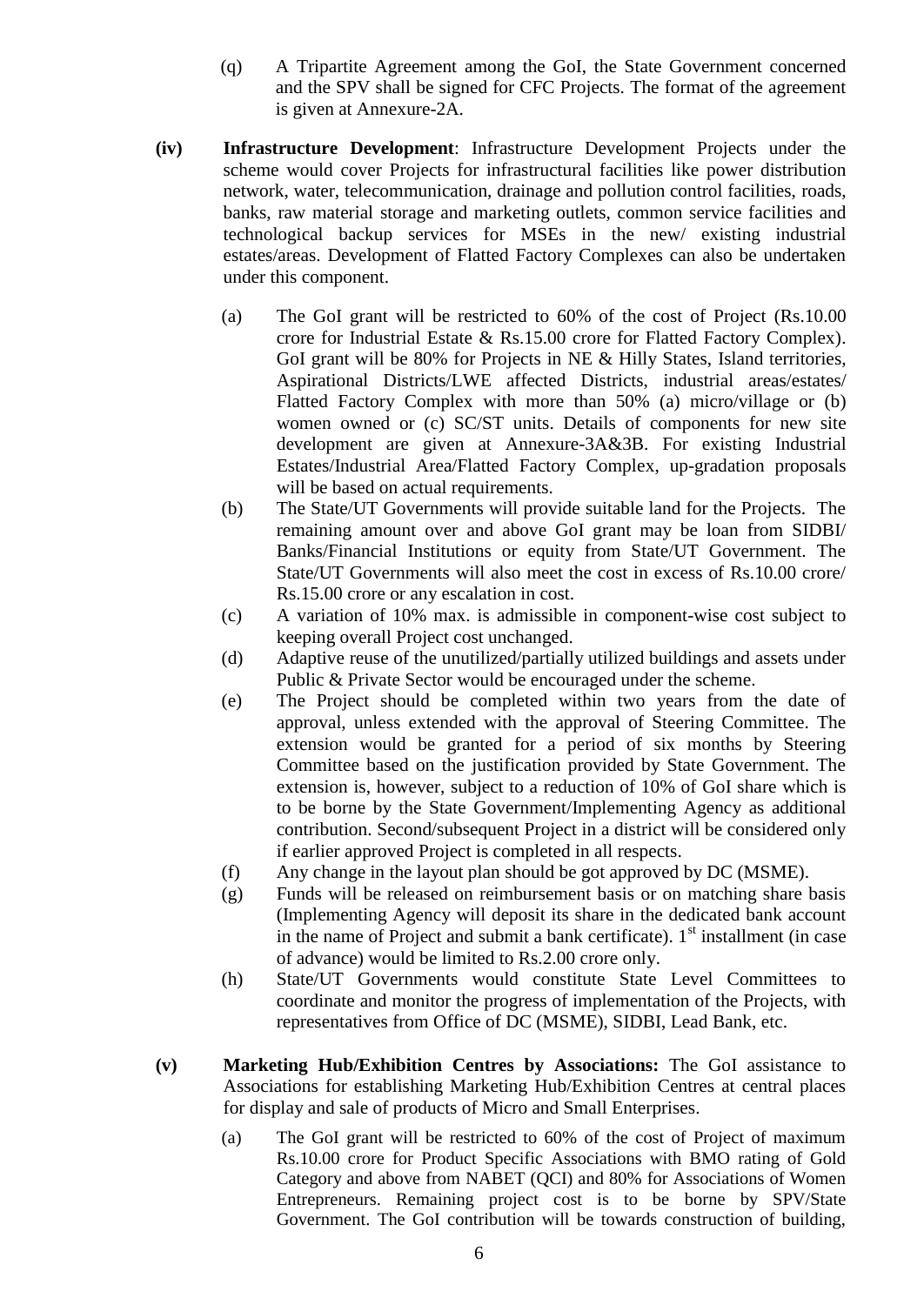furnishings, furniture, fittings, items of permanent display, miscellaneous assets like generators, etc.

- (b) Cost of construction of Marketing Hub/Exhibition Centre (Not exceeding Rs.4.00 crore/built-up area of 2000 sq meter) would be eligible activity for GoI grant under this component.
- (c) Association desirous of availing GoI assistance under this component needs to form an SPV (comprising of at least 20 member units of association). An SPV should be a Section 8 company (as per Companies Act 2013). The SPV should have a character of inclusiveness, wherein, provision for enrolling new members to enable prospective entrepreneurs in the cluster/association to utilize the facility should be provided. In addition to the contributing members of the SPV, the organizers should obtain written commitments from "users" of the proposed facilities so that its benefits can be further enlarged. Bylaws of SPV should have provisions for two office bearers including President of the Association, one Central Government and one State Government official as members of the SPV.
- (d) Creation of market linkages for such collectives / groups in association with existing forward linkages who must also invest or reflect a clear commercial interest in strengthening the supply chain would be encouraged.
- (e) There is no ceiling on maximum number of members.
- (f) The SPV contribution should be as high as possible but not less than 10% of project cost, State Government contribution will be considered as gap funding. All the participating units should be independent in terms of their financial stakes and management. No single unit will hold more than 10 per cent in the equity capital (or equivalent capital contribution) of the SPV.
- (g) The cost of land (not exceeding 25% of project cost) can be taken as SPV/State Government contribution. The entire cost of land for Hub shall be met by SPV /State Government concerned. In case existing land is provided by stakeholders, the cost of land will be decided on the basis of valuation report prepared by an approved agency of Central/State Govt. Departments/FIs/Public Sector Banks. Hub can be set up in leased land/premises. However, the lease should be legally tenable and for a fairly long duration (say 30 years).
- (h) Adaptive reuse of the unutilized / partially utilized buildings and assets under Public & Private Sector would be encouraged under the scheme.
- (i) Large mother manufacturing firms (whether in the public or private sector), other major buyers of the cluster/association MSE products, commercial machinery suppliers, raw material suppliers and Business Development Service (BDS) providers will be eligible to contribute up to 49 per cent of SPV contribution, provided management of SPV remains clearly with the intended beneficiary SPV. The SPV may also raise loans from banks to take care of any shortfall, expansion, etc. on the condition that the asset created with Government assistance will not be hypothecated and the first right thereto will rest with the Government.
- (j) Contribution by the SPV and matching State Government share should be made upfront. Necessary infrastructure like land, water, power supply, etc must be in place or substantial progress should have been made in this regard before GoI assistance is released. Where bank finance is involved, written commitment of the bank concerned to release proportionate funds will also be necessary before release of GoI assistance.
- (k) The Marketing Hub including Exhibition Centre may be utilized by the SPV members and also other members of the association/cluster.
- (l) The Project should be completed and operational within two years from the date of approval. Further, extension would be granted for a period of six months by Steering Committee based on the justification provided by State Government. The extension is, however, subject to a reduction of 10% of GoI share which is to be borne by the SPV as additional contribution, if delays are due to reasons attributable to SPV. Escalation in the cost of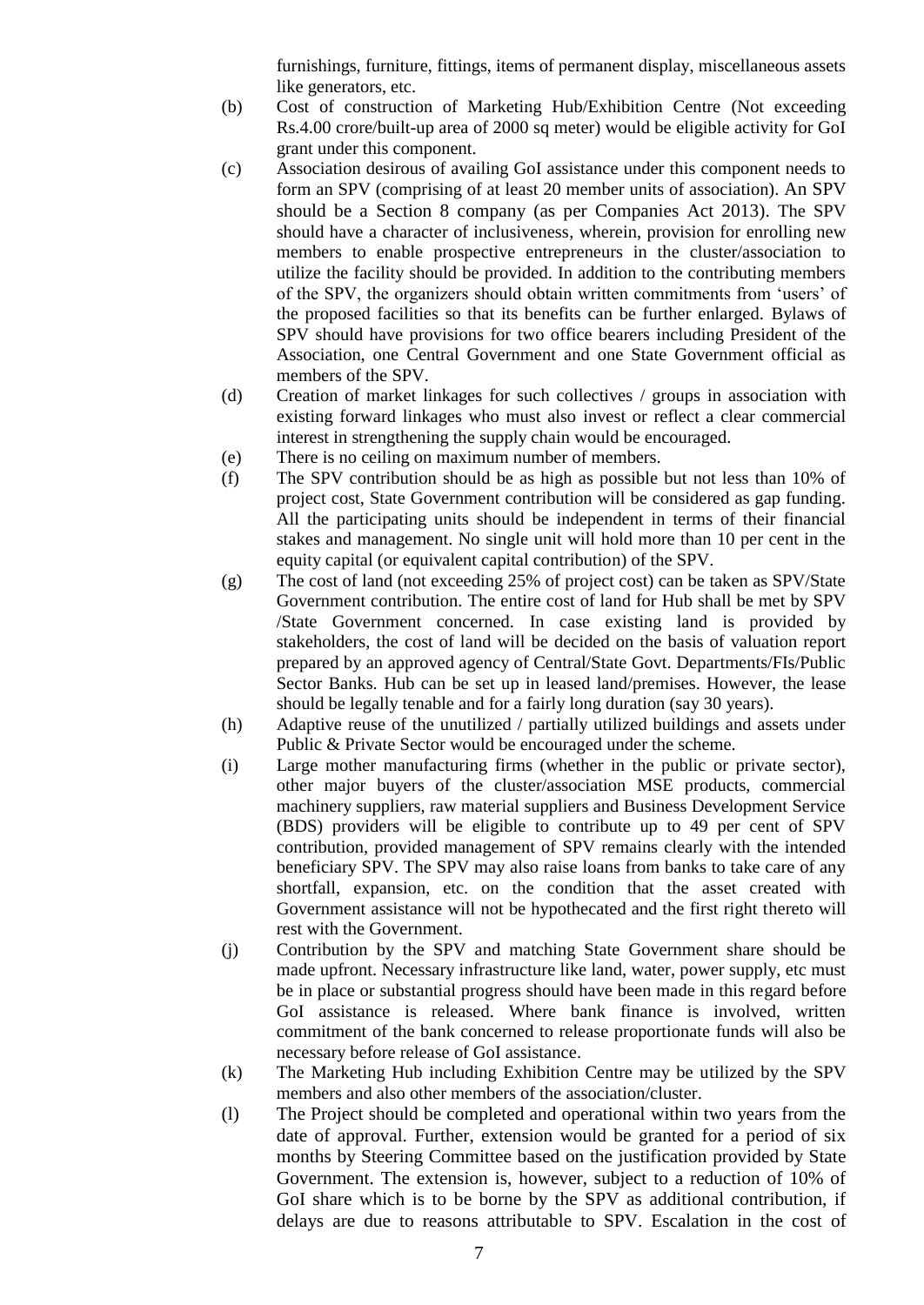Project above the sanctioned amount, due to any reason, will be borne by the SPV / State Government. The Central Government shall not accept any financial liability arising out of operation of Marketing Hub.

- (m) The SPV shall be exclusively responsible for the day-to-day management of Hub. The aim of establishment of Hub shall be to provide common market place to the enterprises in the Cluster/Association at affordable cost as well as to generate enough income to meet all its running expenditure, depreciation and provision for replacement/expansion of capital assets. However, any shortfall or excess of income over expenses shall be borne or kept by the SPV only.
- (n) User charges for services of Hub shall be close to prevailing market prices, as decided by the Governing Council of the SPV. The SPV members may be given reasonable preference in user charges.
- (o) The SPV shall adopt standard accounting procedures as per Government of India guidelines.
- (p) The projects with cost higher than ceiling limit i.e. Rs.10.00 crore may also be considered under MSE-CDP. However, the GoI grant will be calculated with Project cost ceiling of Rs.10.00 crore.
- (q) Funds will be released in two/three installments (after approval) depending upon the implementation plan, requirements of funds.
- (r) A Tripartite Agreement among the GoI, the State Government concerned and the SPV shall be signed for Marketing Hub Projects. The format of the agreement is given at Annexure-2B.
- **(vi) Thematic Interventions:** This component would cover GoI financial assistance for implementation of Thematic Interventions in approved/completed CFCs for following activities:
	- (a) Training Programmes.
	- (b) Exposure Visits.
	- (c) Strengthening the Business Development Service (BDS) provision through a panel of service providers.
	- (d) Any other activity related to creating business eco-system in cluster mode.

The GoI grant will be restricted to 50% of total cost of maximum 5 activities not exceeding Rs.2.00 lakh for each activity. As such the maximum GoI grant under this component for each CFC would be Rs.10.00 lakh. Remaining cost would be borne by SPV/State Government.

**(vii) Support to State Innovative Cluster Development Programme:** A few State Governments such as Haryana, Maharashtra, Bihar, etc. have initiated State funded Cluster development Programme to support soft and hard interventions in clusters with limited funding support.

In order to strengthen this activity, this component would provide co-funding of the CFC projects of State Cluster development Programme on matching share basis. The GoI fund would be limited to State Government share or Rs.5.00 crore whichever is lower. The assistance would be 90% of project cost in respect of CFC projects in North East / Hilly States, Island territories, Aspirational Districts / LWE affected Districts, as well as for projects where beneficiaries are SC / ST / Women owned enterprises, as per the scheme guidelines of State Cluster Development Programme.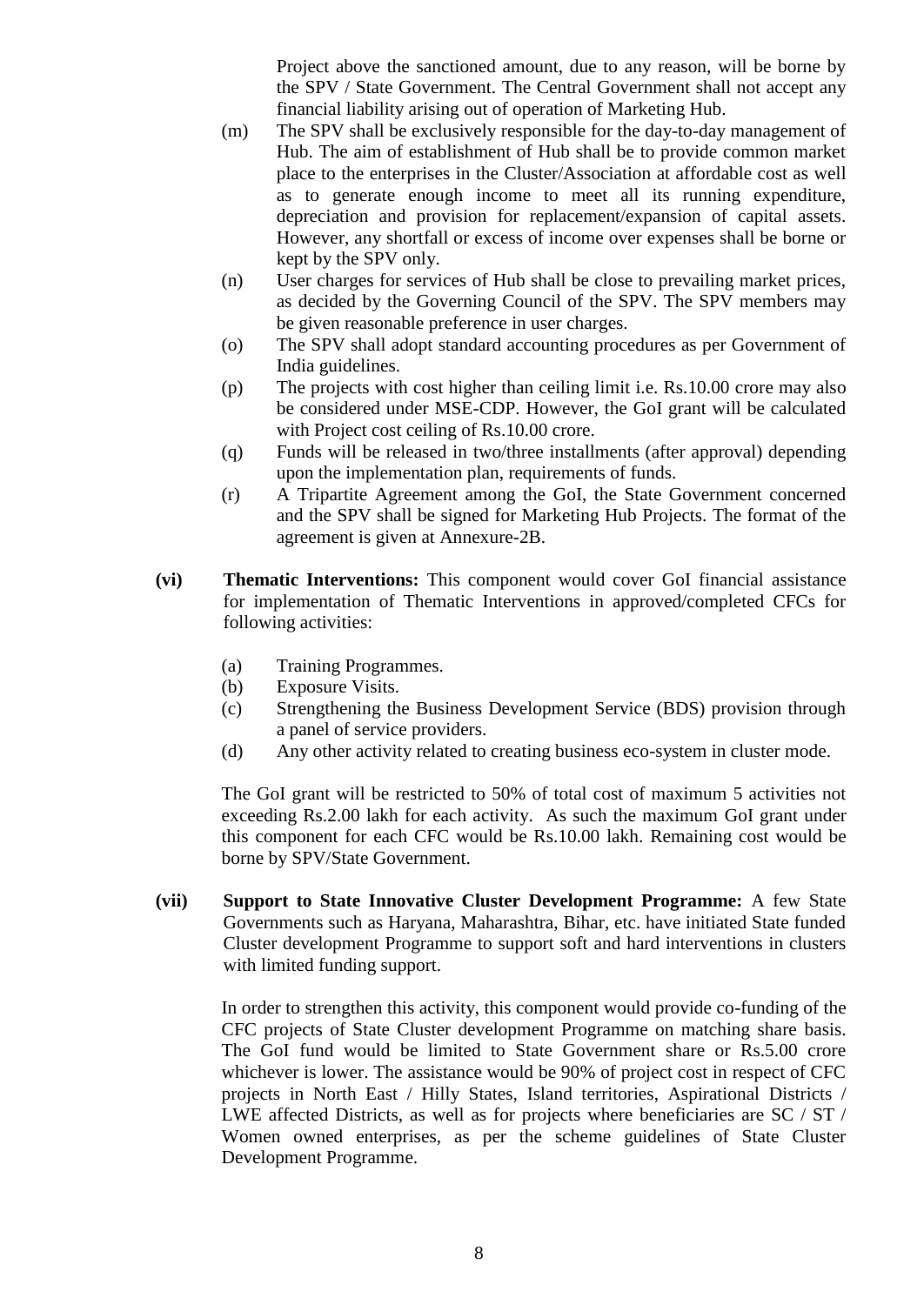### **6. Implementing Agencies:**

| <b>Admissible Activity</b> | <b>Implementing Agency</b>                                       |  |  |  |
|----------------------------|------------------------------------------------------------------|--|--|--|
|                            | • Institutions of Ministry of MSME                               |  |  |  |
|                            | • Organizations of State Governments                             |  |  |  |
| Setting up of CFC          | • National and international institutions engaged in development |  |  |  |
|                            | of the MSE sector.                                               |  |  |  |
|                            | • Any other institution/agency approved by the Ministry of       |  |  |  |
|                            | <b>MSME</b>                                                      |  |  |  |
| Infrastructure             | State/UT Governments through an appropriate State Government     |  |  |  |
| Development Projects       | /UT Agency with a good track record in implementing such         |  |  |  |
|                            | Projects.                                                        |  |  |  |
| Hub/<br>Marketing          | State Government/UT Agency with a good track record in           |  |  |  |
| <b>Exhibition Centres</b>  | implementing such Projects.                                      |  |  |  |
| Thematic Intervention      | • Institutions of Ministry of MSME                               |  |  |  |
|                            | • Organizations of State Governments                             |  |  |  |

#### **7. Steering Committees**:

#### **(a) State Level Steering Committee (SLSC)**

Each State Government is required to constitute a State Level Steering Committee under the Chairmanship of Principal Secretary/Secretary (Industries/MSME)/Commissioner/ Director of Industries/MSME and consisting of representatives of all stakeholders. The State Level Steering Committee would recommend and monitor implementation and operation of approved Projects in the State to ensure satisfactory and time-bound implementation of the activities and operations thereafter. The State Level Steering Committee shall consist of:

|    | ACS/Principal                        | Secretary/Secretary                                        | (Industries/MSME)/ Chairman |                   |
|----|--------------------------------------|------------------------------------------------------------|-----------------------------|-------------------|
|    |                                      | Commissioner/Director of Industries/MSME.                  |                             |                   |
| 2. |                                      | Managing Director or Representative of Implementing Agency |                             | Member            |
| 3. | Representative of Finance Department |                                                            | Member                      |                   |
| 4. | Director, MSME-Development Institute |                                                            |                             | Member Secretary/ |
|    |                                      |                                                            |                             | Convener          |
| 5. |                                      | General Manager, District Industries Centre concerned      |                             | Member            |
| 6. | Special invitees (if any)            |                                                            |                             |                   |

The proposal once recommended by State Level Steering Committee, would be forwarded by concerned MSME-DI online with its recommendations before the same is considered in Office of DC, MSME.

## **(b) Techno Economic Appraisal Committee (TEAC)**

The following Techno Economic Appraisal Committee (TEAC) under the Chairmanship of Additional Secretary & Development Commissioner (MSME) will consider, appraise and recommend the proposals forwarded by MSME-DI for approval of NLSC.

| (i)   | AS&DC (MSME)                       | Chairman                |
|-------|------------------------------------|-------------------------|
| (ii)  | ADC (CD), Office of DC(MSME)       | Member                  |
| (iii) | ADC (Tech), Office of DC(MSME)     | Member                  |
| (iv)  | JS (ARI), Ministry of MSME         | Member                  |
| (v)   | Representative of SIDBI            | Member                  |
| (vi)  | Representative of CSIR             | Member                  |
| (vii) | Representative of NSIC/KVIC        | Member                  |
|       | (viii) Director, MSME-DI concerned | Member                  |
| (ix)  | Director (CD)                      | <b>Member Secretary</b> |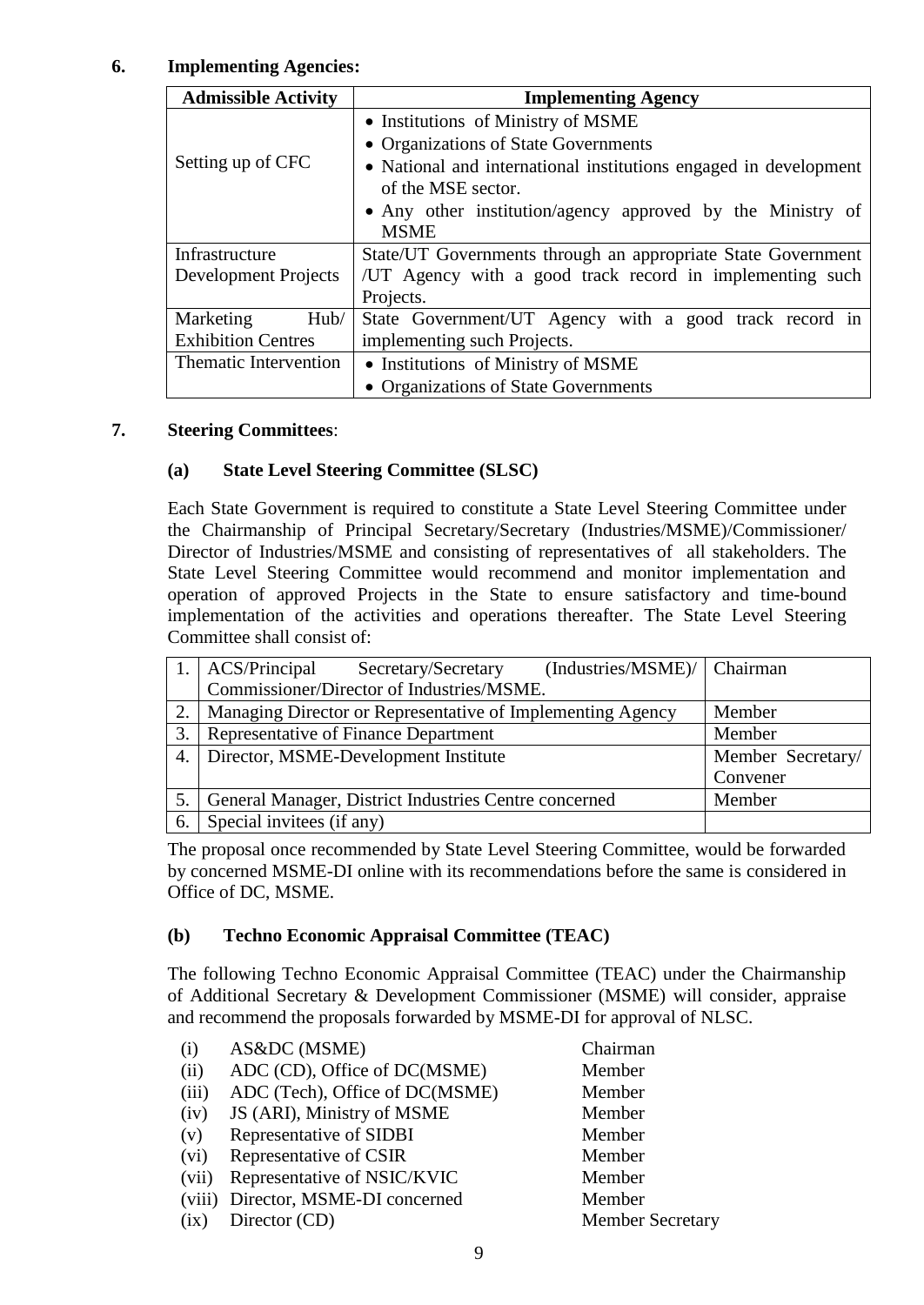### **(c) National Level Steering Committee (NLSC)**

Hard Interventions such as Common Facility Centres (CFCs), Infrastructure Development Projects and Marketing Hub / Exhibition Centres, recommended by TEAC will be approved by the National Level Steering Committee of the MSE-CDP (under the Chairmanship of Secretary, MSME), whose composition is as given below:

| 1. | Secretary (MSME)                                         | Chairman                |
|----|----------------------------------------------------------|-------------------------|
| 2. | AS&DC(MSME)                                              | Member                  |
| 3. | AS&FA                                                    | Member                  |
| 4. | Adviser (VSE), NITI Aayog                                | Member                  |
| 5. | Joint Secretary, Ministry of MSME                        | Member                  |
| 6. | Representative of SIDBI                                  | Member                  |
| 7. | Representative(s) of concerned Industry Association(s)   | Member                  |
| 8. | Special Invitees                                         |                         |
|    | (Representatives from Financial Institutions, Programme) |                         |
|    | Management Service Provider, Appraisal Agencies etc.)    |                         |
| 9. | Additional Development Commissioner (CD)                 | <b>Member Secretary</b> |

#### **8. Project Approval Procedure**

- (a) Beneficiaries desirous of availing the financial assistance under the scheme for CFC  $\&$ Marketing Hub/Exhibition Centre would apply online by submitting application along with a Concept Note (Format annexed at Annexure-4) and necessary supporting documents at MSE-CDP online portal. A system generated e-mail will be received by MSME-DI concerned and Cluster Division of Office of DC (MSME). The Concept Note would be made available for public view.
- (b) Based on the Concept Note, a newspaper advertisement would be released by MSME-DI in local newspapers inviting proposals from any other group of enterprises from the same cluster/location, if they wish to submit a fresh proposal or join the group which has already submitted the proposal.
- (c) On receipt of response(s), group(s) would be advised to submit Detailed Project Report (DPR) along with expected outcomes of cluster as given below, which would be part of score card (to be decided by SLSC based on local geographical & economic conditions and priorities of State Government) while selecting the proposals:
	- (i) No. of enterprises to be benefitted
	- (ii) Percentage increase in production
	- (iii) Percentage increase in exports
	- (iv) Value of import substitutions
	- (v) Percentage of project cost sought as GoI grant
	- (vi) Increase in value of annual turnover
	- (vii) Percentage increase in profit
	- (viii) No. of patents expected / aimed
	- (ix) Quality & Green certifications aimed
	- (x) Social parameters such as: No. of MSMEs in the cluster, No. of enterprises represented by women as well as SPV, No. of enterprises represented by SC/ST entrepreneurs, No. of enterprises ready to join SPV, additional employment generated, cluster representing traditional/rural/agro based industries, increase in supplier base through forward/ backward linkages, No. of ZED certified member units , etc.
- (d) The proposal would be then examined by MSME-DI, keeping in mind technological advancements in the sector as well as appropriateness of investments (in order to avoid obsolescence of machinery & equipment and to ensure proper utilization of GoI grant).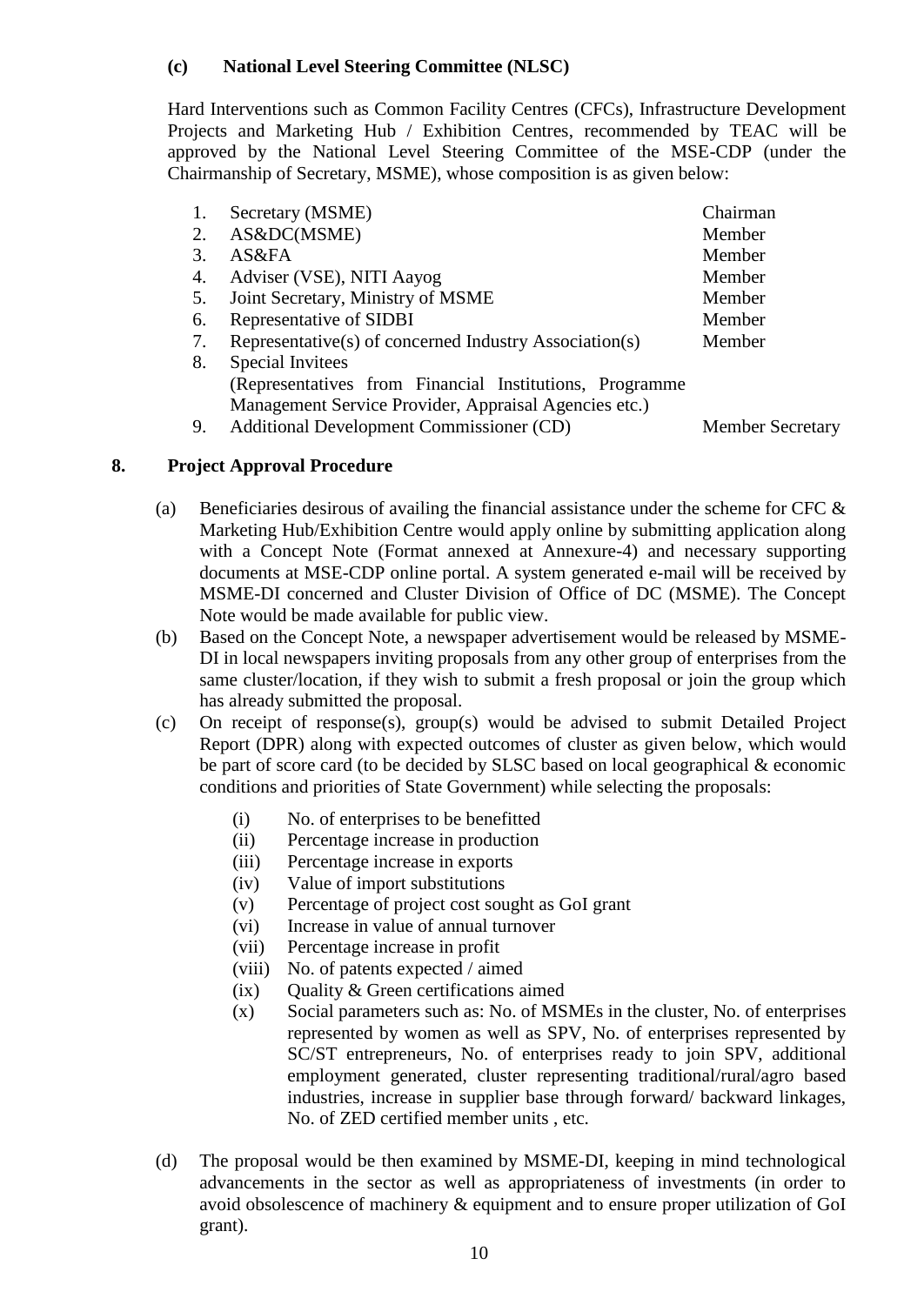- (e) The evaluation should also incorporate parameters such as expected growth of the cluster on various parameters, green economy and inclusion of all stakeholders.
- (f) In case MSME-DI does not have Technical Officer of the concerned trade, officer available in nearby MSME-DI may be involved in examination of proposal.
- (g) While examining the proposal, the senior most technical officer of the concerned trade in MSME-DO shall invariably be consulted by MSME-DI and his / her report should be made part of recommendations.
- (h) Economic Division Officer available at MSME-DI or nearby MSME-DI shall be involved to examine economic viability of the proposal. Once, Programme Management Unit (PMU) is on board, Economic Appraisal would be done by PMU.
- (i) In case of any query, the necessary clarification/additional documents would be obtained from SPV concerned.
- (j) On receipt of complete information, the examination of the proposal shall be completed by MSME-DI within a period of 1 month and a Focus Report covering all the above aspects shall be uploaded on MSE-CDP portal. A system generated e-mail will be issued to SPV and Cluster Division in Office of DC (MSME).
- (k) The group (s) would then be advised thereafter to make presentation before SLSC.
- (l) SLSC, based on the presentations and evaluation of proposals and Focus Report received from MSME-DI would award score as per above pre-defined criteria/score card.
- (m) Highest marks scored proposal would be recommended and other groups, if any, would be advised to be part of the selected group of industries in order to enhance inclusiveness and effectiveness of the project.
- (n) The selected proposal would then be forwarded online at MSE-CDP portal by MSME-DI along with Minutes of SLSC meeting. A system generated e-mail will be received by SPV and Cluster Division in Office of DC (MSME).
- (o) Based on the Focus Report and recommendations of SLSC, a presentation would be made by MSME-DI concerned and PMU (once on board) to the TEAC within 4 weeks.
- (p) In case of any advisory for rectification by TEAC (including those needed for carrying out DPR appraisal), the same would be communicated to MSME-DI and SPV with an advice to submit the rectified Project Report within 2 weeks. In case the proposal is recommended by committee without any rectifications/observations, the proposal would be placed before NLSC for consideration and approval. In case of non-recommendation of proposal by TEAC, the proposal would be returned

to concerned State Government/IA/SPV with approval of AS&DC indicating reasons for not recommending.

- (q) In case of Infrastructure Development Projects, no technical examination would be needed for placing the proposal before TEAC for making recommendation to NLSC for approval. However, it has to be recommended by SLSC, based on submitted proposal on MSE-CDP portal. Economic appraisal would be undertaken by Economic Division Officer available at MSME-DI or nearby MSME-DI to make suitable recommendations to TEAC on the project proposal. Once, Programme Management Unit (PMU) is on board, Economic Appraisals would be done by PMU.
- (r) The recommendation of TEAC for CFC and Marketing Hub/Exhibition Centre would be accorded on fulfilling following conditions:
	- (i) The cluster/association must have formed SPV as a Section 8 Company.
	- (ii) It must have identified the land for implementation of project.
	- (iii) State Government should submit certificate for compliance of GFR/CVC guidelines (Format annexed at Annexure-5).

In case of ID Projects, documents as at S.No. (ii) and (iii) above would be needed to place the proposal before TEAC.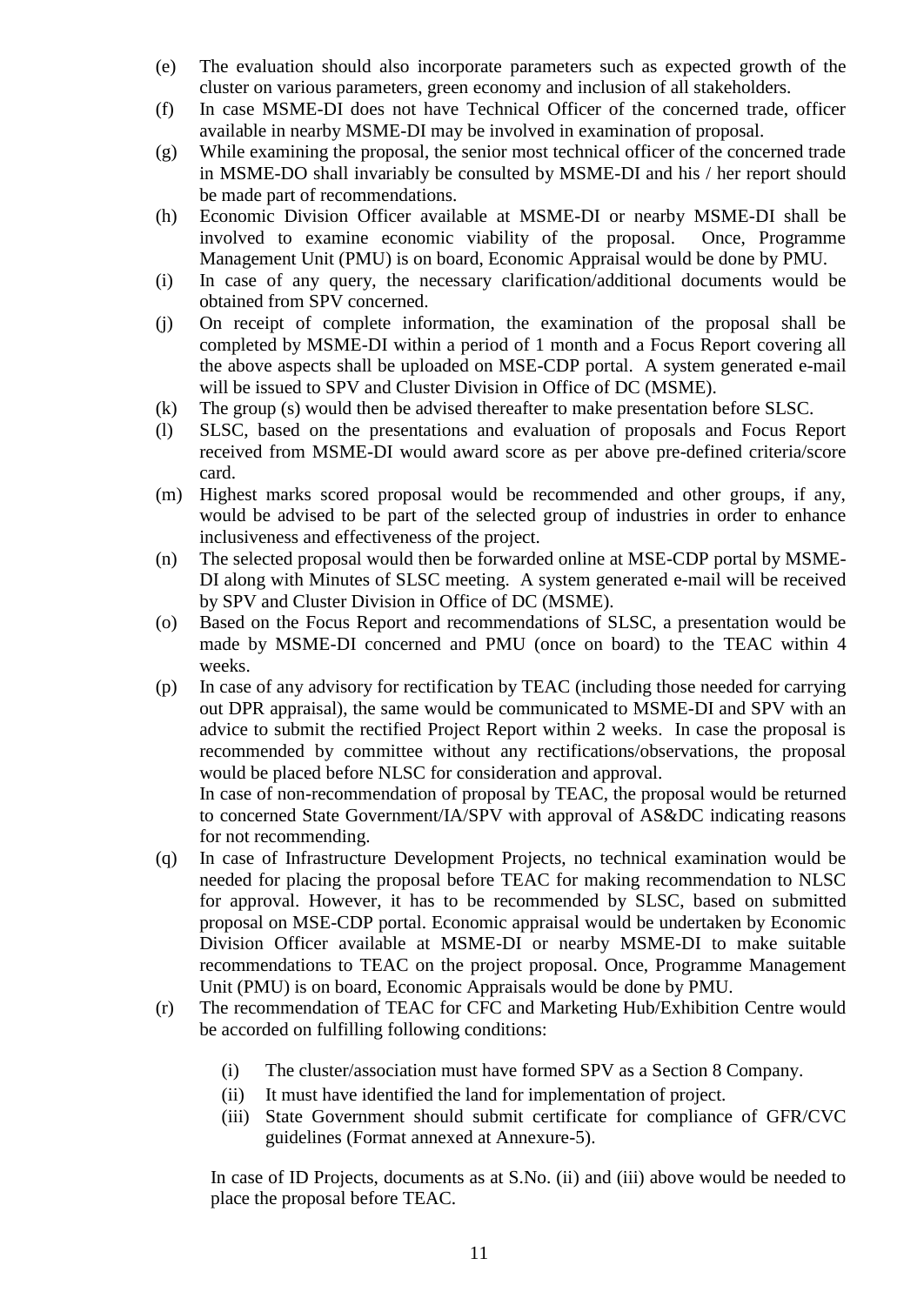Recommendation of TEAC for all projects shall be valid for a period of 6 months to complete pre-approval requirements.

# **Approval of projects:**

The Projects which have been recommended by TEAC shall be considered for approval by NLSC on fulfillment of following conditions:

# **A. Common Facility Center (CFC)**

- (a) Transfer / procurement of land in the name of SPV (In case of leased premises, the lease should be legally tenable in the name of SPV, for a fairly long duration i.e. at least 15 years. In case of leased land, the lease period should be at least for a period of 30 years).
- (b) Formation of SPV, details of SPV members in prescribed format defining its Roles & Responsibilities.
- (c) Submission of shareholding pattern.
- (d) Compliance of all requirements/provisions/columns of online application as per guidelines including conditions imposed by TEAC while recommending the proposal for approval by NLSC.
- (e) Uploading of SPV members details on MSE-CDP Portal.
- (f) Opening of Project specific Bank Account in Schedule A Bank by IA.
- (g) Appraisal of DPR (as per prescribed format) on recommendation of TEAC on fulfillment of all the above conditions  $\{(a) \text{ to } (f)\}$  by SPV.

# **B. Infrastructure Development Projects**

- (a) Submission of appraised DPR with approved layout plan.
- (b) Confirmation of availability of suitable land of the requisite size endowed with infrastructural facilities like water, electricity, communication etc. The land should be in the name of the Implementing Agency (IA) with Clear Title and complying with Zoning regulations and non-agricultural conversion etc.
- (c) Compliance of all requirements/provisions/columns of online application as per guidelines including conditions imposed by TEAC while recommending the proposal for approval by NLSC.
- (d) Approval of Competent Authority for Flatted Factory Complex (FFC) layout and building plan.

# **C. Marketing Hub/Exhibition Centres**

- (a) Transfer/procurement of land in the name of SPV (In case of leased premises, the lease should be legally tenable in the name of SPV, for a fairly long duration i.e. at least 30 years).
- (b) Formation of SPV, details of SPV members in prescribed format defining its Roles & Responsibilities.
- (a) Submission of shareholding pattern.
- (c) Compliance of all requirements/provisions/columns of online application as per guideline including conditions imposed by TEAC while recommending the proposal for approval by NLSC.
- (d) Uploading of SPV members details on MSE-CDP Portal.
- (e) Opening of Project specific Bank Account in Schedule A Bank by IA.
- (f) Appraisal of DPR (as per prescribed format) on recommendation of TEAC on fulfillment of all the above conditions {(a) to (e)} by SPV.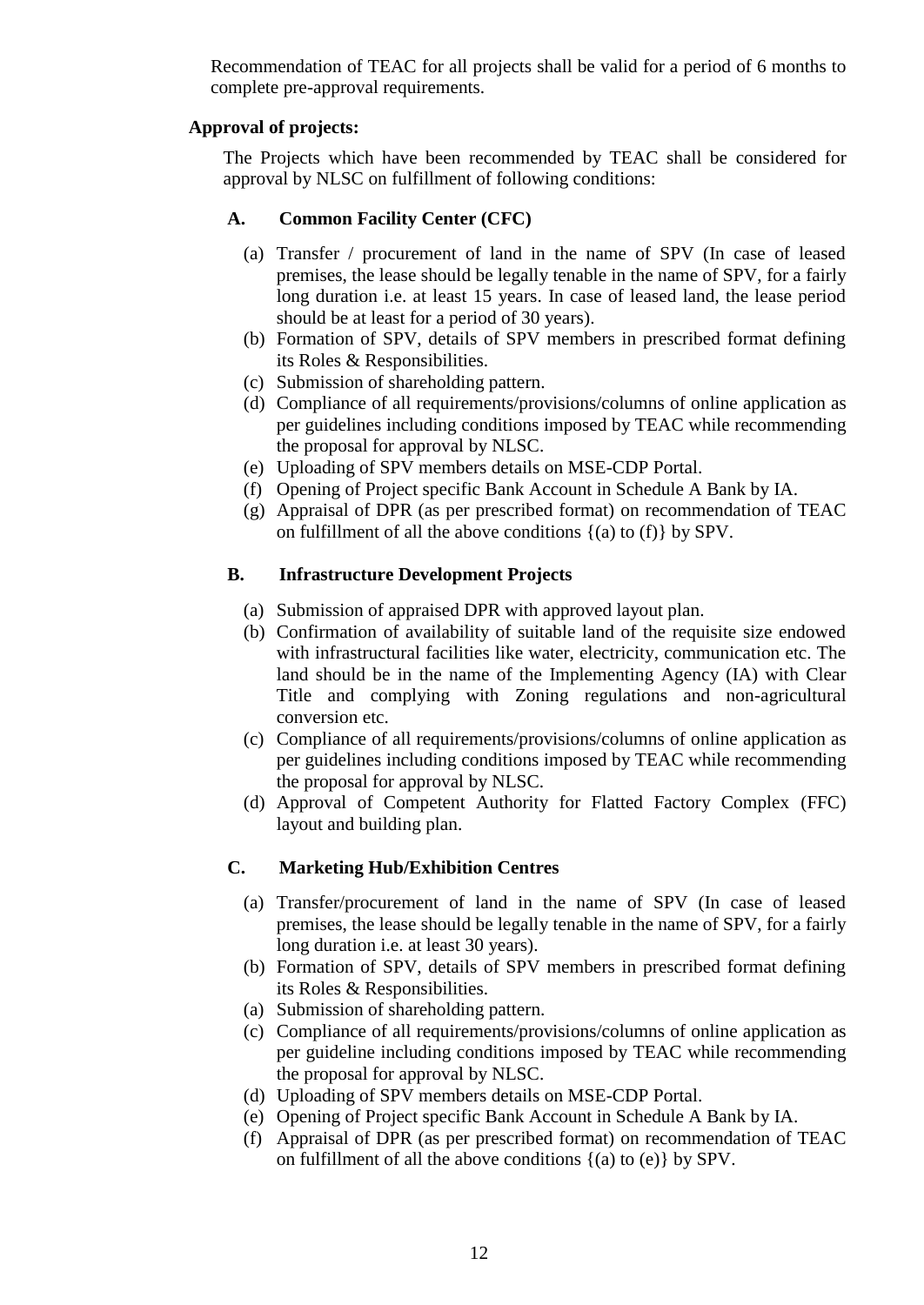# **D. Thematic Interventions**

Thematic Interventions would be approved by AS&DC, MSME on the recommendation of Principal Secretary/Secretary, MSME/Industry of respective State Government.

- (a) Proposal for Thematic Interventions would be prepared by SPV in consultation with Implementing Agency and MSME-DI.
- (b) The proposal would be submitted to Office of DC (MSME) by Implementing Agency (in case of approved CFCs) or by Implementing Agency/MSME-DI (in case of completed CFCs) duly recommended by Principal Secretary/Secretary, MSME/Industry of respective State Government.
- (c) AS&DC (MSME) would approve the proposal.

#### **E. Support to State Innovative Cluster Development Programme**:

- (a) SPV desirous of availing assistance under the State Cluster Development Programme would submit the proposal to State Government and also a copy to the respective MSME-DI.
- (b) State Government on receipt of proposals from SPVs would examine the proposal for establishment of CFC as per their extant guidelines, a copy of the proposal would also be forwarded to Office of DC (MSME) by State Government under intimation to concerned MSME-DI.
- (c) Programme Management Unit (PMU)/MSME-DI will examine the proposals received and make a presentation to the Techno Economic Appraisal Committee (TEAC) to assess techno economic viability of the project proposals. The observations/recommendations of TEAC would be communicated by MSME-DI concerned to State Government for consideration and approval of such Projects.
- (d) Copy of approval letter would be forwarded to Office of DC (MSME) by concerned State Government along with details of GoI grant required with projected timelines, seeking approval of NLSC.
- (e) Proposal would be placed before NLSC along with recommendations of MSME-DI for approval.

#### **9. Release of Funds**

## **(a) Common Facility Centre (CFC)**

- (i) Funds would be released in three/four installments to the Implementing Agency (State/UT Government Agency) on the basis of the physical progress, actual expenditure incurred and requirement of funds for the Project.
- (ii) Once the Plant & Machinery (P&M) are approved in the Steering Committee of the MSE-CDP, the same would not be considered for changes, unless they are going for higher version or adopting new technologies with due approval of National Level Steering Committee. Any escalation in the cost of Project above the sanctioned amount, due to any reason will be borne by the SPV/ State Government.
- (iii) Contribution by the SPV or the beneficiaries share should be upfront. However, State Government may release their complete share either in one go or proportionately in the ratio of 40:30:30 and the same should be released prior to request for release of GoI grant is made by IA. In case the State share release is high, the GoI grant will be released proportionately, but not more than 50% as first installment. All the members of the cluster and their details such as Mobile Number, Udyog Aadhaar Memorandum (UAM) Number, etc. to be uploaded on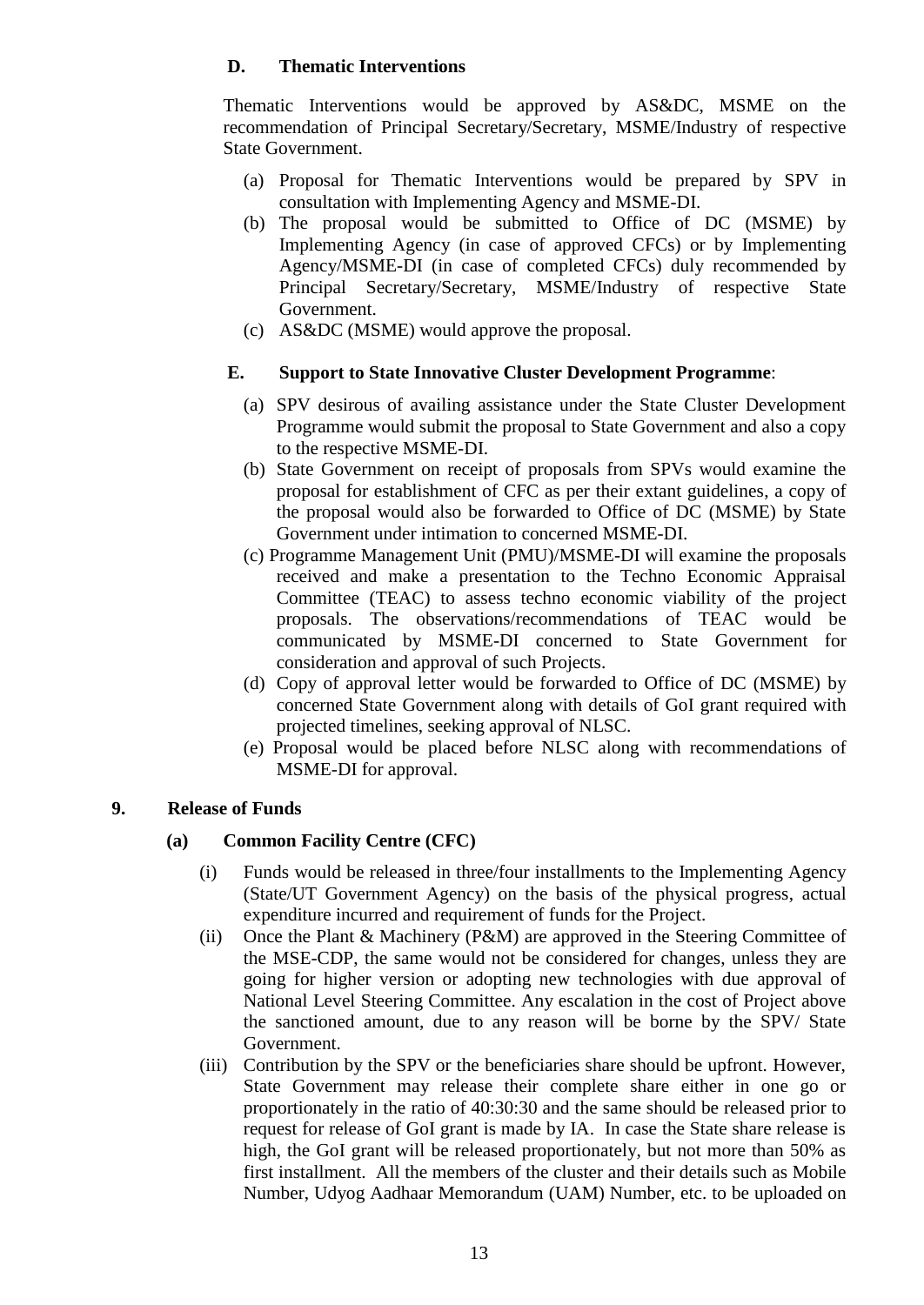MSE-CDP Portal before request for release of  $1<sup>st</sup>$  installment of GoI grant is made by IA.

- (iv) Necessary infrastructure like land, building, water and power supply, etc must be in place or substantial progress should have been made in this regard before GoI assistance is requested. Where bank finance is involved, written commitment of the bank concerned to release proportionate funds will also be necessary before release of GoI assistance.
- (v) State Government/IA would submit request for  $1<sup>st</sup>$  installment of GoI grant (maximum 40%) along with Original Tripartite Agreement (if not submitted earlier), State Government order regarding Constitution of Purchase Committee, copy of minutes of Purchase Committee finalizing the tenders for procurement of Plant & Machinery, approval of recommendations of Purchase Committee by competent authority, Certificate that Plant & Machinery are as per approval letter, status of procurement of Plant & Machinery, proof of release of SPV contribution and State Government matching share, Joint Verification Report (signed by State Government/IA, SPV & MSME-DI), Undertaking, componentwise expenditure statement as per approval, certified by CA and certificate from IA that all the conditions prescribed in appraisal report & approval letter have been fulfilled.
- (vi) On utilization of  $1<sup>st</sup>$  installment of GoI grant, State Government/IA would submit request for  $2<sup>nd</sup>$  installment of GoI grant (30%) along with Utilization Certificate (UC) in respect of utilization of  $1<sup>st</sup>$  installment of GoI grant, copy of minutes of Purchase Committee finalizing the tenders for procurement of Plant & Machinery, approval of recommendations of Purchase Committee by competent authority, Certificate that Plant & Machinery are as per approval letter (in case any new machinery & equipment in addition to those mentioned in earlier GoI grant request), status of procurement of Plant & Machinery indicating utilization of 1st installment of GoI grant, proof of release / utilization of SPV contribution and State Government matching share, Joint Verification Report (signed by State Government/IA, SPV & MSME-DI), Undertaking, component-wise expenditure statement as per approval certified by CA.
- (vii) On utilization of  $2^{nd}$  installment of GoI grant, State Government/IA would submit request for  $3<sup>rd</sup>$  installment of GoI grant (retaining 10% to be released as final installment) along with Utilization Certificate (UC) in respect of utilization of  $2<sup>nd</sup>$  installment of GoI grant, copy of minutes of Purchase Committee finalizing the tenders for procurement of Plant & Machinery, approval of recommendations of Purchase Committee by competent authority, Certificate that Plant & Machinery are as per approval letter (in case any new machinery & equipment in addition to those mentioned in earlier GoI grant request), status of procurement of Plant & Machinery indicating utilization of  $2<sup>nd</sup>$  installment of GoI grant, proof of release/utilization of SPV contribution and State Government matching share, Joint Verification Report (signed by State Government/IA, SPV & MSME-DI), Undertaking, component-wise expenditure statement as per approval certified by CA.
- (viii) On completion of project, State Government / IA would submit request for Final installment of GoI grant (10%) on reimbursement basis, along with Completion Report in prescribed format duly signed by IA & SPV and countersigned by MSME-DI, Utilization Certificate (UC) in respect of utilization of previous installment of GoI grant, proof of utilization of State Government complete contribution, details of interest accrued on GoI grant, Undertaking, componentwise expenditure statement certified by CA.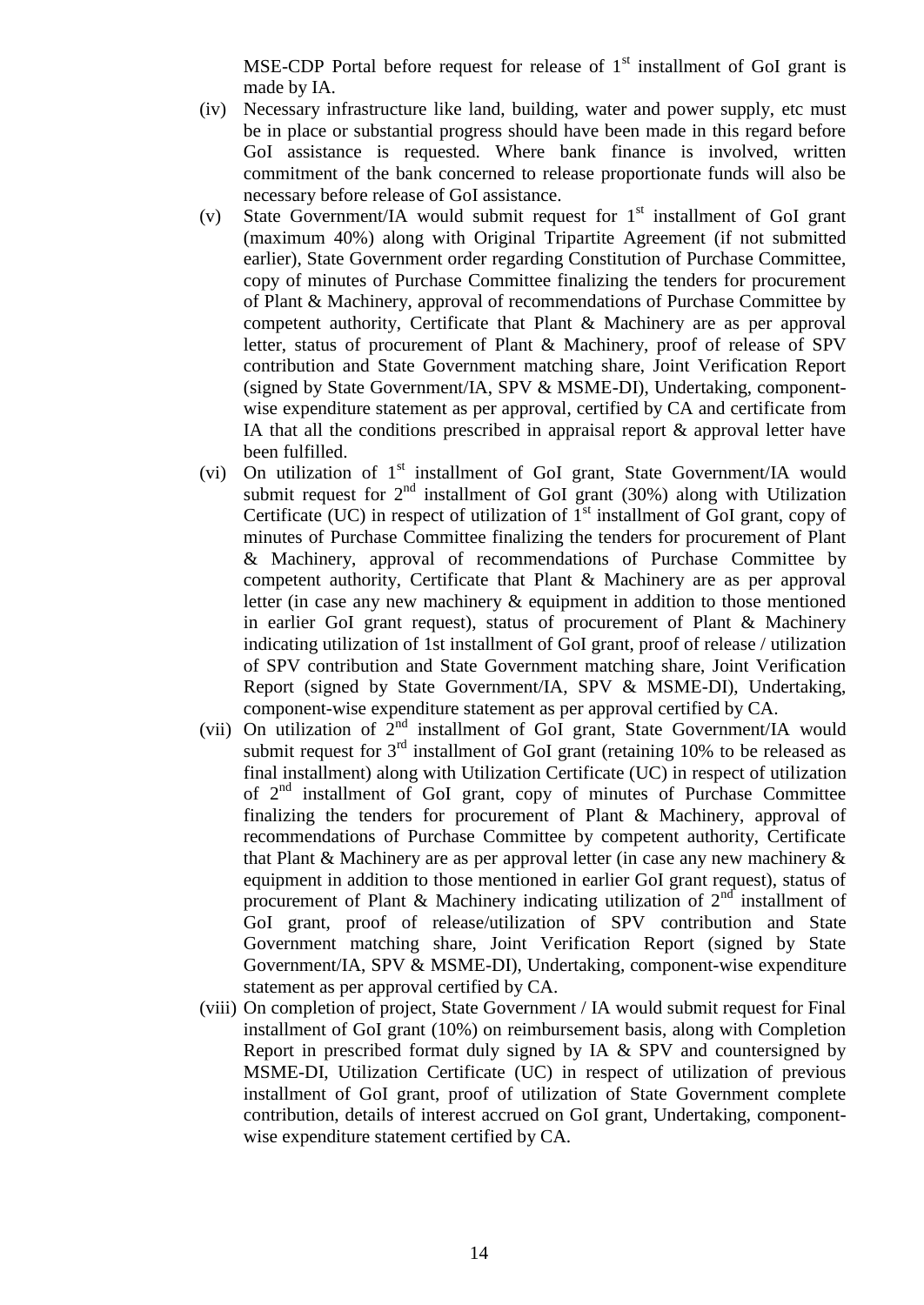#### **(b) Infrastructure Development Projects (Industrial Estate, Flatted Factory Complex)**

- (i) Funds will be released on reimbursement basis or on matching share basis (Implementing Agency will deposit its share in the dedicated bank account in the name of Project and submit a bank certificate).  $1<sup>st</sup>$  installment would be limited to Rs.2.00 crore only.
- (ii) State Government / IA would submit request for  $1<sup>st</sup>$  installment of GoI grant (maximum Rs.2.00 crore) along with Physical and Financial Progress Report signed by IA countersigned by MSME DI, proof of release and utilization of State Government matching share, Joint Verification Report (signed by State Government & MSME-DI), Pre-receipt bill & Undertaking, component-wise expenditure statement as per approval certified by CA and certificate from IA that all the conditions prescribed in appraisal report & approval letter have been fulfilled.
- (iii) On utilization of  $1<sup>st</sup>$  installment, State Government/IA would submit request for 2<sup>nd</sup> installment of GoI grant along with Utilization Certificate (UC) in respect of utilization of 1st installment of GoI grant, Physical & Financial Progress Report signed by IA countersigned by MSME DI, proof of release and utilization of State Government matching share, Joint Verification Report (signed by State Government & MSME-DI), Pre-receipt bill & Undertaking, component-wise expenditure statement as per approval certified by CA.
- (iv) On completion of project, State Government/IA would submit request for 3rd & Final installment of GoI grant on reimbursement basis along with Completion Report in prescribed format duly signed by IA and countersigned by MSME-DI, Utilization Certificate (UC) in respect of utilization of previous installment of GoI grant, proof of utilization of State Government complete contribution, details of interest accrued on GoI grant, Pre-receipt bill & Undertaking, component-wise expenditure statement certified by CA.

## **(c) Marketing Hub including Exhibition Centre**

- (i) Funds would be released to the Implementing Agency (State/UT Government Agency) on the basis of the physical progress and actual expenditure incurred on Project.
- (ii) Contribution by the SPV or the beneficiaries share should be upfront. However, State Government may release their complete share either in one go or proportionately in the ratio of 40:30:30 and the same should be released prior to request for release of GoI grant is made by IA. In case the State share release is high, the GoI grant will be released proportionately, but not more than 50% as first installment.
- (iii) State Government/IA would submit request for  $1<sup>st</sup>$  installment of GoI grant along with Physical and Financial Progress Report signed by IA countersigned by MSME DI, proof of release and utilization of State Government matching share, Joint Verification Report (signed by State Government & MSME-DI), Pre-receipt bill & Undertaking, component-wise expenditure statement as per approval certified by CA and certificate from IA that all the conditions prescribed in appraisal report & approval letter have been fulfilled.
- (iv) On utilization of  $1<sup>st</sup>$  installment, State Government / IA would submit request for 2<sup>nd</sup> installment of GoI grant along with Utilization Certificate (UC) in respect of utilization of 1st installment of GoI grant, Physical & Financial Progress Report signed by IA countersigned by MSME DI, proof of release and utilization of State Government matching share, Joint Verification Report (signed by State Government & MSME-DI), Pre-receipt bill & Undertaking, component-wise expenditure statement as per approval certified by CA.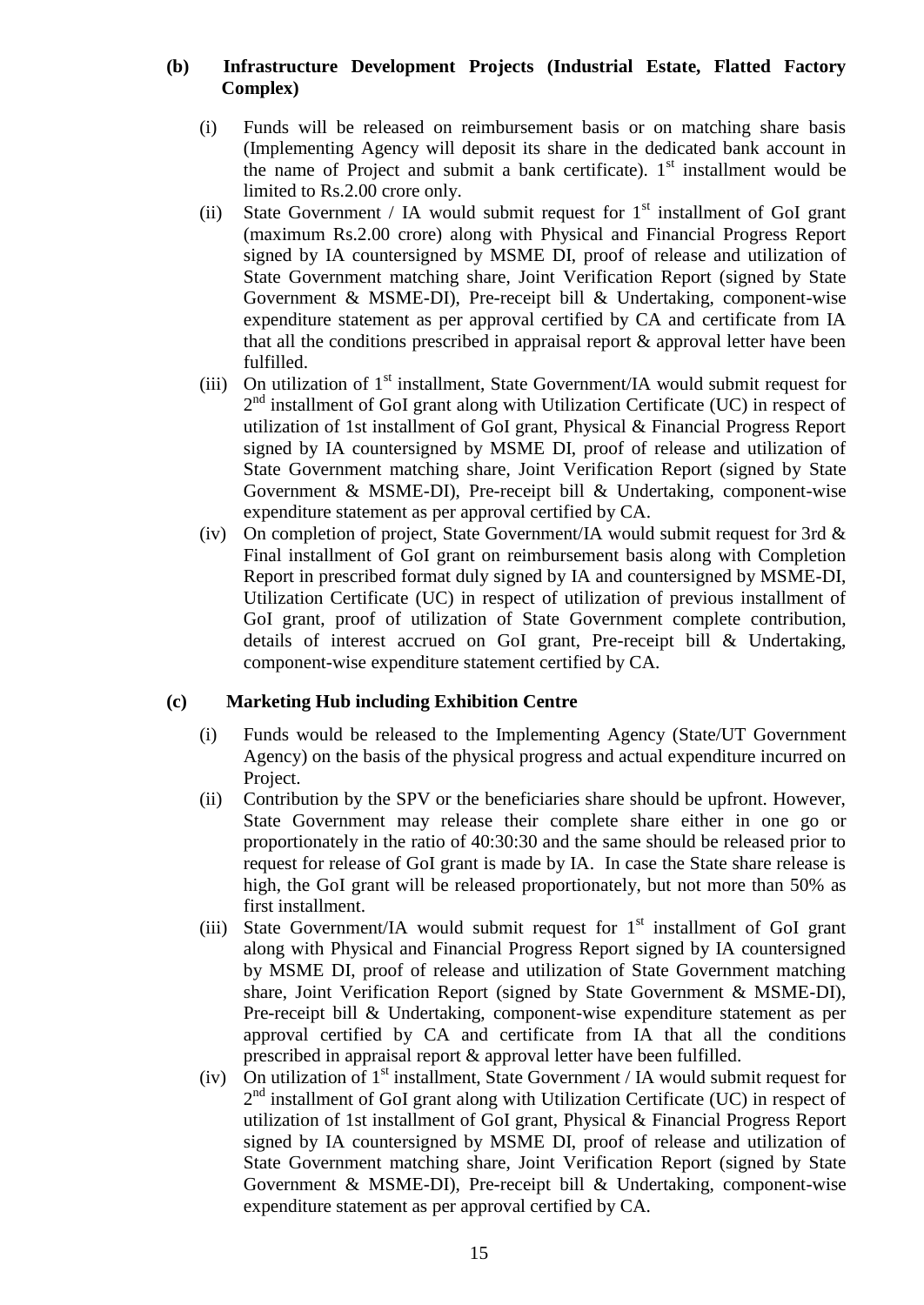(v) On completion of project, State Government / IA would submit request for  $3<sup>rd</sup>$  & Final installment of GoI grant on reimbursement basis along with Completion Report in prescribed format duly signed by IA and countersigned by MSME-DI, Utilization Certificate (UC) in respect of utilization of previous installment of GoI grant, proof of utilization of State Government complete contribution, details of interest accrued on GoI grant, Pre-receipt bill & Undertaking, component-wise expenditure statement certified by CA.

## **(d) Thematic Interventions**

- (i) 50% of approved GoI grant would be released to Implementing Agency/MSME-DI (as the case may be) as advance along with approval letter.
- (ii) Balance GoI grant would be released on submission of report along with expenditure statement duly certified by SPV, Implementing Agency and MSME-DI jointly.

#### **(e) Support to State Innovative Cluster Development Programme**

- (i) State Government would submit their annual fund requirement projections in the month of December, for the coming financial year to the Office of DC (MSME) for making suitable budgetary allocation.
- (ii) State Government would release the funds to Implementing Agency in installments as per procedure prescribed in their scheme guidelines. A copy of Sanction Order would also be endorsed to respective MSME-DI and Office of DC (MSME).
- (iii) While endorsing copy of Sanction Order on each occasion, State Government would also request for release of matching share from GoI, with a copy of request letter endorsed to MSME-DI.
- (iv) MSME-DI, based on Joint Verification of project would recommend release of GoI share.
- (v) Based on MSME-DI recommendations, GoI grant would be released to Implementing Agency.
- (vi) While submitting subsequent GoI grant request based on progress of project, State Government would submit Utilization Certificate (UC) as per GFR-2017.
- (vii) Final GoI grant would be released on reimbursement basis, based on Completion Report to be jointly signed by SPV, IA and MSME-DI.

#### **10. Programme Management Unit (PMU)**

Considering the vertical and horizontal spread of micro and small enterprises and the need for very extensive project development efforts, especially for industrially backward regions, office of DC (MSME), may appoint competent Programme Management Unit (PMU) for facilitating formation of various proposals & their implementation including concurrent monitoring of the scheme. PMU would act as a link between DC (MSME), the industry and State Government/Agencies and would help in efficient and speedy implementation of the Scheme. The PMU shall report directly to the Office of DC (MSME). Service charges for the PMU shall be paid from within the approved budget outlay of the scheme.

The PMU will have the following responsibilities:

- (i) Sensitization and awareness creation about the scheme.
- (ii) Create database of Clusters across the country.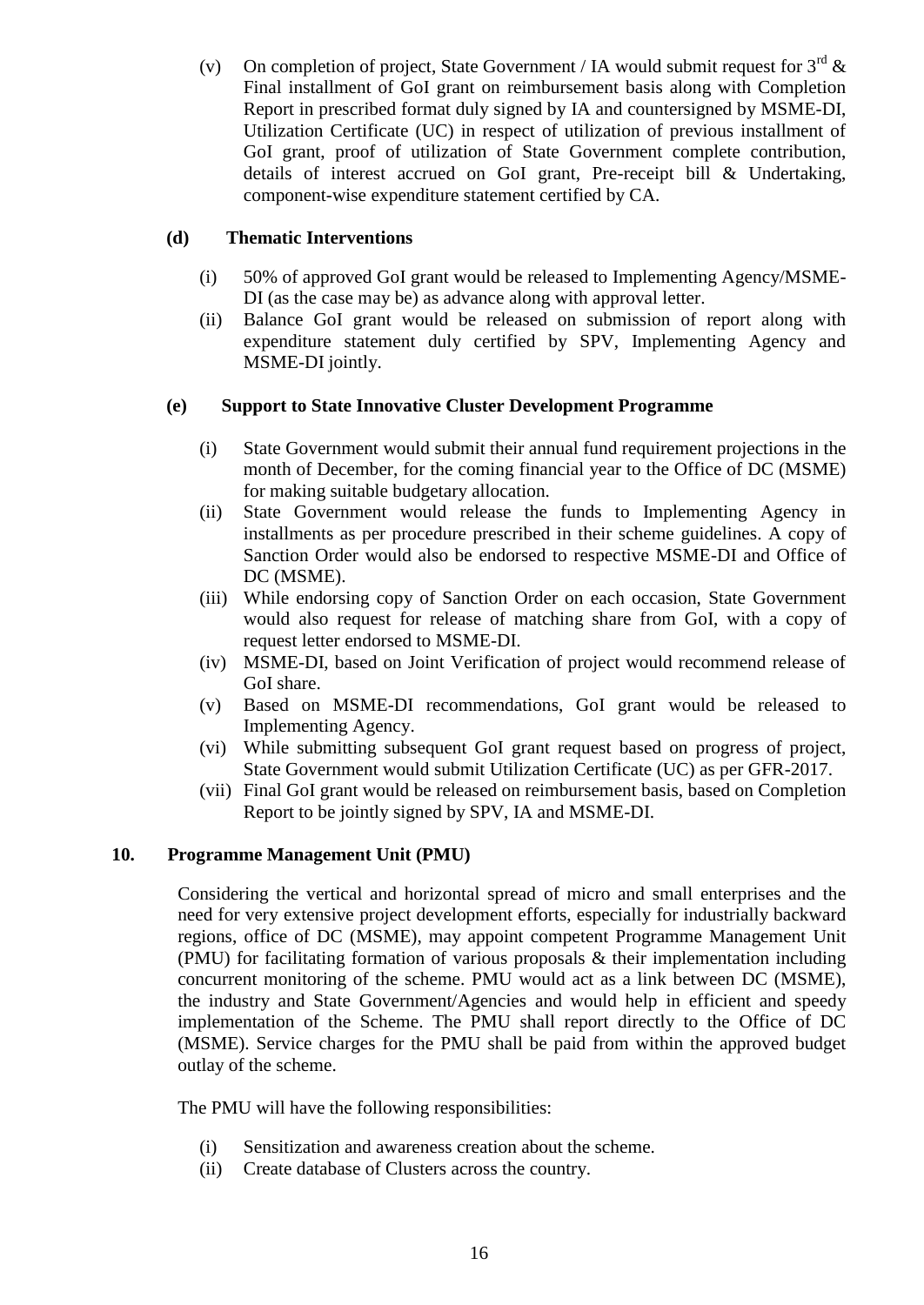- (iii) Identification of potential clusters, diagnosis to identify the need for interventions and preparation of Preliminary Project Report for the identified clusters.
- (iv) Assist state governments/ industry associations/groups of entrepreneurs/other stakeholder/agencies in conceptualizing projects and preparing comprehensive proposals/DPRs.
- (v) Assist the identified entrepreneurs in establishment and structuring the project specific SPV.
- (vi) Assist Office of DC (MSME) in examining the proposals to be placed before TEAC for recommending the same for approval by NLSC.
- (vii) Assist SPVs in selection of agencies/experts for various services and in developing suitable operational framework for CFC.
- (viii) Assist in periodical monitoring of the progress of the projects and disbursement of funds.
- (ix) Assist in periodic monitoring of completed and ongoing projects in order to ensure financial and organizational sustainability of SPVs and CFCs.
- (x) Develop strategy for creating coordinated approach in promoting MSME Clusters amongst other line-Ministries/Departments.
- (xi) Development and maintenance of online portals under MSE-CDP.
- (xii) Development of strategy for concurrent evaluation and monitoring of scheme.
- (xiii) Provide need based advisory services to the Office of DC (MSME) and assist in strategy formulation for effective implementation of the scheme.
- (xiv) Any other activity related to implementation of MSE-CDP.

#### **11. Monitoring and Evaluation**:

- (i) The National Level Steering Committee under the Chairmanship of Secretary, MSME will be the Apex body to monitor progress of scheme.
- (ii) The Development Commissioner (MSME) will be responsible for coordinating and overseeing the progress of the Projects.
- (iii) State Level Steering Committee constituted under the Chairmanship of Principal Secretary/Secretary/Commissioner (Industries/MSME) of concerned State Government would ensure satisfactory and time-bound implementation of the Projects approved under the scheme as well as operation of completed projects.

PMU will also assist in developing strategy for concurrent evaluation and monitoring of scheme.

#### **12. Miscellaneous Provisions**

#### **A. Implementation, Monitoring and Management Expenses**:

At present, interventions are being undertaken in various clusters across the country. Project Implementation, Monitoring and Management @ 5% of the total budget outlay for the sanctioned funds will be utilized, mainly at the Office of DC (MSME) and MSME-DIs for:

- (i) On-site monitoring for implementation and operation of Projects.
- (ii) Engagement of PMU.
- (iii) Development of customized software for data management, specialized reports and monitoring & evaluation.
- (iv) MSE-CDP related communication and stationery expenses.
- (v) Expenses towards communication, travel/exposure visits of the clusters by officers from Office of DC (MSME) and MSME DIs for monitoring MSE-CDP activities.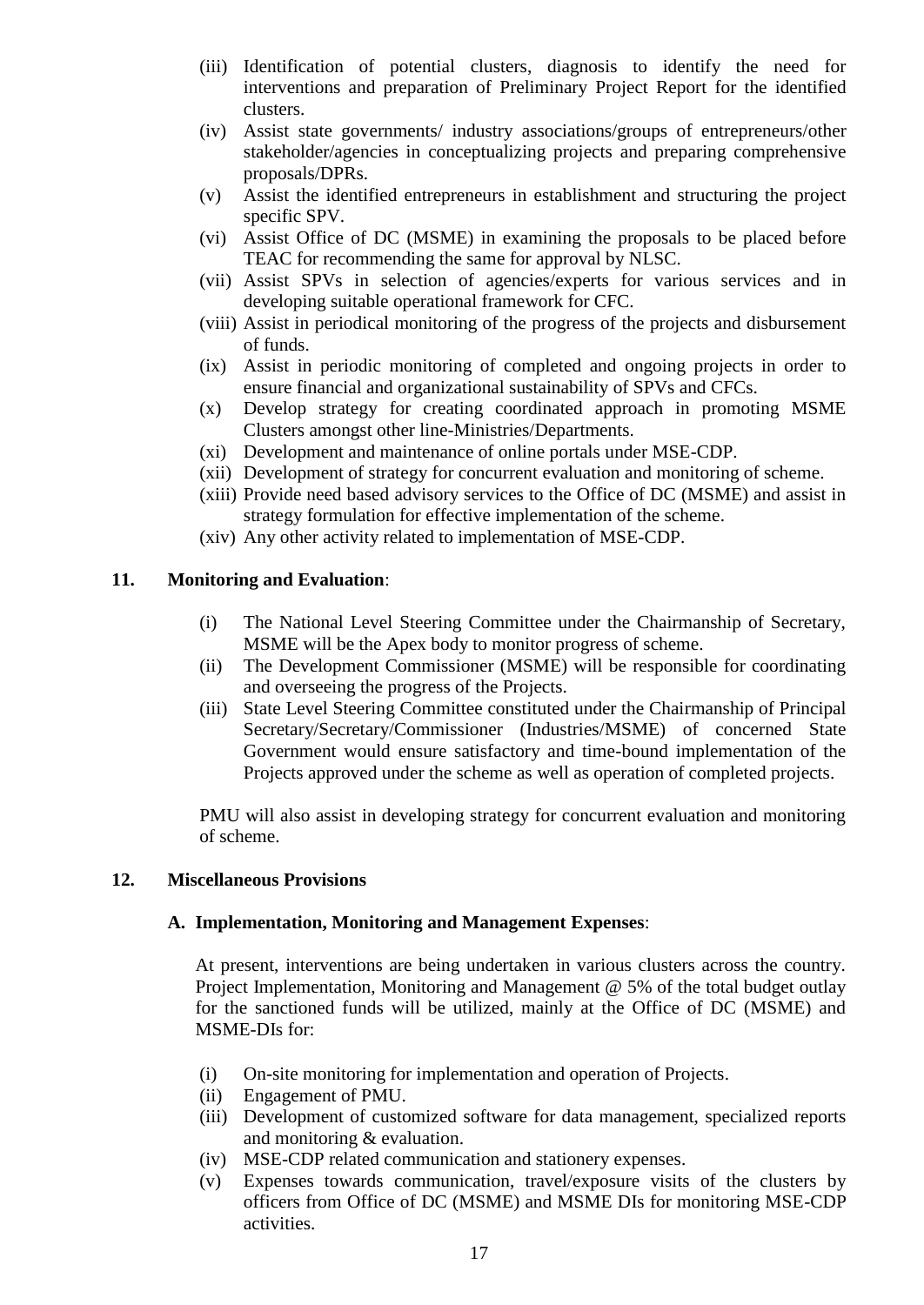- (vi) Organizing of meetings including steering committee.
- (vii) Purchase of office automation equipment like photocopier, laptop and their maintenance, etc.
- (viii) Outsourcing of data management services.

### **B. National Level Miscellaneous Activities**:

Activities such as organizing training of officers/national workshops of stakeholders, publishing of cluster related material, preparation of study material, deputation of officers from headquarters/MSME-DIs, within India and outside the country, specials studies, etc., setting up of and supporting Resource Centers, to be set up or improved upon by any public/private organization with prior track record and mandate which are not part of cluster specific action plans, but are directly connected with the promotion of the scheme and duly approved by the Steering Committee subject to 5% of the total cluster development budget in a particular year, will also be permitted. These may among others include national information portals, training of trainers' programmes, organization of special programmes, setting up of dedicated cells in existing institutions that help integrate efforts of the public  $\&$  private institutions working towards public cause as given the objectives above. Collaborations with international organisations that bring in new knowledge will also be encouraged. Training will also be imparted to the Implementing Agencies, SPVs, and other stakeholders as and when required.

#### **C. Cluster development through International Agencies:**

The interventions, criteria/proposal format for cluster development through International agencies like UNIDO, GIZ, DFID etc do not match with that of the MSE-CDP. However, at times, it is required to join hands with such agencies/organizations with necessary international expertise for development of clusters at national/regional level. Contribution towards such programmes may be considered by the Steering Committee by relaxing prescribed norms.

## **D. Saving Clause:**

Relaxation to the provisions of guidelines, in exceptional cases, with reasons to be recorded can be given by Steering Committee under the Chairmanship of Secretary, MSME with the concurrence of IF Wing.

\*\*\*\*\*\*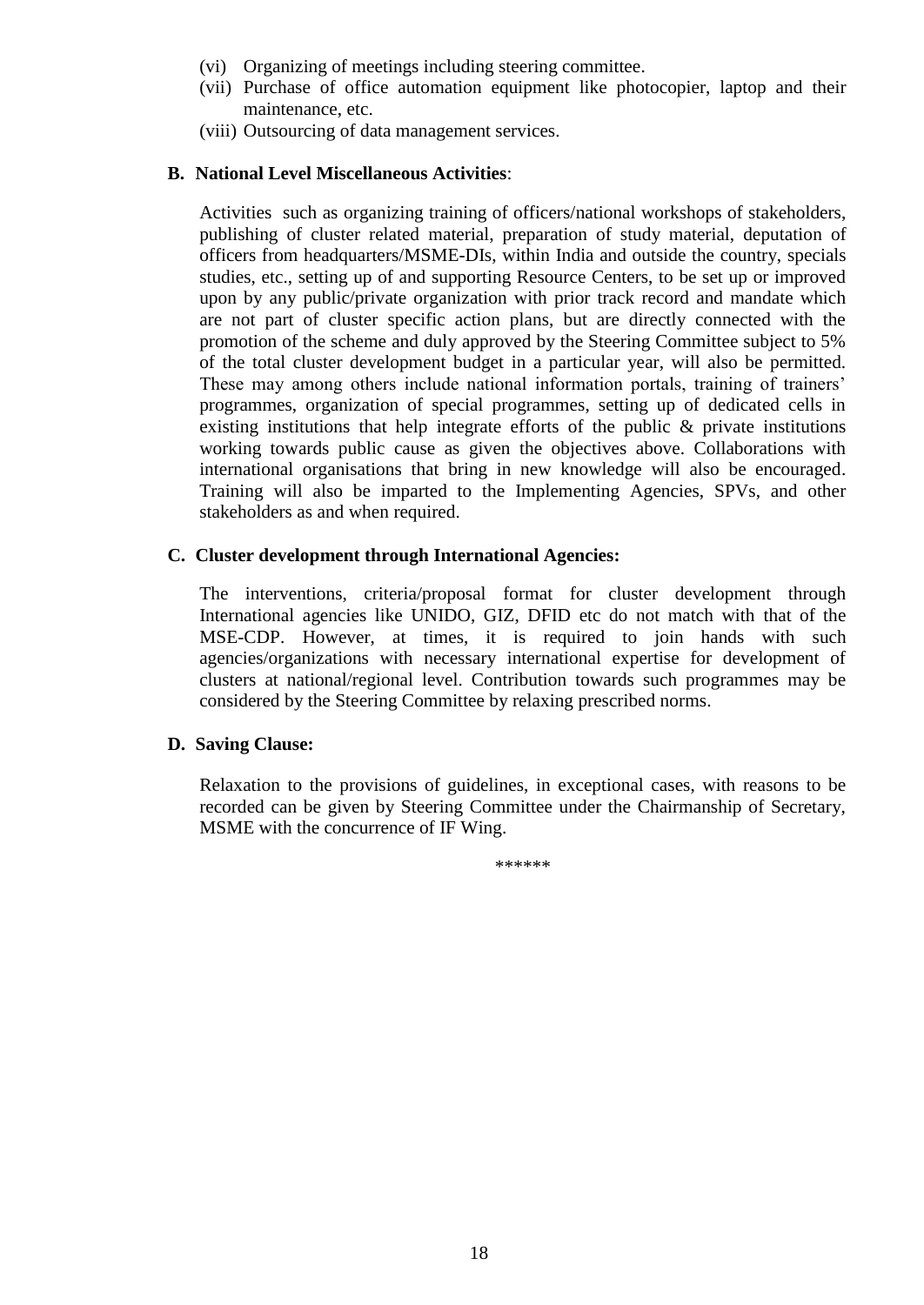# **Format of Detailed Proposal for CFC**

# **1. Proposal under consideration**

# **2. Brief particulars of the proposal**

| Name of applicant,     | As CFC Registered address / administrative address may be different |
|------------------------|---------------------------------------------------------------------|
| contact details, etc   | from CFC facilities address, the same may be provided               |
| Location of Common     | Address where facilities are proposed may be provided               |
| <b>Facility Centre</b> |                                                                     |
| Main facilities being  | Details of facilities to be provided                                |
| proposed               |                                                                     |

## **2.1. Introduction: brief about**

- 2.1.1. General scenario of industrial growth/ cluster development in the state
- 2.1.2. Sector for which CFC is proposed to be set up
- 2.1.3. Cluster and its products, future prospects of products, Competition scenario, Backward and forward linkages

Basic data of cluster (Number of units, type of units [Micro/Small/Medium], employment [direct /indirect], turnover, exports, etc):

2.1.4. How the proposed CFC is relevant to the growth of the concerned cluster/ sector

## **3. Information about SPV**

| S.No.  | <b>Description</b>                                                                                                                                                          | <b>Details/Compliance</b> |
|--------|-----------------------------------------------------------------------------------------------------------------------------------------------------------------------------|---------------------------|
| (i)    | Name and address                                                                                                                                                            |                           |
| (ii)   | Registration details of SPV                                                                                                                                                 |                           |
| (iii)  | Names of the State Govt and<br>MSME officials in SPV                                                                                                                        |                           |
| (iv)   | Date of formation of the company                                                                                                                                            |                           |
| (v)    | Date of commencement<br><sub>of</sub><br>business                                                                                                                           |                           |
| (vi)   | Number of MSE Member Units <sup>1</sup>                                                                                                                                     |                           |
| (vii)  | Bye laws or MoA and AoA<br>submitted                                                                                                                                        |                           |
| (viii) | Main objectives of the $SPV2$                                                                                                                                               |                           |
| (ix)   | SPV to have a character of<br>inclusiveness wherein provision<br>for enrolling new members to<br>enable prospective entrepreneurs<br>in the cluster to utilise the facility |                           |
| (x)    | Clause about 'Profits/ surplus to<br>be ploughed back to CFC'<br>included or not                                                                                            |                           |

 1 Should be more than 20 cluster MSEs (and not individuals) as members in the SPV

<sup>&</sup>lt;sup>2</sup> Main objective of the SPV should rotate around cluster development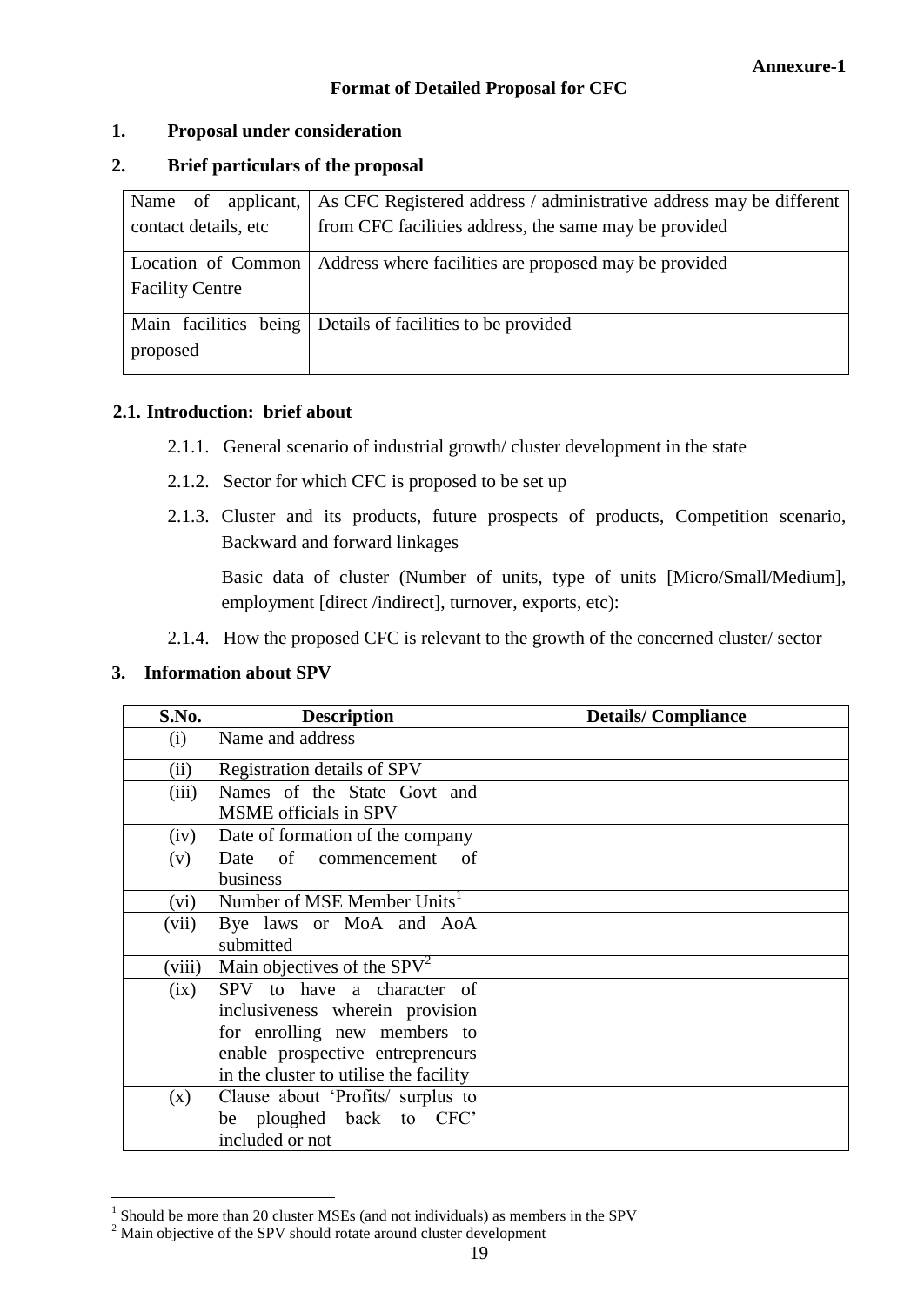| $(x_i)$ | Authorized share capital                     |  |
|---------|----------------------------------------------|--|
| (xii)   | Shareholding Pattern <sup>3</sup> (Annexure- |  |
|         | 1 to be filled in)                           |  |
| (xiii)  | Commitment letter for<br><b>SPV</b>          |  |
|         | Upfront contribution <sup>4</sup>            |  |
| (xiv)   | Project specific A/c in schedule A           |  |
|         | bank                                         |  |
| (xv)    | Clause about 'CFC may<br>be                  |  |
|         | utilised by SPV members as also              |  |
|         | others in a cluster and Evidence             |  |
|         | for SPV members' ability to                  |  |
|         | utilise at least 60% of installed            |  |
|         | capacity'                                    |  |
| (xvi)   | Main Role of SPV                             |  |
| (xvii)  | Trust building of $SPV^5$ so that            |  |
|         | CFC may be successful                        |  |

#### **4. Details of Project Promoters /Sponsors**

- (i) Brief bio-data of Promoters
- (ii) The details of the promoters are as under :

| Name of the Office<br>bearers of the SPV                                        |  |  |  |  |
|---------------------------------------------------------------------------------|--|--|--|--|
| Age (years)                                                                     |  |  |  |  |
| Educational<br>Qualification                                                    |  |  |  |  |
| Relationship<br>with<br>the chief promoter                                      |  |  |  |  |
| Experience in what<br>capacity/ industry/<br>years                              |  |  |  |  |
| Tax<br>Income<br>Wealth Tax Status<br>(returns for 3 years)<br>to be furnished) |  |  |  |  |
| Other<br>concerns<br>interest / in which<br>capacity /financial<br>stake        |  |  |  |  |

(i) Brief about Compliance with KYC guidelines

1

- (ii) Details of connected lending Whether the directors / promoters of SPV are having any directorship on any bank etc.
- (iii) Adverse auditors remarks, if any to be culled out from audit report, in case available. If SPV is new, it can be indicated as not applicable

 $3$  No single unit will hold more than 10 % in the equity capital (or equivalent capital contribution) of SPV.<br><sup>4</sup> Share of the cluster beneficiaries should be as high as possible but not less than 10% of cost of CFC<br>5. Faidance of as lasting assessment (initiating as faithermentian, disposions with the SPV m

Evidence of collective programme / initiative, soft intervention, discussions with the SPV members, informal channels may be used as an evidence for Trust building.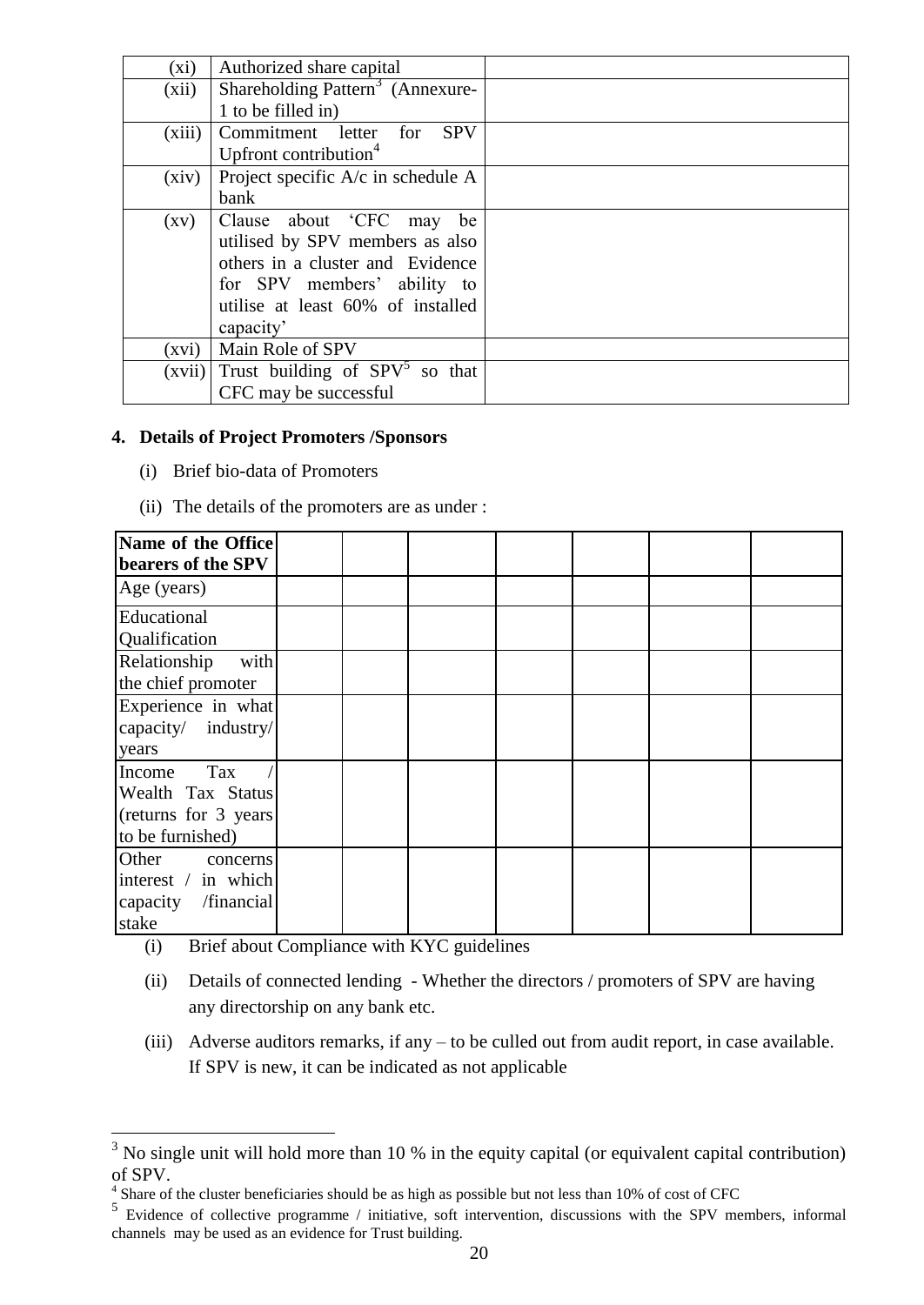- (iv) Particulars of previous assistance from financial institutions / banks If SPV is new, it can be indicated as not applicable
- (v) Pending court cases initiated by other banks/FIs, if any - If SPV is new, it can be indicated as not applicable
- (vi) Management Set-up
- (vii) To indicate details regarding who will be the main persons involved in running of CFC, its operations etc.

# **5. Eligibility as per guidelines of MSE-CDP**

| S.No. | <b>Eligibility Criteria</b>                                                                                                                                                                                                                                                                                                              | <b>Comments</b>                                                      |
|-------|------------------------------------------------------------------------------------------------------------------------------------------------------------------------------------------------------------------------------------------------------------------------------------------------------------------------------------------|----------------------------------------------------------------------|
| 1.    | The GoI grant will be restricted to 70% of the<br>cost of Project of maximum Rs.20.00 crore. GoI<br>grant will be 90% for CFCs in NE & Hill States,<br>Island territories, Aspirational Districts / LWE<br>affected Districts, Clusters with more than 50%<br>(a) micro/ village, (b) women owned or more<br>than 10% SC/ST units.       |                                                                      |
| 2.    | Cost of project includes cost of Land (subject to<br>max. of 25% of Project Cost), building, pre-<br>operative<br>expenses, preliminary expenses,<br>machinery & equipment, miscellaneous fixed<br>assets, support infrastructure such as water<br>supply, electricity and margin money for<br>working capital.                          |                                                                      |
| 3.    | The entire cost of land and building for CFC<br>shall be met by SPV/State<br>Government<br>concerned.                                                                                                                                                                                                                                    |                                                                      |
| 4.    | In case existing land and building is provided by<br>stakeholders, the cost of land and building will<br>be decided on the basis of valuation report<br>prepared by an approved agency of Central/State<br>Govt. Departments/FIs/Public Sector Banks.<br>Cost of land and building may be taken towards<br>contribution for the project. |                                                                      |
| 5.    | CFC can be set up in leased premises. However,<br>the lease should be legally tenable and for a<br>fairly long duration (say 15 years).                                                                                                                                                                                                  |                                                                      |
| 6.    | Escalation in the cost of project above the<br>sanctioned amount, due to any reason, will be<br>borne by the SPV/ State Government. The<br>Central Government shall not accept any<br>financial liability arising out of operation of any<br>CFC.                                                                                        |                                                                      |
| 7.    | DPR should be appraised by a bank (if bank<br>financing is involved) / independent Technical<br>Consultancy Organization/ SIDBI.                                                                                                                                                                                                         | It can be indicated that the proposal<br>is being submitted to SIDBI |
| 8.    | Proposals approved and forwarded by the<br>concerned state government.                                                                                                                                                                                                                                                                   |                                                                      |
| 9.    | Evidence should be furnished with regard to<br>SPV members ability to utilize at least 60% of<br>installed capacity.                                                                                                                                                                                                                     |                                                                      |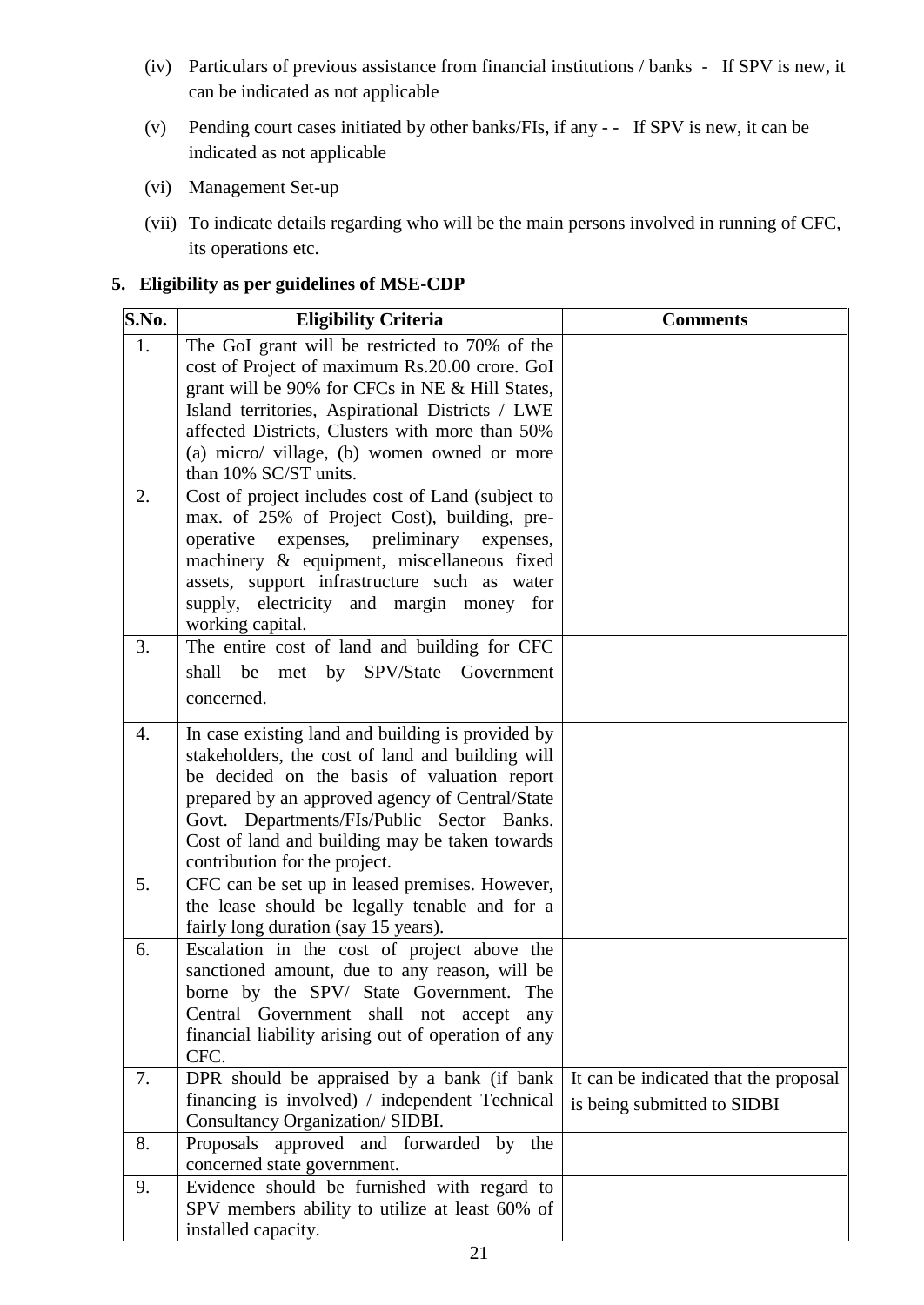#### **6. Implementing Arrangements**

|                | <b>Description</b>                                                                                                                                | <b>Compliance</b> |
|----------------|---------------------------------------------------------------------------------------------------------------------------------------------------|-------------------|
| a.             | Name of Implementation Agency                                                                                                                     |                   |
| b.             | Role of Implementing Agency<br>(e.g.<br>implementation and monitoring of project,<br>sending regular progress reports, issuing proper<br>$UCs,$ ) |                   |
| $\mathbf{C}$ . | Implementation Period <sup>6</sup>                                                                                                                |                   |
| d.             | Commitment of State Government<br>upfront<br>contribution                                                                                         |                   |
| e.             | Commitment of Loans (Working capital and/ or<br>term loan)                                                                                        |                   |

# **7. Management and shareholding details:**

# **8. Technical Aspects:**

- (i) Scope of the project (including components/ sections of CFC)
- (ii) Locational details<sup>7</sup> and availability of infrastructural facilities
- (iii) Technology
- (iv) Raw materials / components
- (v) Utilities
	- (a) Power
	- (b) Water
- (vi) Effluent disposal
- (vii) Manpower

The details of the manpower are as under :

| S.No.          | Description of the employee | Number |
|----------------|-----------------------------|--------|
| $\mathbf{1}$   |                             |        |
| $\overline{2}$ |                             |        |
| $\overline{3}$ |                             |        |
| $\overline{4}$ |                             |        |
| 5              |                             |        |
| 6              |                             |        |
| $\tau$         |                             |        |
| 8              |                             |        |
| 9              |                             |        |

EXC should be operationslised within two years from the date of approval

<sup>&</sup>lt;sup>7</sup> Minimum and maximum distance of cluster units from the place of CFC to be specifically mentioned so that CFC is accessible to the units.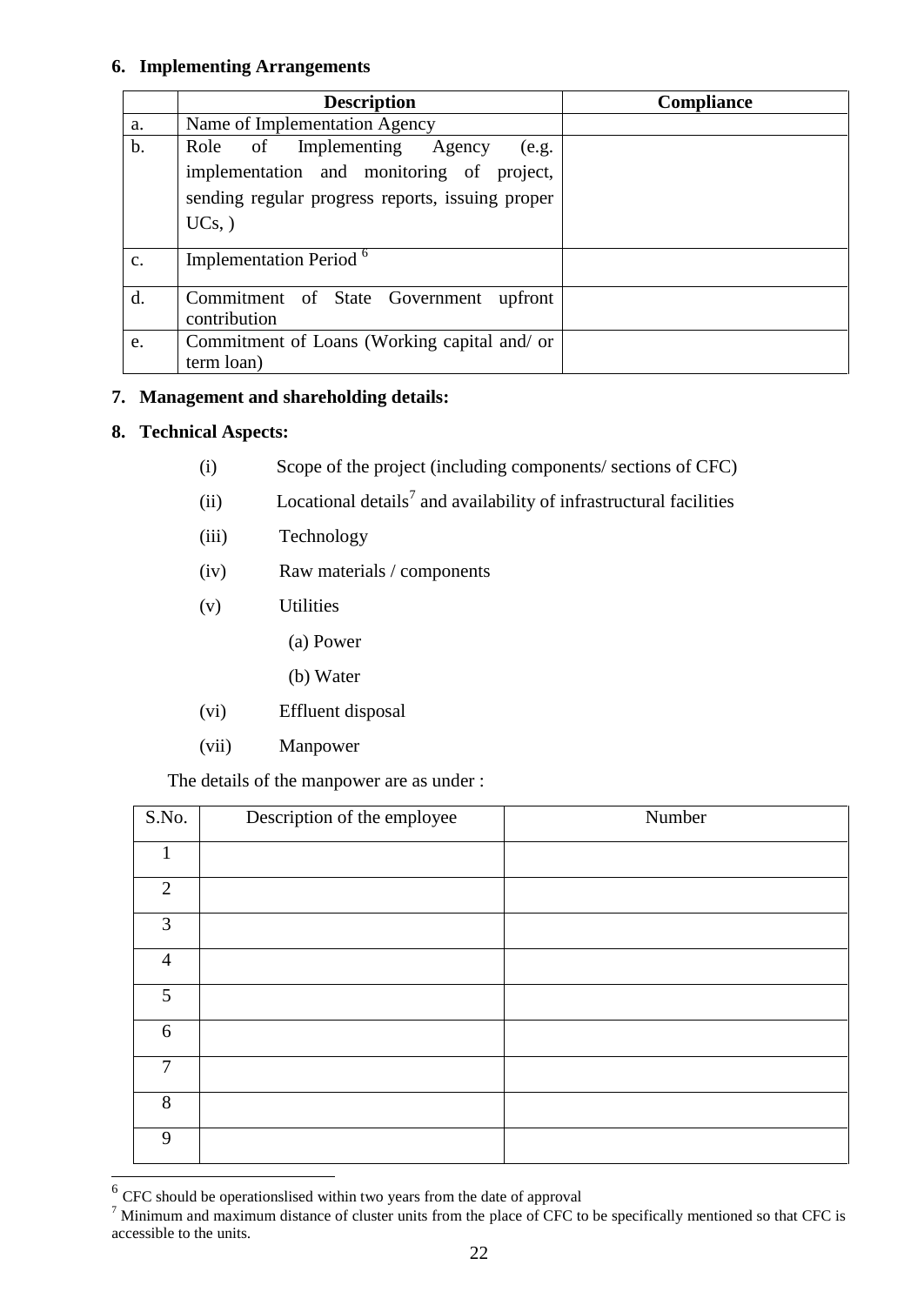#### **9. Implementation Schedule:**

| <b>Activities</b>                          | <b>Start Date</b> | <b>Completion Date</b> |
|--------------------------------------------|-------------------|------------------------|
| Preparation of Project Report              |                   |                        |
| Sanction of Grant from Government of India |                   |                        |
| NOC from Pollution Control Board           |                   |                        |
| Site Development                           |                   |                        |
| Building up-keep                           |                   |                        |
| Placement of order to equipment supplier   |                   |                        |
| Supply of equipments by suppliers          |                   |                        |
| Installation of equipments at site         |                   |                        |
| Sanction of power connection               |                   |                        |
| <b>Trial Run</b>                           |                   |                        |
| <b>Commercial Production</b>               |                   |                        |

## **10. Project components:**

(i) Estimated Project Cost (Rs. in lakh):

| S.No. | <b>Particulars</b>                                                                        | <b>Amount</b> |
|-------|-------------------------------------------------------------------------------------------|---------------|
|       | Land and Building                                                                         |               |
| 2     | Plant & Machinery including MFA,<br>Taxes/duties,<br>Installation,<br>Contingencies, etc. |               |
| 3     | Preliminary & Pre-operative<br>express <sup>8</sup>                                       |               |
| 4     | Margin money for Working Capital <sup>9</sup>                                             |               |
|       | <b>Total</b>                                                                              |               |

# (ii) Details of Land, Site Development and Building & Civil Work

(iii) Plant & Machinery:

**(Rs. in lakh)**

| <b>S.No.</b> | <b>Description</b> | No. | ( <b>дл</b> . ні кіліі <i>)</i><br><b>Amount</b> |
|--------------|--------------------|-----|--------------------------------------------------|
|              |                    |     |                                                  |
|              |                    |     |                                                  |
|              |                    |     |                                                  |
|              |                    |     |                                                  |

(iv) Comments on Plant and Machineries from O/o DC, MSME:

- (v) Misc. fixed assets
- (vi) Preliminary expenses
- (vii) Pre-operative expenses
- (viii) Contingency Provisions:
- (ix) Margin money for Working Capital
- (x) Proposed Means of Financing:

<u>.</u>

<sup>8</sup> Maximum - 2% of project cost

 $9$  Based on actual, but less than 25% of working capital requirements for 1<sup>st</sup> Year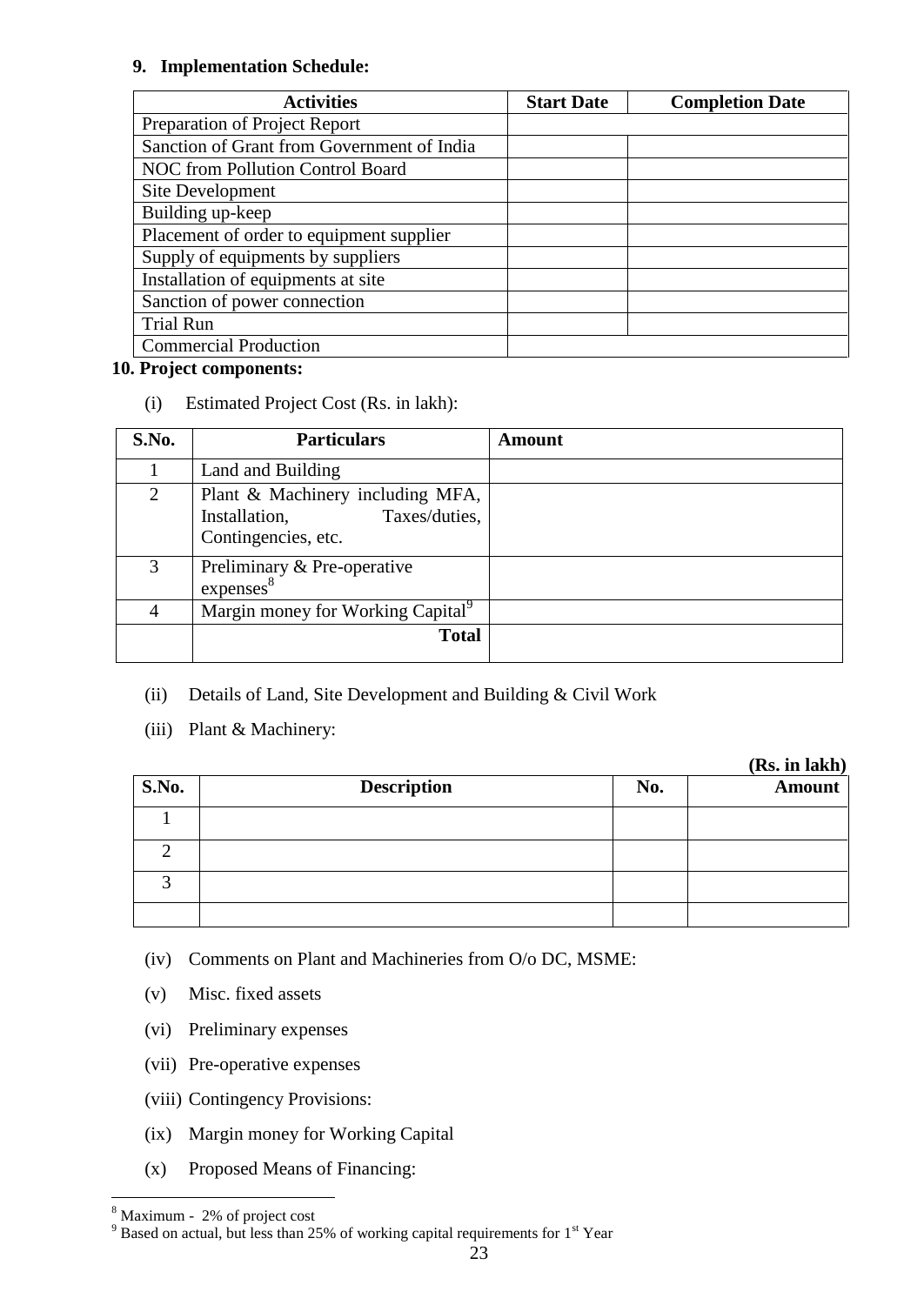| S.No. | <b>Particulars</b> | percentage | <b>Amount</b> |
|-------|--------------------|------------|---------------|
|       |                    |            |               |
|       |                    |            |               |
|       |                    |            |               |
|       | <b>Total</b>       |            |               |

(xi) SPV contribution:

- (xii) Grant-in-aid from Govt. of India under MSE-CDP
- (xiii) Grant-in-aid from the State Government
- (xiv) Bank Loan/ others
- (xv) Arrangements for utilization of facilities10 by cluster units:

#### **11. Usage Charges:**

<u>.</u>

#### **12 Comments on Commercial viability:**

#### **13 Financial Economic viability:**

Assumptions underlying the profitability estimates, projected cash flow statements and projected balance sheet are placed at Annexure and the summary of key parameters for the first 5 years are given below:-

(Rs. in lakh)

| S.No.          | Particulars                                                                               | FY 1 | FY 2 | FY3 | FY4 | FY5 |
|----------------|-------------------------------------------------------------------------------------------|------|------|-----|-----|-----|
| $\mathbf{1}$   | Net Block                                                                                 |      |      |     |     |     |
| $\overline{2}$ | (incl.<br>Current<br>Assets<br>cash/bank balance)                                         |      |      |     |     |     |
| $\overline{3}$ | Liabilities<br>(incl.<br>Current<br>principal installment falling<br>due during the year) |      |      |     |     |     |
| $\overline{4}$ | Long term borrowings                                                                      |      |      |     |     |     |
| 5              | Capital                                                                                   |      |      |     |     |     |
| 6              | <b>Reserves and Surplus</b>                                                               |      |      |     |     |     |
| $\overline{7}$ | Unsecured loan                                                                            |      |      |     |     |     |
| 8              | Net Worth (incl. GoI Subsidy<br>as Quasi-equity)                                          |      |      |     |     |     |
| 9              | Income                                                                                    |      |      |     |     |     |
| 10             | Gross profit                                                                              |      |      |     |     |     |
| 11             | Depreciation                                                                              |      |      |     |     |     |

<sup>&</sup>lt;sup>10</sup> User charges for services of CFC shall be close to prevailing market prices, as decided by the Governing Council of the SPV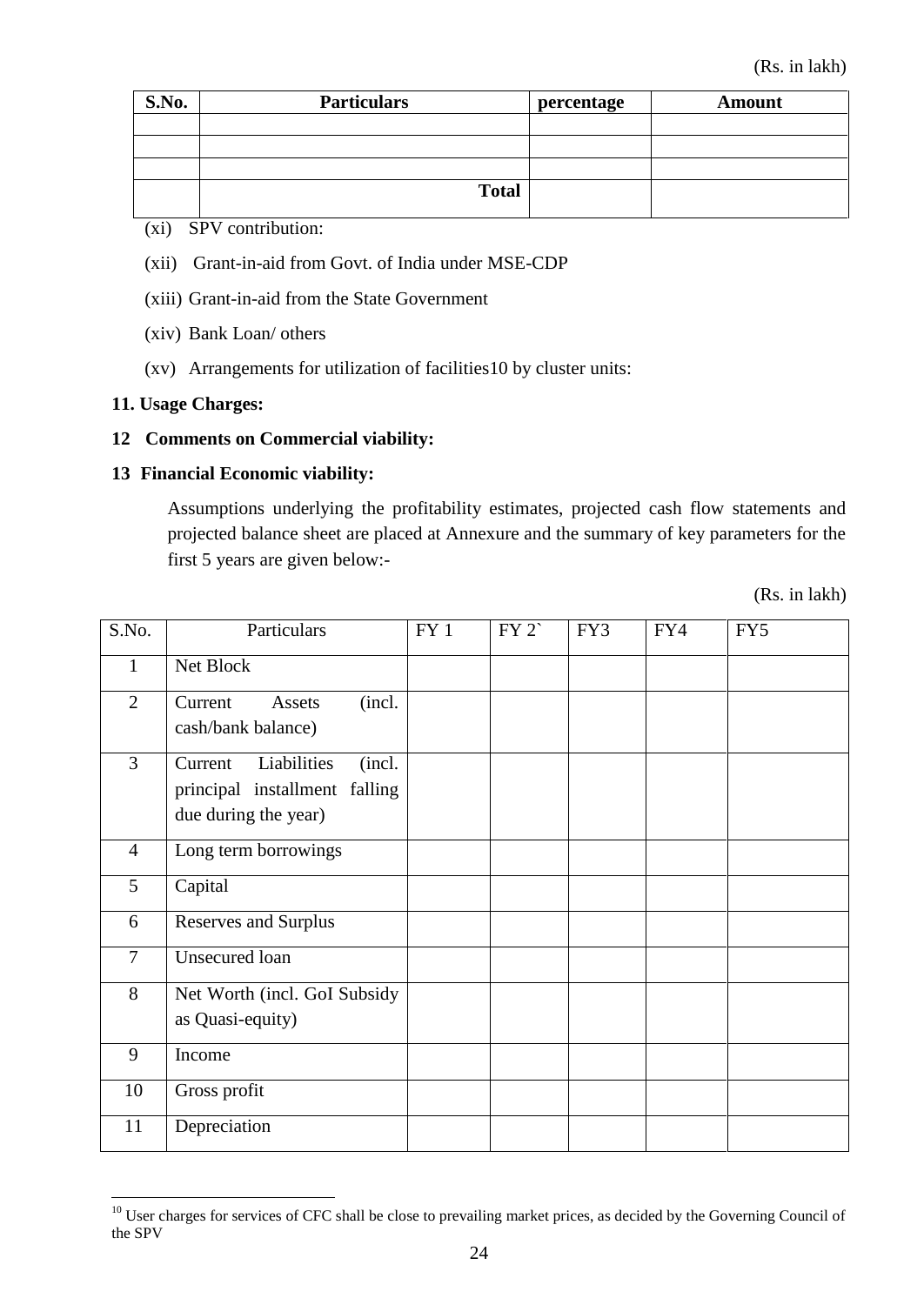| 1 <sub>0</sub> | Profit after tax           |  |  |  |
|----------------|----------------------------|--|--|--|
|                | <b>Gross Cash Accruals</b> |  |  |  |

The projected revenue of SPV is based upon the following major assumptions:

**14 Projected performance of the cluster after proposed intervention (in terms of production, domestic sales / exports and direct, indirect employment, etc.)**

|                | <b>Before Intervention</b> | <b>After Intervention</b> |
|----------------|----------------------------|---------------------------|
| Particulars    | Qty. / Outcome             | Qty. / Outcome            |
| Units          |                            |                           |
| Employment     |                            |                           |
| Production     |                            |                           |
| <b>Exports</b> |                            |                           |
| Investment     |                            |                           |
| Turnover       |                            |                           |
| Profit         |                            |                           |
| Quality        |                            |                           |
| Certification  |                            |                           |
| Any others     |                            |                           |

## **15 Status of Government approvals**

- (i) Pollution control
- (ii) Permission for land use (conversion for industrial purpose)

## **16 Favorable and Risk Factors of the project : SWOT Analysis**

**17 Risk Mitigation Framework** 

Key risks during the implementation and operations phase of the Project and the mitigations measures thereof could be as below:

During implementation:

During operations:

## **18 Economics of the project**

- (a) Debt Service coverage ratio (Projections for 10 years)  $intallment(TL) + Interest(TL)$  $DSCR = \frac{Net \text{ Pr } of it + Interest(TL) + Depreciation}{T}$
- (b) Balance sheet & P/L account (projection for 10 years)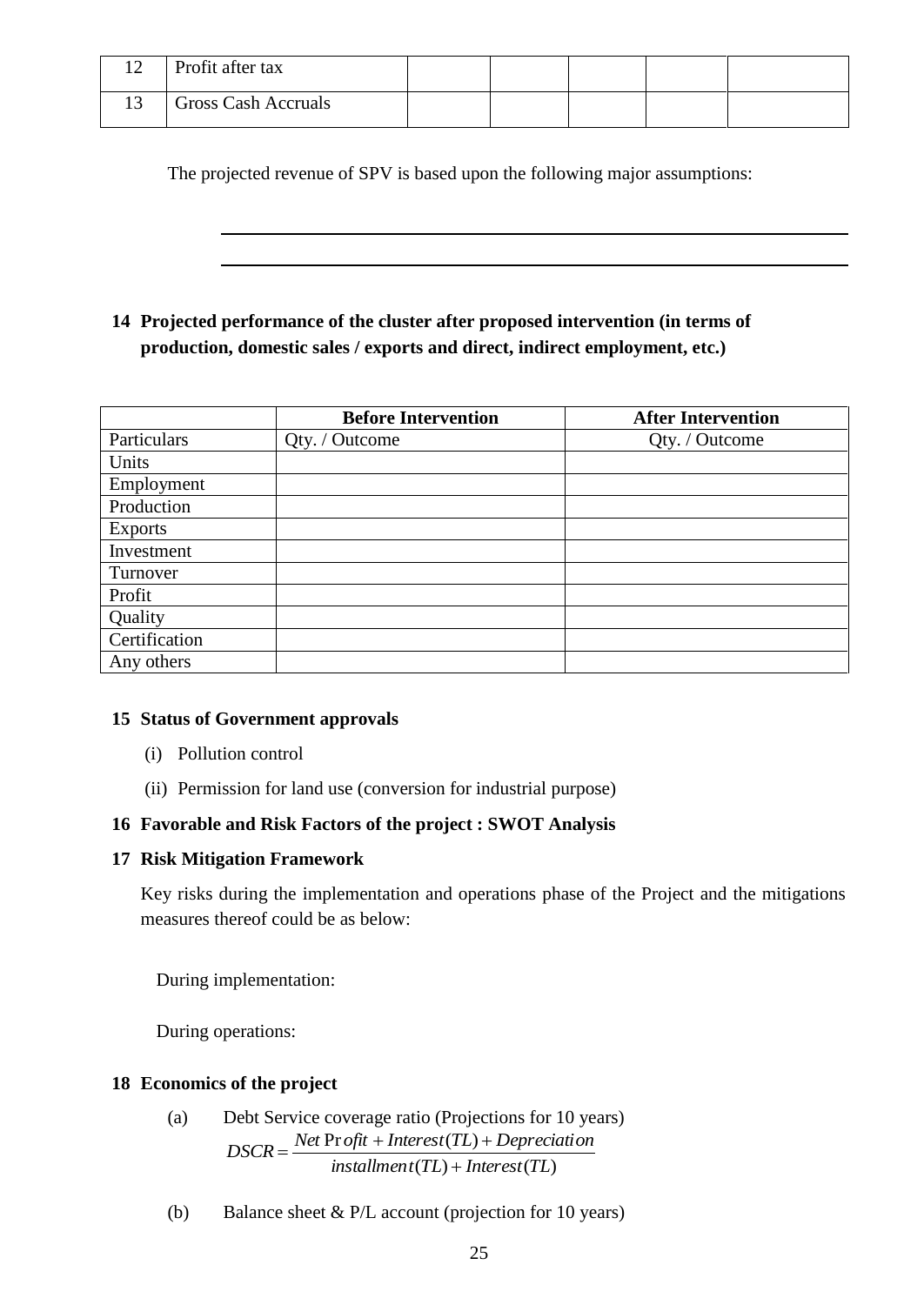$(c)$ ( ) *Contribution Sales VariableCost*  $BreakEvenPoint = \frac{FixedCost}{\sigma}$ 

**Commercial Viability:** Following financial appraisal tools will be employed for assessing commercial viability of the Project:

- (i) **Return on Capital Employed (ROCE):** The total return generated by the project over its entire projected life will be averaged to find out the average yearly return. The simple acceptance rule for the investment is that the return (incorporating benefit of grant-in-aid assistance) is sufficiently larger than the interest on capital employed. Return in excess of 25% is desirable.
- (ii) **Debt Service Coverage Ratio**: Acceptance rule will be cumulative DSCR of 3:1 during repayment period.
- (iii) **Break-Even (BE) Analysis:** Break-even point should be below 60 per cent of the installed capacity.
- (iv) **Sensitivity Analysis**: Sensitivity analysis will be pursued for all the major financial parameters/indicators in terms of a 5-10 per cent drop in user charges or fall in capacity utilisation by 10-20 per cent.
- (v) **Net Present Value (NPV)**: Net Present Value of the Project needs to be positive and the Internal Rate of return (IRR) should be above 10 per cent. The rate of discount to be adopted for estimation of NPV will be 10 per cent. The Project life may be considered to be a maximum of 10 years. The life of the Project to be considered for this purpose needs to be supported by recommendation of a technical expert/institution.

## **19 Conclusion**

\*\*\*\*\*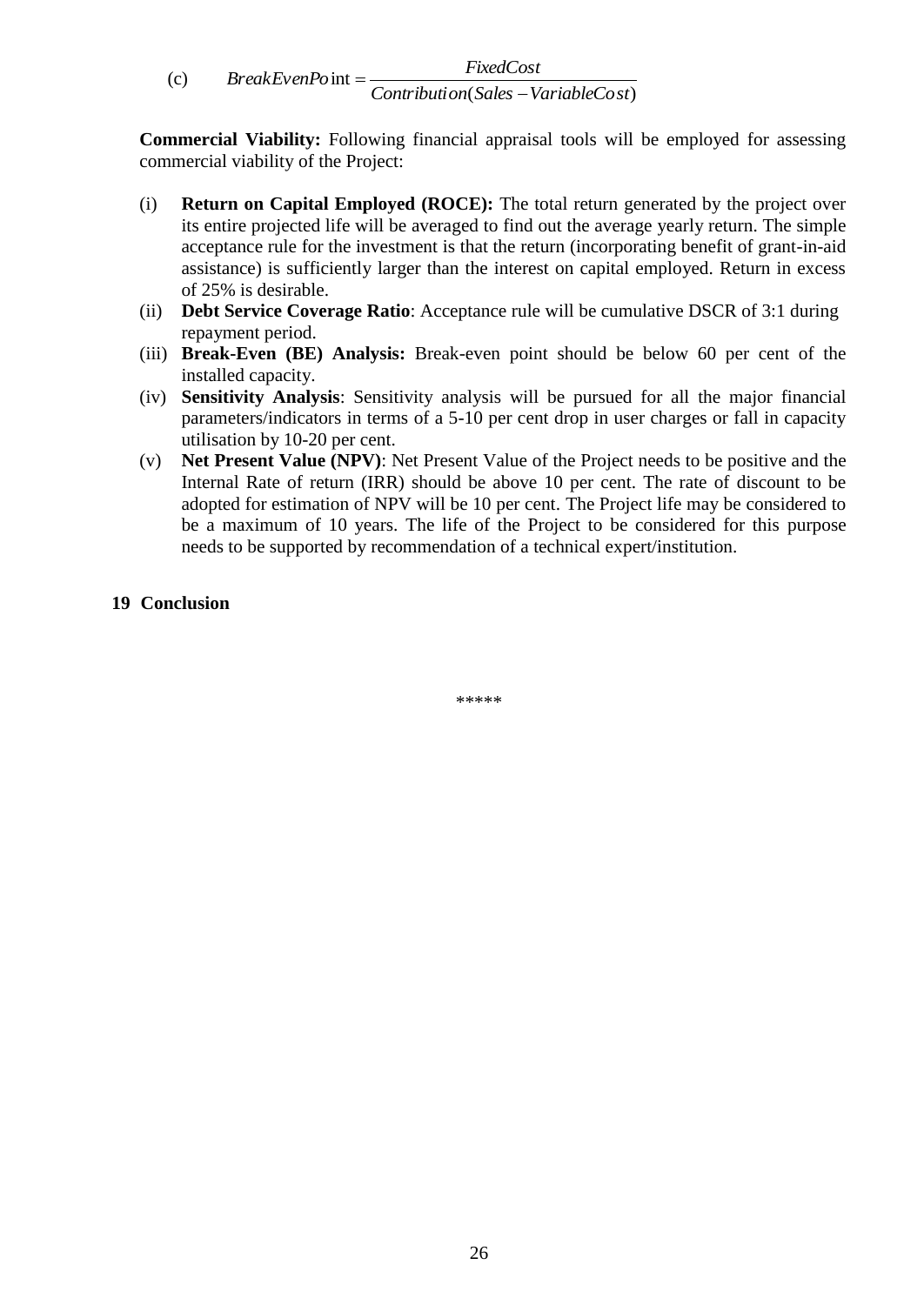### **Format for Tripartite Agreement among Special Purpose Vehicle (SPV), State Government and Government of India under MSE-CDP**

This agreement is made at ……… on this the ………th day of ……… 20.... between (1) the President of India, acting through and represented by Joint Development Commissioner /Director in the Office of the Development Commissioner (MSME), the Ministry of Micro, Small  $\&$ Medium Enterprises (MSME), New Delhi / Director, MSME-DI, ………. (hereinafter after referred to as the "GoI"), (2) Governor/Lt. Governor of the State/Union Territory of ……… acting through and represented by Secretary (Industries), State/UT Government of ………… (hereinafter referred to as the 'GoS') and (3)……………... Special Purpose Vehicle (SPV) having its registered Office at……… represented by its Managing Director/Chief Executive Officer (hereinafter referred to as the "SPV").

**WHEREAS** the GoI has introduced a scheme named as "Micro and Small Enterprises- Cluster Development Programme (MSE-CDP)" with the objective of capacity building of micro and small enterprises (including small scale service and business entities) and their collectives in the country;

AND WHEREAS the SPV has been created and constituted as a Section 8 company (as per Companies Act 2013), *inter alia*, to create, establish, run and maintain a Common Facility Centre at ………………………(the CFC) for the use and benefit of its members and of other units engaged or coming up in the same industry, trade or vocation in the …………………………of ………………………………(the Cluster);

AND WHEREAS the SPV has submitted a Project for approval of the GoI under the MSE-CDP;

AND WHEREAS the GoI has approved the Project submitted by the SPV subject to the conditions mentioned in the sanction letter no…………… dated ………… (or to be issued) which shall be deemed to be a part of this Agreement and the GoS has also agreed to contribute towards the cost of establishment of the CFC;

AND WHEREAS for binding the Parties to their respective obligations and to ensure long term use of the CFC by the enterprises in the Cluster, the Parties are desirous to enter into an agreement;

#### **NOW THIS AGREEMENT WITNESSETH AS FOLLOWS:**

- 1. The SPV shall set up the CFC at…………… on a piece of land to be provided by it free of all encumbrances and charges.
- 2. The SPV shall contribute to the cost of establishment of the CFC from its resources to the extent and in the form as laid down in the Sanction Letter.
- 3. The GoI and the GoS shall, on satisfactory proof of the contribution by the SPV, make their respective contributions towards the cost of establishment of the CFC, at such time, in such manner and to such extent as laid down in the Sanction Letter.
- 4. The establishment of the CFC, including civil works, if any, shall be completed by the SPV within stipulated time period as per the Sanction Letter, or such extended time as the GoI may, on its satisfaction as to the reasons of delay, grant.
- 5. The SPV shall be exclusively responsible for the day-to-day running of the CFC. The aim of running the CFC shall be to provide common services to the enterprises in the Cluster at affordable cost as well as to generate enough income to meet all its running expenditure, depreciation and provision for replacement/expansion of capital assets. However, any shortfall or excess of income over expenses shall be kept or borne by the SPV only.
- 6. The disbursement of funds by the GoI will be made only after the upfront contribution to be made by the SPV, the State Government or the beneficiaries.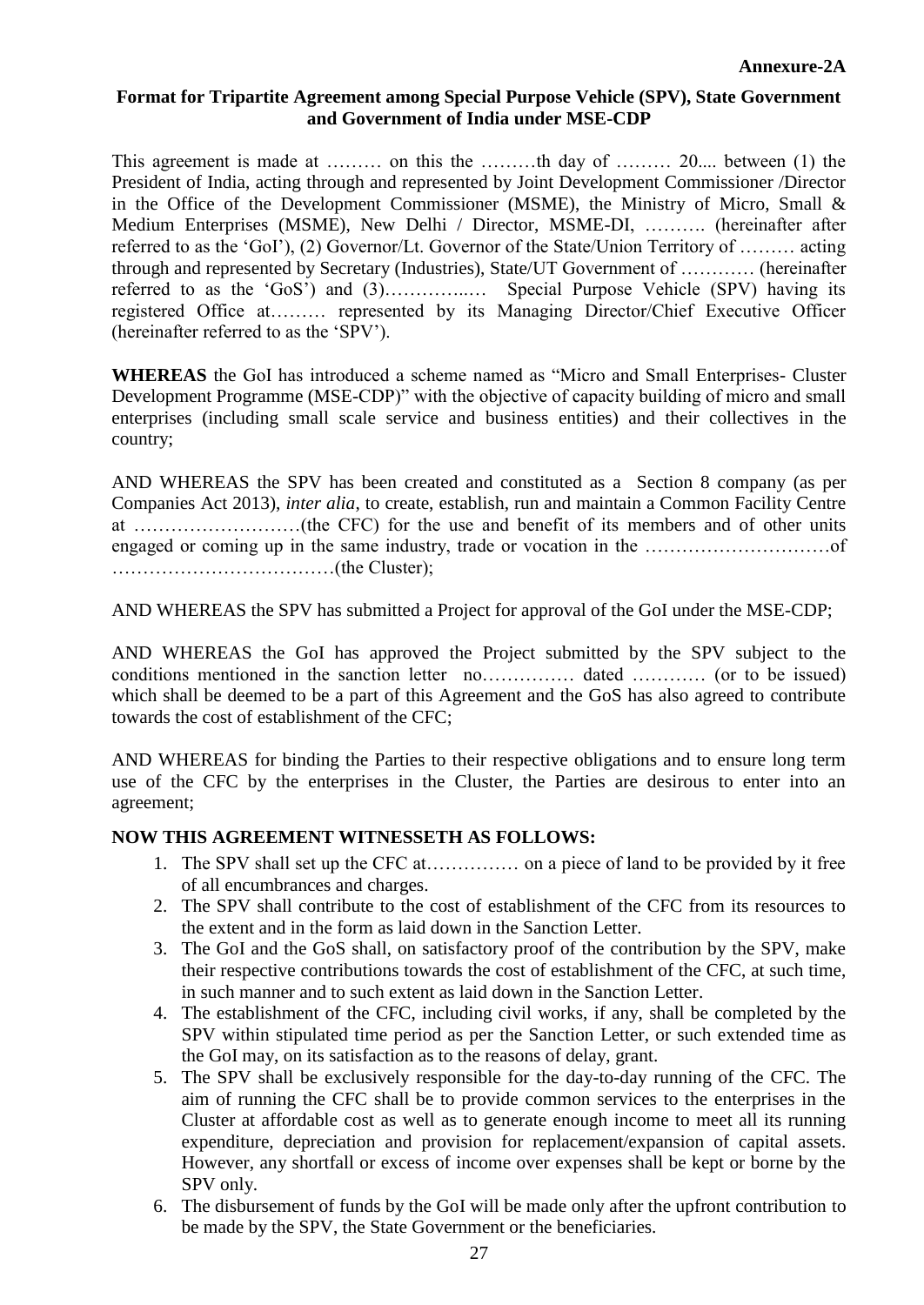- 7. Further, the SPV/implementing agency will ensure that necessary infrastructure like provisioning of land and building including water and power supply for CFC is completed before they approach GoI for release of its share.
- 8. Pending utilization of GoI grant, the funds will be parked in a separate dedicated account created for this purpose. Interest accrued, if any, on unutilized fund shall be adjusted against future disbursement under the scheme.
- 9. GoI will reserve the right to carry out physical verification of the assets acquired with the funds or initiate any other enquiry as it may deem fit to satisfy the competent authority with regard to the proper utilization of the funds released.
- 10. The SPV shall furnish utilization certificates for amounts released as grant-in-aid duly verified by the statutory auditors.
- 11. The GoS will act as a facilitator to supervise and evaluate the progress of the Project separately. The GoS will also inform the GoI about the status of the establishment or running of CFC and shall also report to the GoI for any discrepancies in its management or otherwise.
- 12. All plant, machinery, fixtures or equipment procured for the purpose of the CFC out of or with the support of the GoI or GoS grant shall be the exclusive property of the GoS / Ministry of MSME organization (to be decided by the Competent Authority), though in the custody and use of the SPV.
- 13. The SPV shall, at its own cost, insure and keep insured all the plant, machinery, fixtures and equipment of the CFC for a minimum period of 10 years. In case of loss of or damage to such plant, machinery, fixtures and equipment, etc., the insurance monies shall be payable to the GoS.
- 14. The SPV shall observe all the conditions and stipulations of the Sanction Letter.
- 15. The management of the SPV and the operation of the CFC shall be in accordance with the GoI Guidelines dated ………, which shall be deemed to be a part of this Agreement.
- 16. The SPV shall keep all monies not immediately required in interest bearing deposits with any Scheduled Bank in India.
- 17. In the event of any liquidation or bankruptcy proceedings or any threatened distress action against the SPV or any of its assets all plant, machinery, fixtures and equipment procured for the purpose of the CFC out of or with the support of the GoI or GoS grant shall be outside such proceedings and the GoI may assume the control and management of the SPV and appoint any of its officer or officer of the GoS or any semi-government or non-government body to run the CFC.
- 18. The SPV represents and warrants:
	- A. That it has been duly constituted under the law as applicable and has full authority to enter into this Agreement.
	- B. That this agreement is binding upon it in all its provisions.
	- C. That it shall work on mutual co-operation basis on sound managerial and business principles and no managerial changes shall be made which may adversely affect the smooth functioning of the CFC.
	- D. That it shall keep all the plant, machinery, fixtures and equipment in good working order and shall undertake all preventive and remedial maintenance and upkeep and maintain insurance.
	- E. That the plant, machinery, fixtures and equipment procured out of or with support of the GoI and GoS grant, is the property of GoS and the SPV shall not sell, hypothecate, mortgage, charge or create any encumbrances against the said plant, machinery, fixtures and equipment or any part of it in favour of any person, for any reason or transaction.
	- F. That the SPV shall follow the directions of the GoI and GoS, as may be issued from time to time for better management of the SPV or the better running of the CFC.
	- G. That the SPV acknowledges that the MSE-CDP provides for only one time grant towards capital cost of establishing the CFC and no subsidy/grant/assistance is envisaged for the recurring expenses or for replacement, renovation or expansion of the capital assets.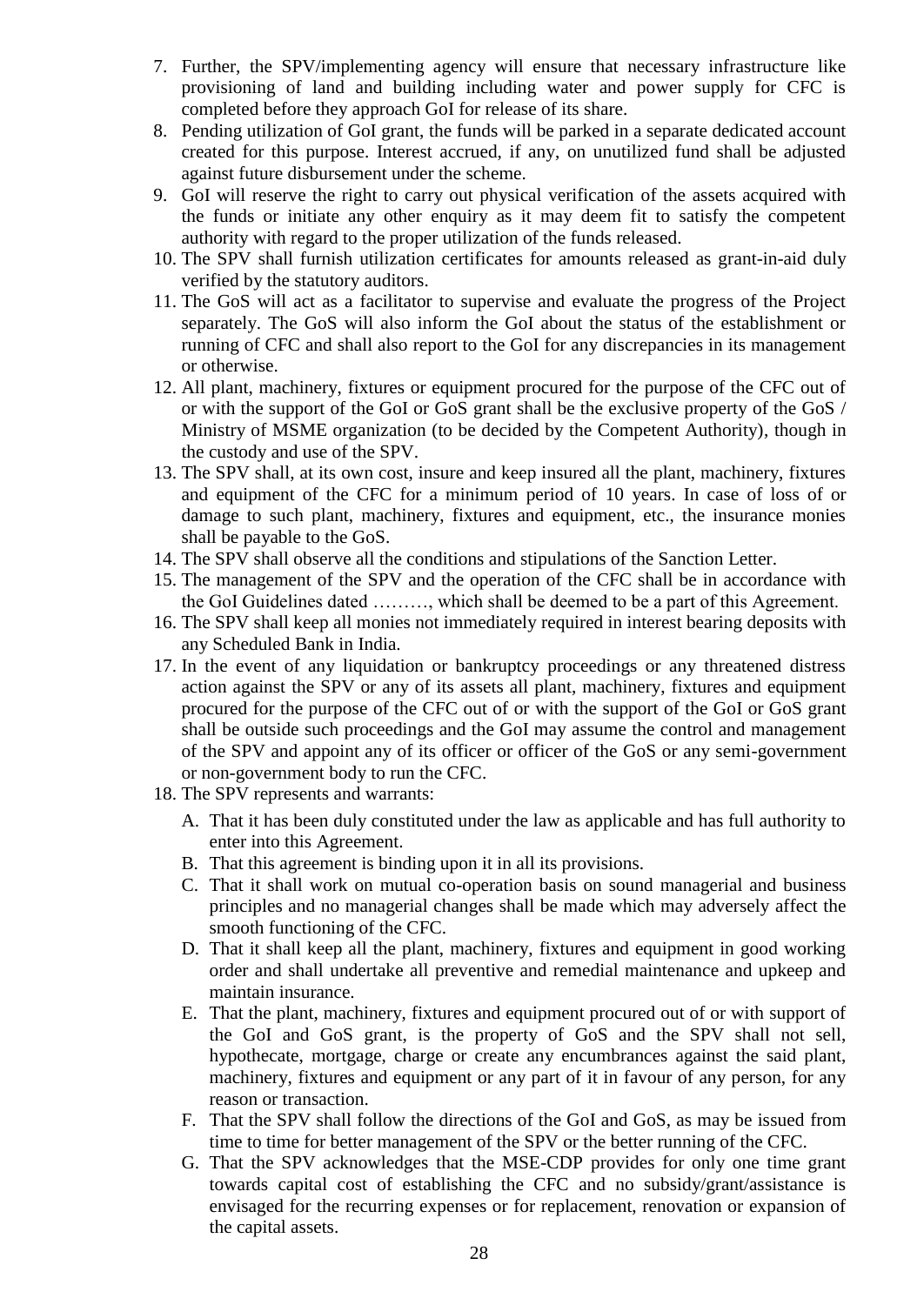- H. In the event it is found that the SPV has not utilized the amount of grant, or any part of it, for the setting up of the CFC or has subsequently sold or otherwise disposed of any of the assets of the CFC acquired out of the grant, the GoI, without prejudice to any other rights, shall be entitled to recover the amount of loss as arrears of land revenue from the SPV and / or persons connected with its management jointly and severally.
- 19. In case of any disputes or differences arising from, in relation to or in connection with this Agreement and not otherwise provided for in the succeeding clause, shall be settled by arbitration through reference to a sole arbitrator nominated by the Secretary, Department of Legal Affairs, Government of India, New Delhi (the Law Secretary). The provisions of the Arbitration and Conciliation Act, 1996 shall apply to the arbitration proceedings. Courts in Delhi shall have exclusive jurisdiction in all the matters.
- 20. In case of violation of the stipulated conditions or non observance of the Sanction Letter or the GoI Guidelines by the SPV which is not cured within 15 days of issue of notice by the GoI, the GoI in consultation with the GoS, may, for such time as it may think proper, assume the management of the SPV or delegate the same to the GoS, or a semigovernment or non-government body, to assure proper functioning of the CFC. The decision of GoI in this regard will be final. In such event the SPV shall have no claims for any investment made in the CFC or its management.
- 21. The invalidity or unenforceability of any provision of this Agreement shall not affect the validity or enforceability of the remaining provisions, which shall remain in full force.
- 22. Failure or delay on the part of GoI in insisting upon strict performance by the SPV or in taking action against the SPV, or grant of time or any other indulgence by the GoI, shall not be deemed to be waiver of any breach nor waiver on any occasion of breach shall be deemed to be a waiver for other occasions or other breaches.
- 23. No amendment to this agreement shall be valid unless expressed in writing and duly signed by all the Parties.
- 24. This agreement does not constitute any partnership of the GoI or the GoS with the SPV and the GoI and the GoS shall not be responsible for any act, omission, negligence, etc. of the SPV or its employees, agents or contractors or any injury suffered or claim made by any person in respect of the working of the CFC.
	- 1) Government of India, Represented by Shri………
	- 2) State/UT Government, Represented by Shri…….
	- 3) Special Purpose Vehicle Represented by Shri…

\*\*\*\*\*\*\*\*\*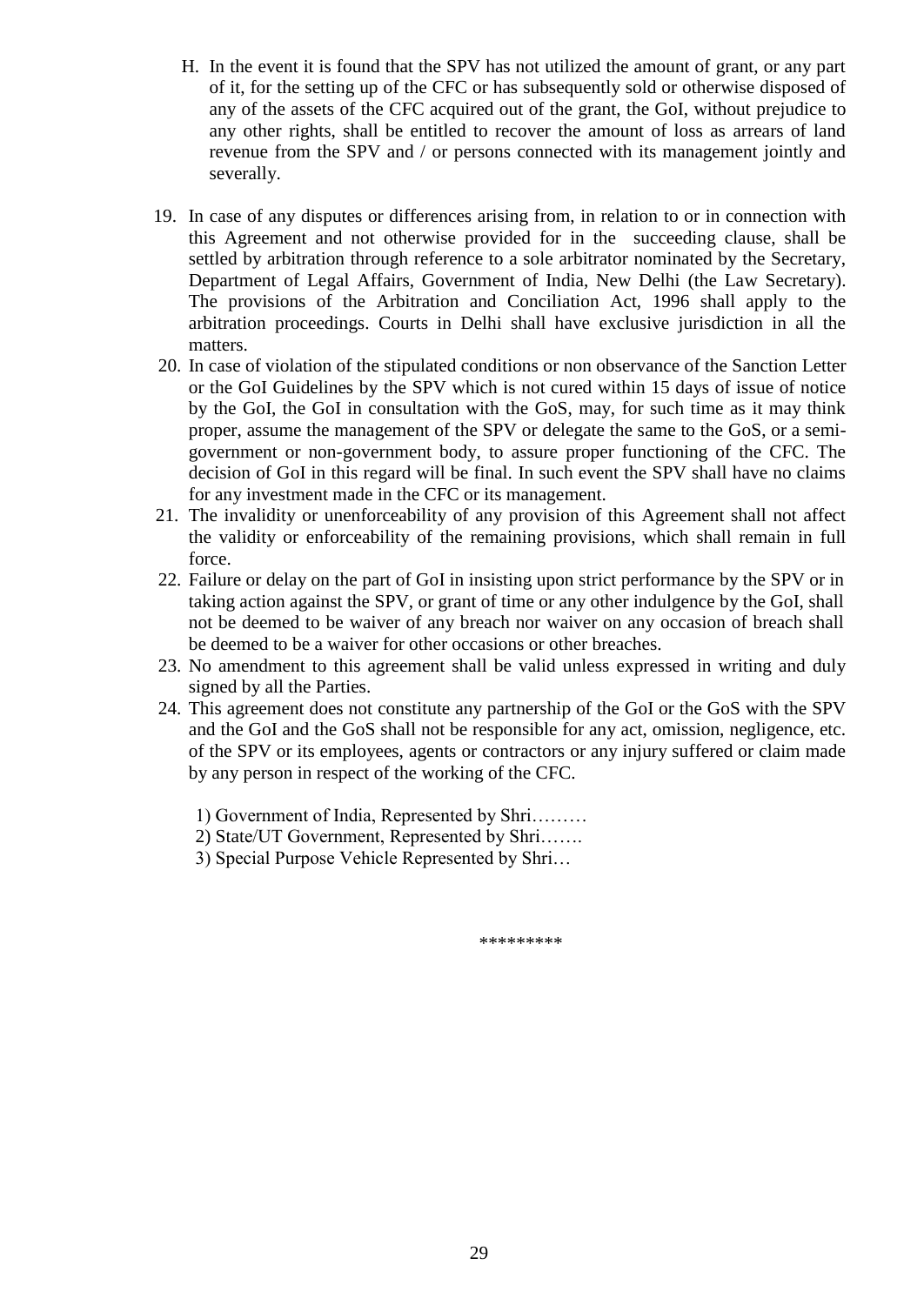## **Format for Tripartite Agreement among Special Purpose Vehicle (SPV), State Government and Government of India under MSE-CDP**

This agreement is made at ……… on this the ………th day of ……… 20.... between (1) the President of India, acting through and represented by Joint Development Commissioner /Director in the Office of the Development Commissioner (MSME), the Ministry of Micro, Small & Medium Enterprises (MSME), New Delhi / Director, MSME-DI, ………. (hereinafter after referred to as the "GoI"), (2) Governor/Lt. Governor of the State/Union Territory of ……… acting through and represented by Secretary (Industries), State/UT Government of ………… (hereinafter referred to as the "GoS") and (3)…………..… Special Purpose Vehicle (SPV) having its registered Office at……… represented by its Managing Director/Chief Executive Officer (hereinafter referred to as the "SPV").

**WHEREAS** the GoI has introduced a scheme named as "Micro and Small Enterprises- Cluster Development Programme (MSE-CDP)" with the objective of capacity building of micro and small enterprises (including small scale service and business entities) and their collectives in the country;

AND WHEREAS the SPV has been created and constituted as a Section 8 company (as per Companies Act 2013), *inter alia*, to create, establish, run and maintain a Marketing Hub at ………………………(the Hub) for the use and benefit of its members and of other units engaged or coming up as a member of association in the …………………………of ………………………………(the Cluster / Association);

AND WHEREAS the SPV has submitted a Project for approval of the GoI under the MSE-CDP;

AND WHEREAS the GoI has approved the Project submitted by the SPV subject to the conditions mentioned in the sanction letter no…………… dated ………… (or to be issued) which shall be deemed to be a part of this Agreement and the GoS has also agreed to contribute towards the cost of establishment of the Hub;

AND WHEREAS for binding the Parties to their respective obligations and to ensure long term use of the Hub by the enterprises in the Cluster / Association, the Parties are desirous to enter into an agreement;

#### **NOW THIS AGREEMENT WITNESSETH AS FOLLOWS:**

- 1. The SPV shall set up the Hub at…………… on a piece of land to be provided by it free of all encumbrances and charges.
- 2. The SPV shall contribute to the cost of establishment of the Hub from its resources to the extent and in the form as laid down in the Sanction Letter.
- 3. The GoI and the GoS shall, on satisfactory proof of the contribution by the SPV, make their respective contributions towards the cost of establishment of the Hub, at such time, in such manner and to such extent as laid down in the Sanction Letter.
- 4. The establishment of the Hub, including civil works, if any, shall be completed by the SPV within stipulated time period as per the Sanction Letter, or such extended time as the GoI may, on its satisfaction as to the reasons of delay, grant.
- 5. The SPV shall be exclusively responsible for the day-to-day running of the Hub. The aim of running the Hub shall be to provide common market place to the enterprises in the Cluster / Association at affordable cost as well as to generate enough income to meet all its running expenditure, depreciation and provision for replacement/expansion of capital assets. However, any shortfall or excess of income over expenses shall be kept or borne by the SPV only.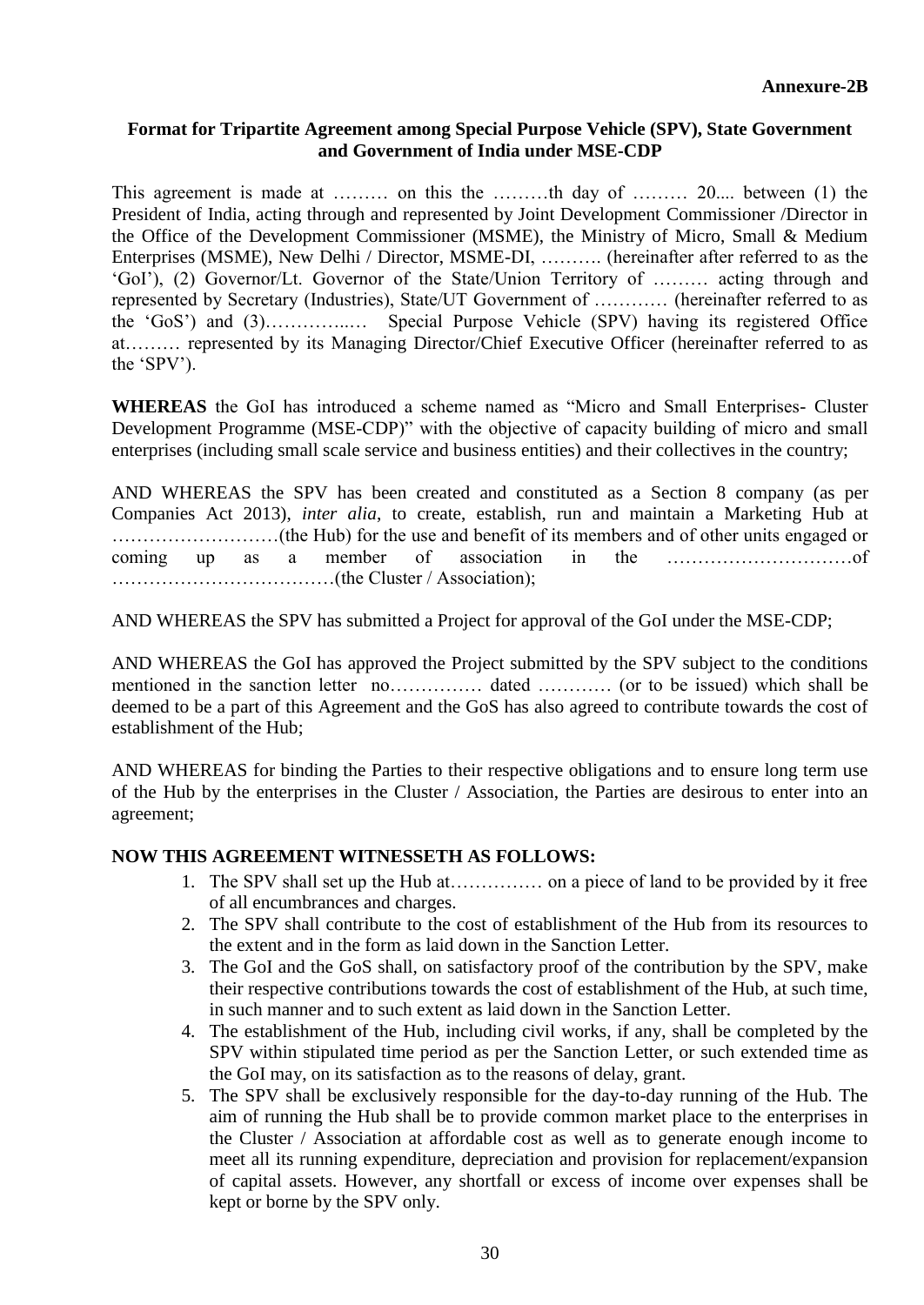- 6. The disbursement of funds by the GoI will be made only after the upfront contribution to be made by the SPV, the State Government or the beneficiaries.
- 7. Further, the SPV/implementing agency will ensure that necessary infrastructure like provisioning of land and other facilities including water and power supply for Hub is completed before they approach GoI for release of its share.
- 8. Pending utilization of GoI grant, the funds will be parked in a separate dedicated account created for this purpose. Interest accrued, if any, on unutilized fund shall be adjusted against future disbursement under the scheme.
- 9. GoI will reserve the right to carry out physical verification of the assets acquired with the funds or initiate any other enquiry as it may deem fit to satisfy the competent authority with regard to the proper utilization of the funds released.
- 10. The IA / SPV shall furnish utilization certificates for amounts released as grant-in-aid duly verified by the statutory auditors.
- 11. The GoS will act as a facilitator to supervise and evaluate the progress of the Project separately. The GoS will also inform the GoI about the status of the establishment or running of Hub and shall also report to the GoI for any discrepancies in its management or otherwise.
- 12. All asset procured / created for the purpose of the Hub out of or with the support of the GoI or GoS grant shall be the exclusive property of the GoS / Ministry of MSME organization (to be decided by the Competent Authority), though in the custody and use of the SPV.
- 13. The SPV shall, at its own cost, insure and keep insured all the assets of the Hub for a minimum period of 10 years. In case of loss of or damage to such assets, the insurance monies shall be payable to the GoS.
- 14. The SPV shall observe all the conditions and stipulations of the Sanction Letter.
- 15. The management of the SPV and the operation of the Hub shall be in accordance with the GoI Guidelines dated ………, which shall be deemed to be a part of this Agreement.
- 16. The SPV shall keep all monies not immediately required in interest bearing deposits with any Scheduled Bank in India.
- 17. In the event of any liquidation or bankruptcy proceedings or any threatened distress action against the SPV or any of its assets procured for the purpose of the Hub out of or with the support of the GoI or GoS grant shall be outside such proceedings and the GoI may assume the control and management of the SPV and appoint any of its officer or officer of the GoS or any semi-government or non-government body to manage the Hub.
- 18. The SPV represents and warrants:
	- A. That it has been duly constituted under the law as applicable and has full authority to enter into this Agreement.
	- B. That this agreement is binding upon it in all its provisions.
	- C. That it shall work on mutual co-operation basis on sound managerial and business principles and no managerial changes shall be made which may adversely affect the smooth functioning of the Hub.
	- D. That it shall keep all the assets in good condition and shall undertake all preventive and remedial maintenance and upkeep and maintain insurance.
	- E. That the asset procured out of or with support of the GoI and GoS grant, is the property of GoS and the SPV shall not sell, hypothecate, mortgage, charge or create any encumbrances against the said assets or any part of it in favour of any person, for any reason or transaction.
	- F. That the SPV shall follow the directions of the GoI and GoS, as may be issued from time to time for better management of the Hub.
	- G. That the SPV acknowledges that the MSE-CDP provides for only one time grant towards capital cost of establishing the Hub and no subsidy/grant/assistance is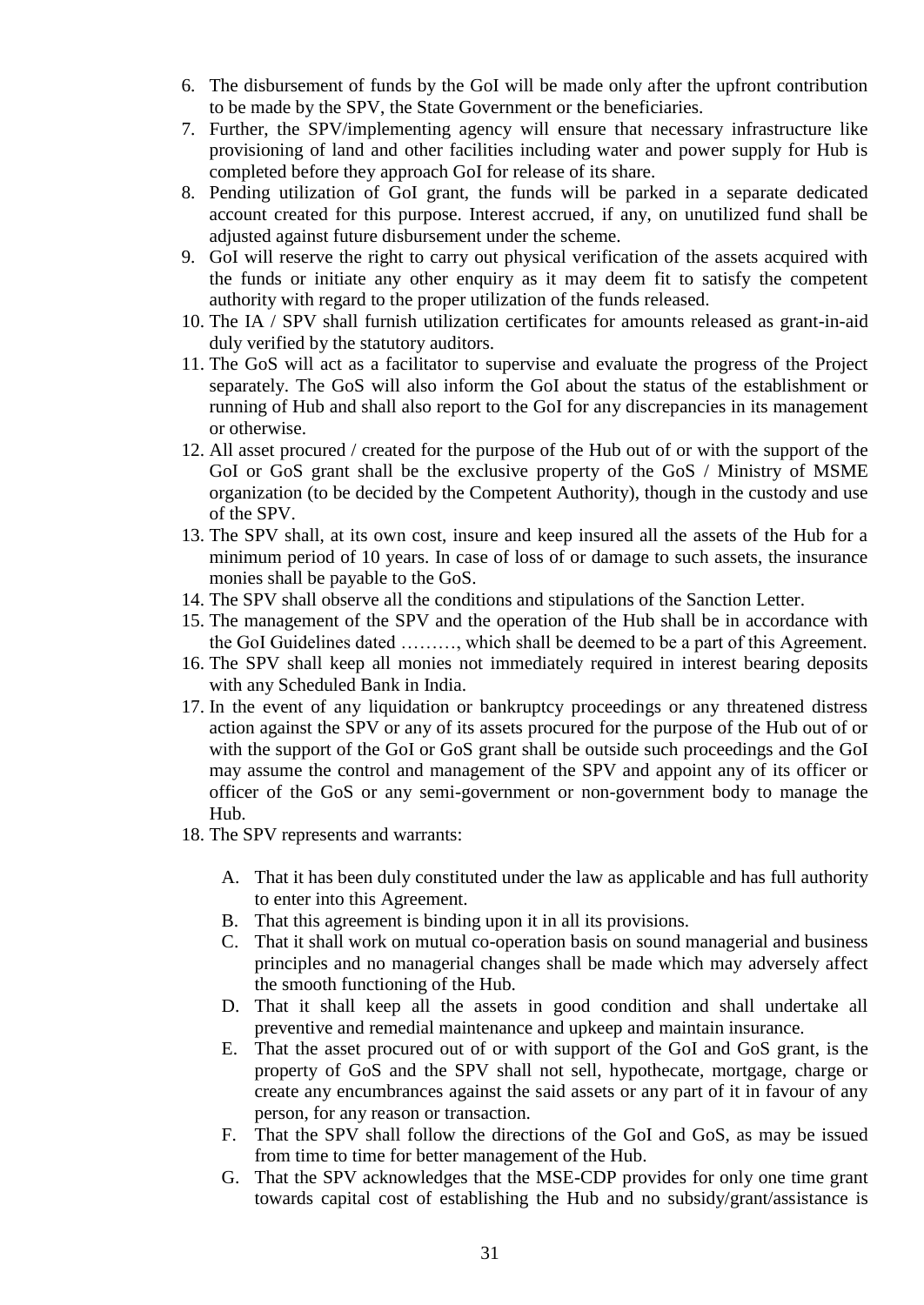envisaged for the recurring expenses or for replacement, renovation or expansion of the capital assets.

- H. In the event it is found that the SPV has not utilized the amount of grant, or any part of it, for the setting up of the Hub or has subsequently sold or otherwise disposed of any of the assets of the Hub acquired out of the grant, the GoI, without prejudice to any other rights, shall be entitled to recover the amount of loss as arrears of land revenue from the SPV and / or persons connected with its management jointly and severally.
- 19. In case of any disputes or differences arising from, in relation to or in connection with this Agreement and not otherwise provided for in the succeeding clause, shall be settled by arbitration through reference to a sole arbitrator nominated by the Secretary, Department of Legal Affairs, Government of India, New Delhi (the Law Secretary). The provisions of the Arbitration and Conciliation Act, 1996 shall apply to the arbitration proceedings. Courts in Delhi shall have exclusive jurisdiction in all the matters.
- 20. In case of violation of the stipulated conditions or non observance of the Sanction Letter or the GoI Guidelines by the SPV which is not cured within 15 days of issue of notice by the GoI, the GoI in consultation with the GoS, may, for such time as it may think proper, assume the management of the SPV or delegate the same to the GoS, or a semigovernment or non-government body, to assure proper functioning of the Hub. The decision of GoI in this regard will be final. In such event the SPV shall have no claims for any investment made in the Hub or its management.
- 21. The invalidity or unenforceability of any provision of this Agreement shall not affect the validity or enforceability of the remaining provisions, which shall remain in full force.
- 22. Failure or delay on the part of GoI in insisting upon strict performance by the SPV or in taking action against the SPV, or grant of time or any other indulgence by the GoI, shall not be deemed to be waiver of any breach nor waiver on any occasion of breach shall be deemed to be a waiver for other occasions or other breaches.
- 23. No amendment to this agreement shall be valid unless expressed in writing and duly signed by all the Parties.
- 24. This agreement does not constitute any partnership of the GoI or the GoS with the SPV and the GoI and the GoS shall not be responsible for any act, omission, negligence, etc. of the SPV or its employees, agents or contractors or any injury suffered or claim made by any person in respect of the management of the Hub.
	- 1) Government of India, Represented by Shri………
	- 2) State/UT Government, Represented by Shri…….
	- 3) Special Purpose Vehicle Represented by Shri…….

**\*\*\*\*\*\*\*\***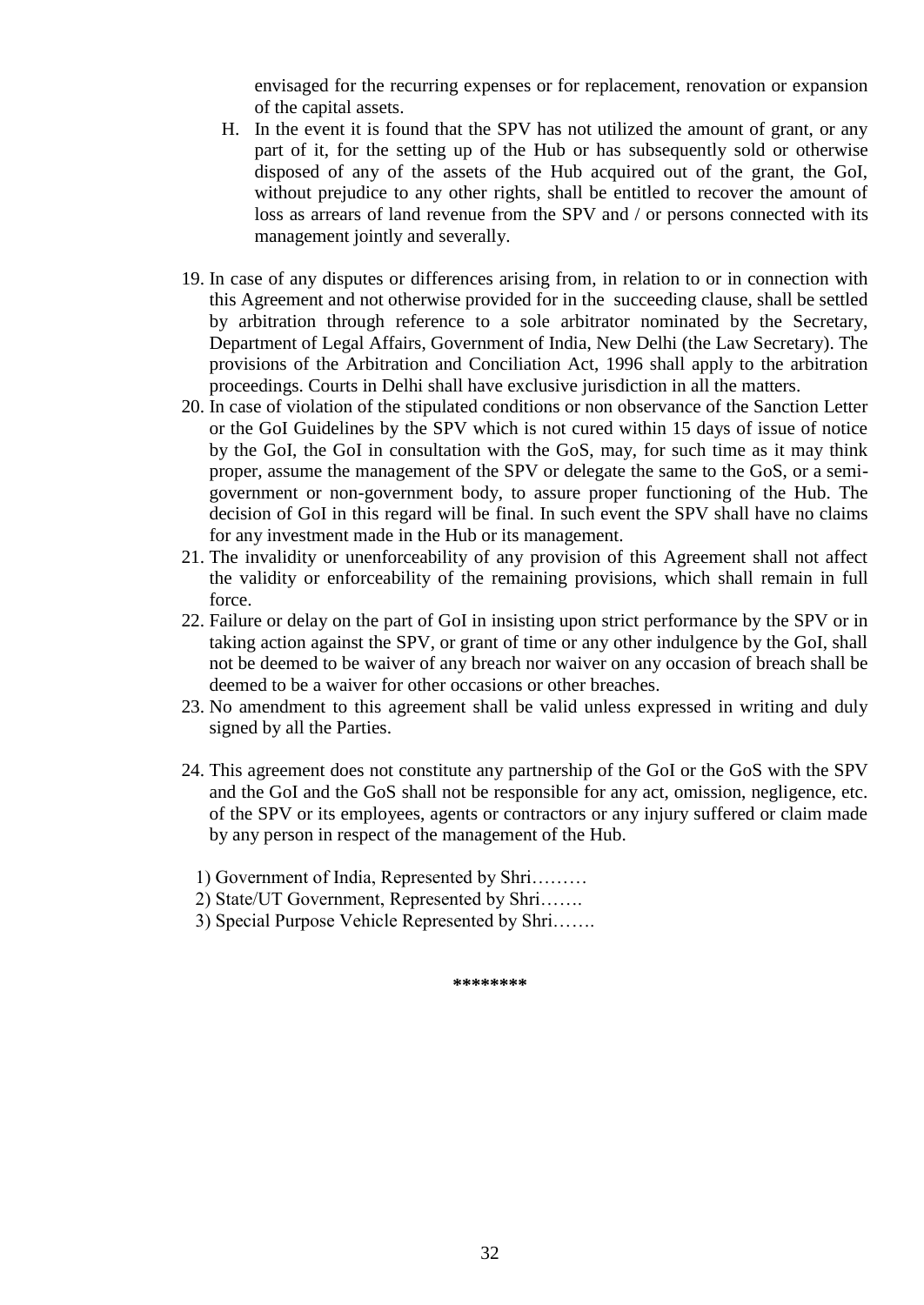| S.<br>No. | <b>Items</b>                                     |                                                         |     | Rs. in lakh |
|-----------|--------------------------------------------------|---------------------------------------------------------|-----|-------------|
| 1.        |                                                  | Land Development and other overhead Infrastructure      |     |             |
|           | $\mathbf{i}$ .                                   | Cost of land filling/leveling including boundary wall / | 100 |             |
|           |                                                  | fencing                                                 |     |             |
|           | ii.                                              | Cost of laying roads                                    | 200 |             |
|           | $\cdots$<br>111.                                 | Road side greenery & social forestry                    | 10  |             |
|           | iv.                                              | Water supply including overhead tanks, and pump houses  | 110 |             |
|           | $V_{\star}$                                      | Water harvesting                                        | 10  |             |
|           | $\overline{\mathbf{v}}$ .                        | Drainage                                                | 60  |             |
|           | vii.                                             | Power (Sub-Station and distribution net-work work       | 250 |             |
|           |                                                  | including Street light etc), Generation of non-         |     |             |
|           |                                                  |                                                         |     |             |
|           | viii.                                            | Others (Sanitary Conveniences etc.)                     | 10  |             |
|           |                                                  | <b>Sub Total</b>                                        |     | 750         |
| 2.        | <b>Administrative and Other Services Complex</b> |                                                         |     |             |
|           | $\mathbf{i}$ .                                   | Administrative Office Building                          | 20  |             |
|           | $\overline{ii}$ .                                | Telecommunication / Cyber Centre/ Documentation         | 20  |             |
|           |                                                  | Centre                                                  |     |             |
|           | $\overline{\text{iii}}$ .                        | Conference Hall/Exhibition centre                       | 30  |             |
|           | $\overline{iv}$ .                                | <b>Bank/Post Office</b>                                 | 20  |             |
|           | V.                                               | Raw material storage facility, Marketing outlets        | 40  |             |
|           | vi.                                              | First Aid Centre, Crèche, Canteen facilities            | 20  |             |
|           |                                                  | <b>Sub Total</b>                                        |     | 150         |
| 3.        |                                                  | <b>Effluent Treatment Facilities</b>                    |     | 80          |
| 4.        |                                                  | Contingencies & Pre-operative expenses                  |     | 20          |
|           |                                                  | <b>Grand Total</b>                                      |     | 1000        |

# **Details of Project Cost for Infrastructure Development for New Industrial Estates**

Note: A variation of 10% max. is admissible in component-wise cost subject to keeping overall Project cost unchanged.

\*\*\*\*\*\*\*\*\*\*\*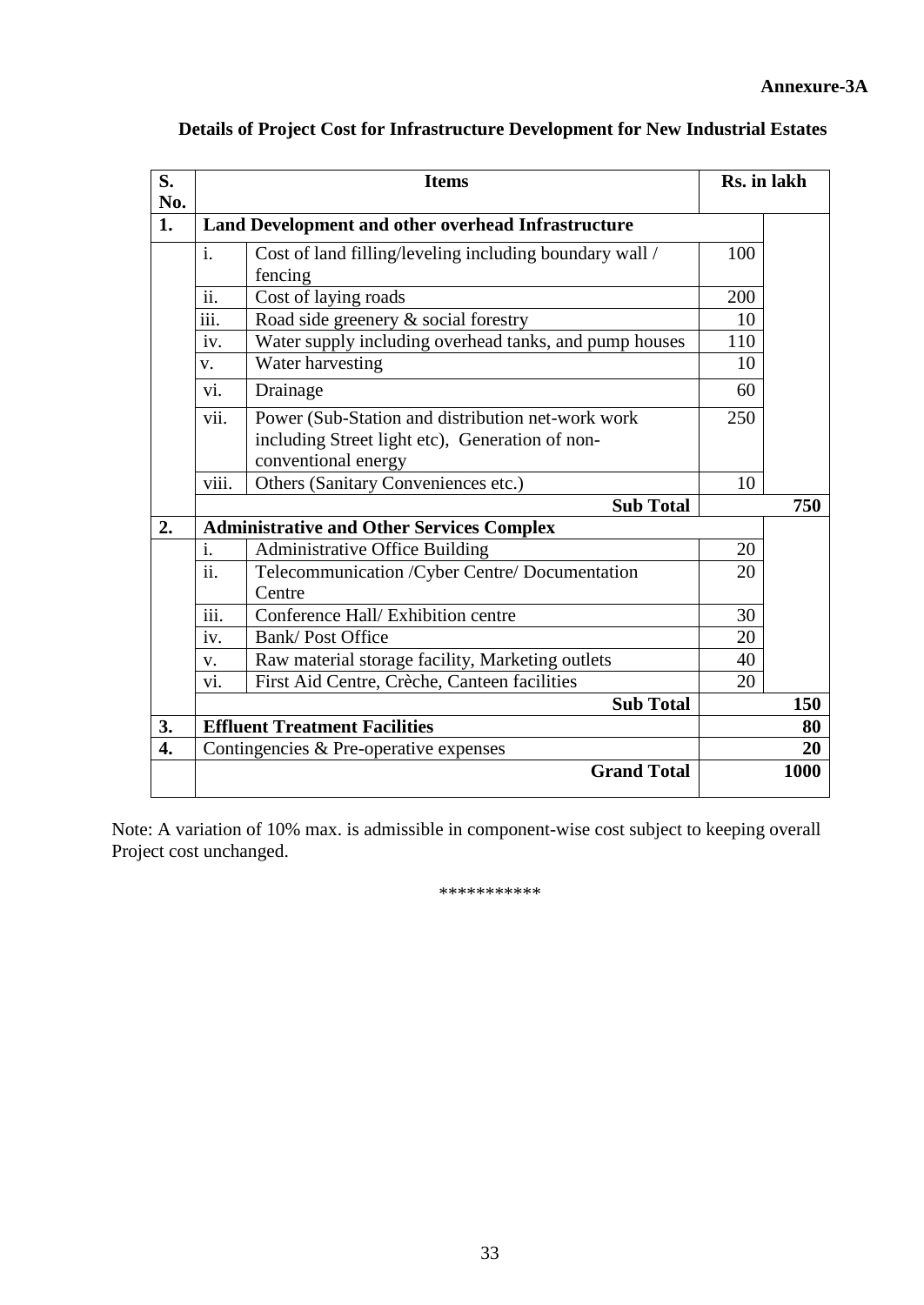| S.<br>No. | <b>Items</b>                                                                                                                        |                                                                                                              |        | Rs. lakh   |  |
|-----------|-------------------------------------------------------------------------------------------------------------------------------------|--------------------------------------------------------------------------------------------------------------|--------|------------|--|
| 1.        |                                                                                                                                     | Land Development and other overhead Infrastructure                                                           |        |            |  |
|           | $\mathbf{i}$ .                                                                                                                      | Cost of Construction of Flatted Factory including land<br>filling/leveling including boundary ball / fencing | $700*$ |            |  |
|           | $\overline{ii}$ .                                                                                                                   | Cost of laying roads                                                                                         | 100    |            |  |
|           | iii.                                                                                                                                | Road side greenery & social forestry                                                                         | 10     |            |  |
|           | iv.                                                                                                                                 | Water supply including overhead tanks, and pump<br>houses                                                    | 110    |            |  |
|           | V.                                                                                                                                  | Water harvesting                                                                                             | 10     |            |  |
|           | $\overline{\mathbf{v}}$ .                                                                                                           | Drainage                                                                                                     | 60     |            |  |
|           | vii.<br>Power (Sub-Station and distribution net-work work<br>including Street light etc), Generation of non-<br>conventional energy |                                                                                                              |        |            |  |
|           | viii                                                                                                                                | Others (Sanitary Conveniences etc.)                                                                          | 10     |            |  |
|           |                                                                                                                                     | <b>Sub Total</b>                                                                                             |        | 1250       |  |
| 2.        |                                                                                                                                     | <b>Administrative and Other Services Complex</b>                                                             |        |            |  |
|           | $\mathbf{i}$ .                                                                                                                      | <b>Administrative Office Building</b>                                                                        | 20     |            |  |
|           | $\overline{ii}$ .                                                                                                                   | Telecommunication / Cyber Centre/ Documentation<br>Centre                                                    | 20     |            |  |
|           | $\overline{\text{iii}}$ .                                                                                                           | Conference Hall/Exhibition centre                                                                            | 30     |            |  |
|           | iv.                                                                                                                                 | <b>Bank/Post Office</b>                                                                                      | 20     |            |  |
|           | v.                                                                                                                                  | Raw material storage facility, Marketing outlets                                                             | 40     |            |  |
|           | vi.                                                                                                                                 | First Aid Centre, Crèche, Canteen facilities                                                                 | 20     |            |  |
|           |                                                                                                                                     | <b>Sub Total</b>                                                                                             |        | 150        |  |
| 3.        |                                                                                                                                     | <b>Effluent Treatment Facilities</b>                                                                         |        | 80         |  |
| 4.        |                                                                                                                                     | Contingencies & Pre-operative expenses                                                                       |        | 20<br>1500 |  |
|           |                                                                                                                                     | <b>Grand Total</b>                                                                                           |        |            |  |

# **Details of Project Cost for Infrastructure Development for Flatted Factory Complex**

- Based on State PWD / CPWD scheduled rates duly approved by competent authority of concerned department.
- Note: A variation of 10% max. is admissible in component-wise cost subject to keeping overall Project cost unchanged.

\*\*\*\*\*\*\*\*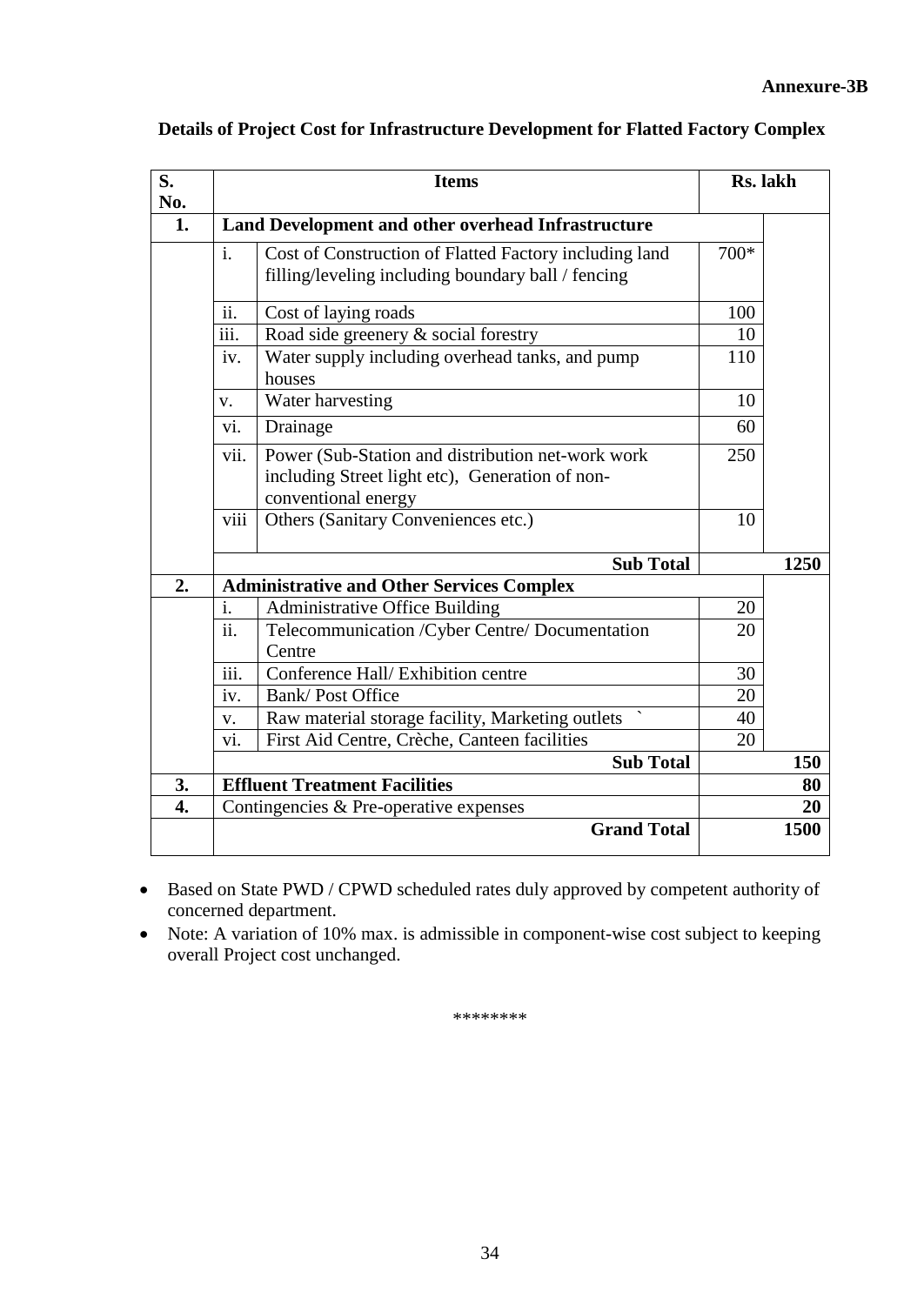| S.No.          | <b>Particulars</b>                                                      | <b>Details</b>             |                       |  |  |  |
|----------------|-------------------------------------------------------------------------|----------------------------|-----------------------|--|--|--|
|                | Name of the cluster                                                     |                            |                       |  |  |  |
| $\overline{2}$ | Location of cluster units:                                              |                            |                       |  |  |  |
|                | (a) Percentage of units within the radius of $5 \text{ Km}$             |                            |                       |  |  |  |
|                | (b) Percentage of units within the radius of 10 Km-                     |                            |                       |  |  |  |
| $\overline{3}$ | Nature of activity and products of the cluster                          |                            |                       |  |  |  |
| 4              | Number and size of units in cluster:                                    |                            |                       |  |  |  |
|                | (a) Micro                                                               |                            |                       |  |  |  |
|                | $(b)$ Small                                                             |                            |                       |  |  |  |
|                | (c) Medium                                                              |                            |                       |  |  |  |
|                | (d) Large                                                               |                            |                       |  |  |  |
|                | (e) Units belongs SC/ST entrepreneurs                                   |                            |                       |  |  |  |
| 5              | Number of cluster units agreed to join as members of the Special        |                            |                       |  |  |  |
|                | Purpose Vehicle (SPV). (There is no ceiling on maximum number of        |                            |                       |  |  |  |
|                | members but should be a min. of 20 MSEs in SPV. However, in             |                            |                       |  |  |  |
|                | special cases where considerations of investments, technology or        |                            |                       |  |  |  |
|                | small size of cluster, 10 MSEs may be considered in SPV)                |                            |                       |  |  |  |
|                | (a) Micro                                                               |                            |                       |  |  |  |
|                | (b) Small                                                               |                            |                       |  |  |  |
| $\overline{6}$ | Whether share holding pattern of SPV members has been provided?         |                            |                       |  |  |  |
|                | {No single unit should hold more than 10 percent in the equity          |                            |                       |  |  |  |
|                | capital (or equivalent capital contribution) of the $SPV$ }             |                            |                       |  |  |  |
| 7              | How many cluster units, other than SPV members, are willing to          |                            |                       |  |  |  |
|                | utilize the services of CFC.                                            |                            |                       |  |  |  |
|                | (a) Micro                                                               |                            |                       |  |  |  |
|                | $(b)$ Small                                                             |                            |                       |  |  |  |
| $\overline{8}$ | Whether Diagnostic Study of the cluster has been conducted, if yes,     |                            |                       |  |  |  |
|                | what are the main findings? If no, what is the methodology used to      |                            |                       |  |  |  |
|                | perceive the need of CFC in cluster?                                    |                            |                       |  |  |  |
| 9              | Whether all the problems of the cluster have been addressed <i>i.e.</i> |                            |                       |  |  |  |
|                | information on nature of critical gaps identified?                      |                            |                       |  |  |  |
| 10             | Please provide Process Flow Chart of the activities clearly             |                            |                       |  |  |  |
|                | indicating activities at CFC & unit level.                              |                            |                       |  |  |  |
| 11             | Is there any possibility with the proposed machinery to perform         |                            |                       |  |  |  |
|                | complete activities to manufacture a product (some activities are       |                            |                       |  |  |  |
|                | supposed to be performed at CFC level as well as Unit level, in such    |                            |                       |  |  |  |
|                | a case it would be a complete and independent manufacturing unit        |                            |                       |  |  |  |
|                | and cannot be a part of CFC).                                           |                            |                       |  |  |  |
| 12             | Justification on point 11 above, if necessary.                          |                            |                       |  |  |  |
| 13             | What would be the expected outcomes of the CFC in terms of              |                            |                       |  |  |  |
|                | increase in cluster units, total turnover, export, profitability and    |                            |                       |  |  |  |
|                | employment generation of cluster?                                       |                            |                       |  |  |  |
|                |                                                                         |                            |                       |  |  |  |
|                | Description                                                             | <b>Before Intervention</b> | After<br>Intervention |  |  |  |
|                | No. of cluster units                                                    |                            |                       |  |  |  |
|                | <b>Cluster Turnover</b>                                                 |                            |                       |  |  |  |
|                | <b>Cluster Profitability</b>                                            |                            |                       |  |  |  |
|                |                                                                         |                            |                       |  |  |  |
|                | Employment generation<br>Any other criteria                             |                            |                       |  |  |  |
|                |                                                                         |                            |                       |  |  |  |
| 14             | Is there any proposed activity for CFC which is being performed in      |                            |                       |  |  |  |
|                | cluster units? If yes, how many units are there and what is their       |                            |                       |  |  |  |
|                | production capacity (with due justification)?                           |                            |                       |  |  |  |
| 15             | Is there any adverse effect on existing cluster units due to proposed   |                            |                       |  |  |  |
|                | CFC? If yes, up to what extant? (w.r.t Point No.14 above)               |                            |                       |  |  |  |
| 16             | Whether the proposed activities in CFC are technically feasible and     |                            |                       |  |  |  |
|                | viable? Backward linkages (like raw material availability etc.) and     |                            |                       |  |  |  |
|                | forward linkages (gap between production capacity of the cluster        |                            |                       |  |  |  |
|                | and particular proposed activity of CFC) may be judged.                 |                            |                       |  |  |  |
| 17             | Whether proposed machinery for CFC is advanced (at present) and         |                            |                       |  |  |  |

|  | Format for Concept Note along with details to be furnished |  |  |  |
|--|------------------------------------------------------------|--|--|--|
|--|------------------------------------------------------------|--|--|--|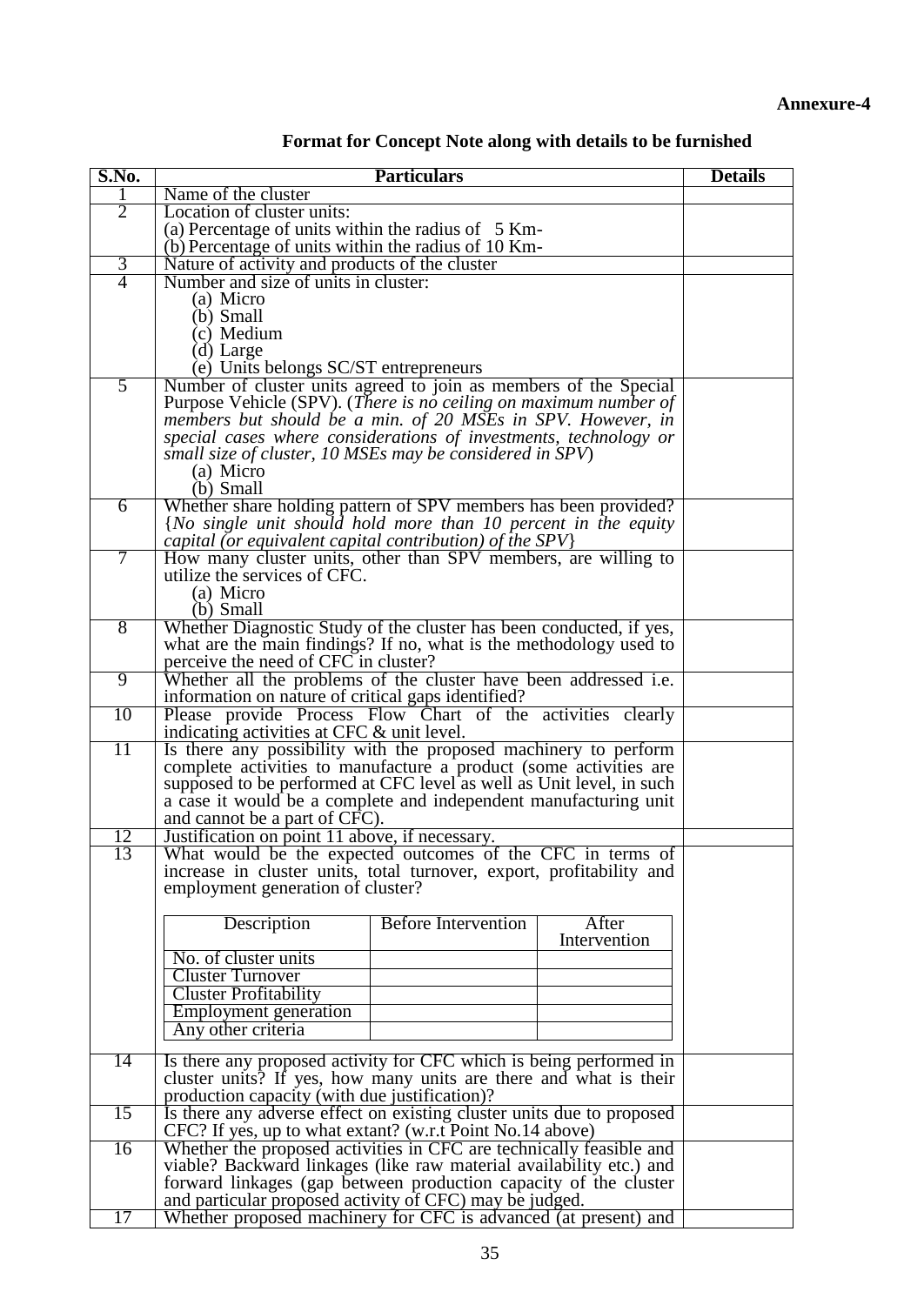|    | adequate to fulfill the existing $\&$ near future needs of the cluster?                                                                                 |  |
|----|---------------------------------------------------------------------------------------------------------------------------------------------------------|--|
| 18 | Whether SPV members will be able to utilize 60% of proposed                                                                                             |  |
|    | production capacity of CFC (justification if necessary)?                                                                                                |  |
| 19 | Whether similar facilities (as proposed) are available in public or<br>private sector in nearby area? If yes, justification for proposed<br>facilities. |  |
| 20 | Whether Technical viability, user charges and cost of machinery are<br>ascertained?                                                                     |  |

**Note:** (i) Details for the above mentioned points should be given with analytical reasoning.

(ii) Use extra sheets wherever necessary to provide the desired information.

(iii)In addition to the details to the above points, submit a brief write-up covering aspects such as background of cluster, backward & forward linkages, proposed facilities and expected impact.

\*\*\*\*\*\*\*\*\*